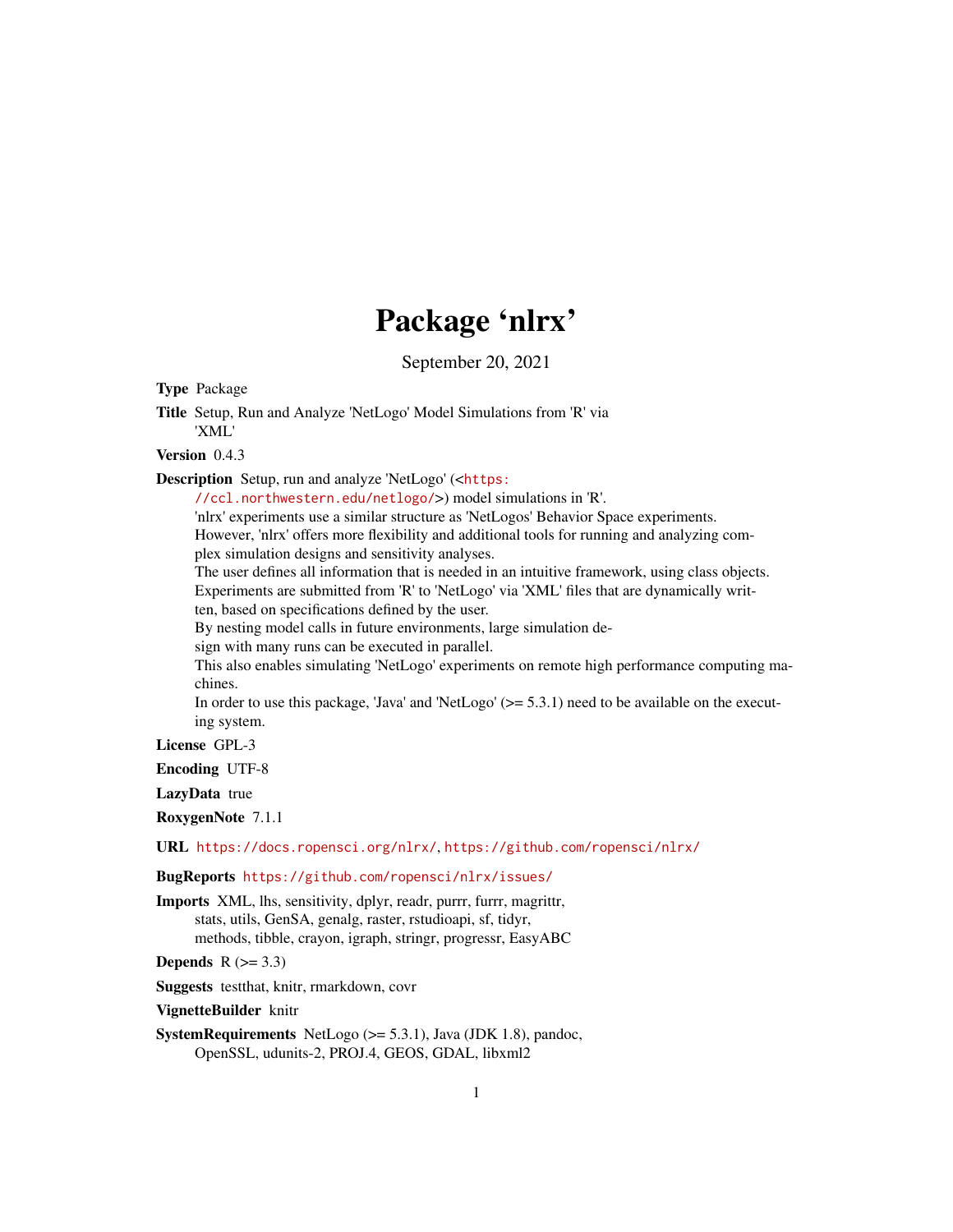# NeedsCompilation no

Author Jan Salecker [aut] (<<https://orcid.org/0000-0002-9000-4229>>), Marco Sciaini [aut] (<<https://orcid.org/0000-0002-3042-5435>>), Marina Papadopoulou [rev] (Marina reviewed the package for ropensci, see <<https://github.com/ropensci/software-review/issues/262>>), Sebastian Hanss [cre] (Package maintainer together with Jan Salecker)

Maintainer Sebastian Hanss <nlrx@mailbox.org>

Repository CRAN

Date/Publication 2021-09-20 18:50:04 UTC

# R topics documented:

| 3                                                                                                                         |
|---------------------------------------------------------------------------------------------------------------------------|
| 6                                                                                                                         |
| $\overline{7}$<br>$download\_netlogo \ldots \ldots \ldots \ldots \ldots \ldots \ldots \ldots \ldots \ldots \ldots \ldots$ |
| 8                                                                                                                         |
| $\mathbf Q$                                                                                                               |
| 10                                                                                                                        |
| 14                                                                                                                        |
| 15                                                                                                                        |
| 16                                                                                                                        |
| 17                                                                                                                        |
| 17                                                                                                                        |
| <sup>18</sup><br>n1                                                                                                       |
| -19                                                                                                                       |
| 21                                                                                                                        |
| 22                                                                                                                        |
| 22                                                                                                                        |
| 23                                                                                                                        |
| 23                                                                                                                        |
| 24<br>nl lhs                                                                                                              |
| 24                                                                                                                        |
| 25                                                                                                                        |
| 25                                                                                                                        |
|                                                                                                                           |
| 26<br>nl soboljansen $\ldots \ldots \ldots \ldots \ldots \ldots \ldots \ldots \ldots \ldots \ldots \ldots \ldots$         |
| 27                                                                                                                        |
|                                                                                                                           |
|                                                                                                                           |
|                                                                                                                           |
|                                                                                                                           |
| 31                                                                                                                        |
| 32                                                                                                                        |
| - 34                                                                                                                      |
|                                                                                                                           |
| 36                                                                                                                        |
|                                                                                                                           |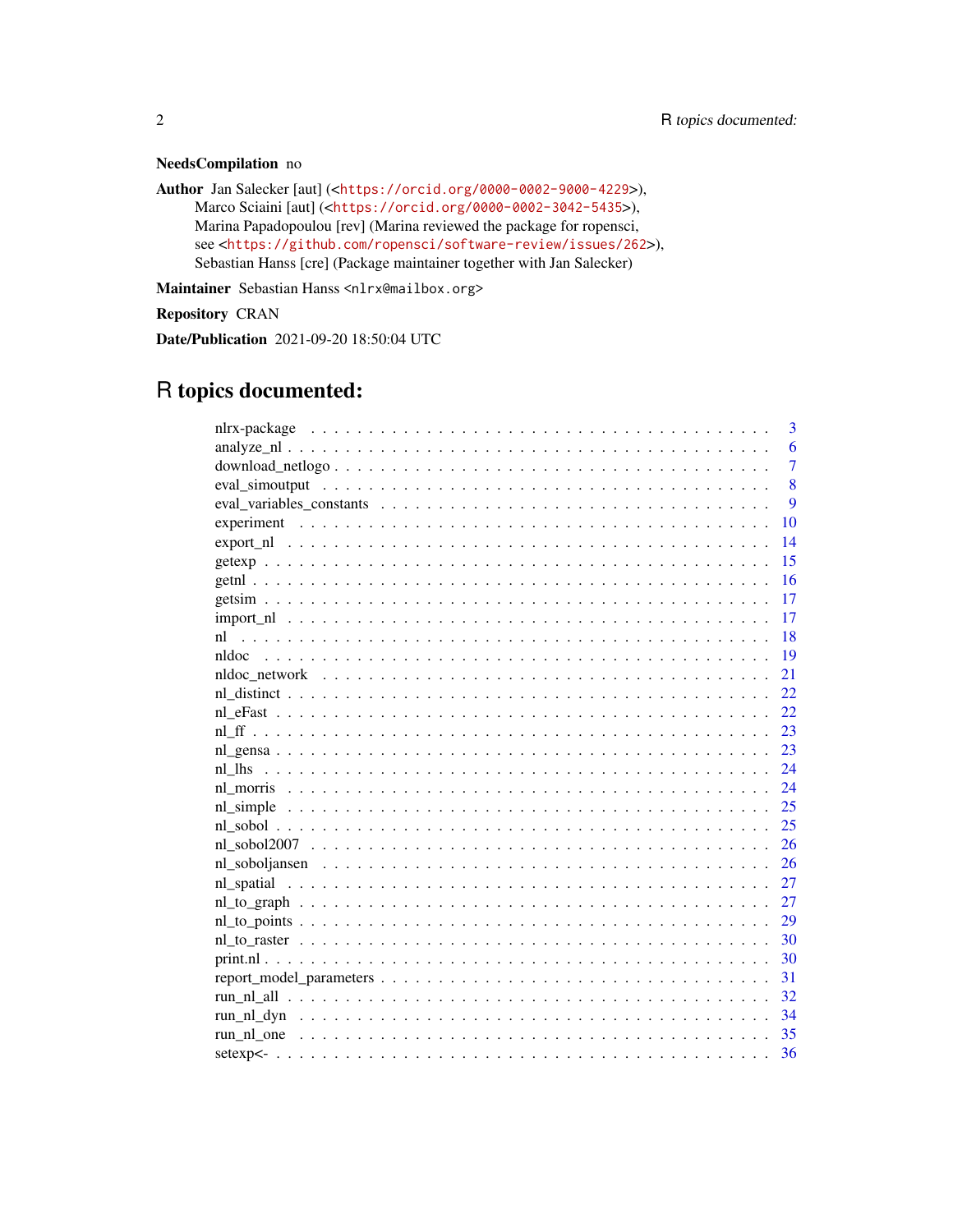<span id="page-2-0"></span>

| Index | 64 |
|-------|----|

nlrx-package *nlrx: A package for running NetLogo simulations from R.*

# Description

The nlrx package provides tools to setup NetLogo simulations in R. It uses a similar structure as NetLogos Behavior Space but offers more flexibility and additional tools for running sensitivity analyses.

#### Details

#### Get started:

General information that is needed to run NetLogo simulations remotely, such as path to the NetLogo installation folder is stored within a nl class object. Nested within this nl class are the classes experiment and simdesign. The experiment class stores all experiment specifications. After attaching a valid experiment, a simdesign class object can be attached to the nl class object, by using one of the simdesign helper functions. These helper functions create different parameter input matrices from the experiment variable definitions that can then be executed by the run\_nl\_one() and run\_nl\_all() functions. The nested design allows to store everything related to the experiment within one R object. Additionally, different simdesign helper functions can be applied to the same nl object in order to repeat the same experiment with different parameter exploration methods (simdesigns).

Step by step application example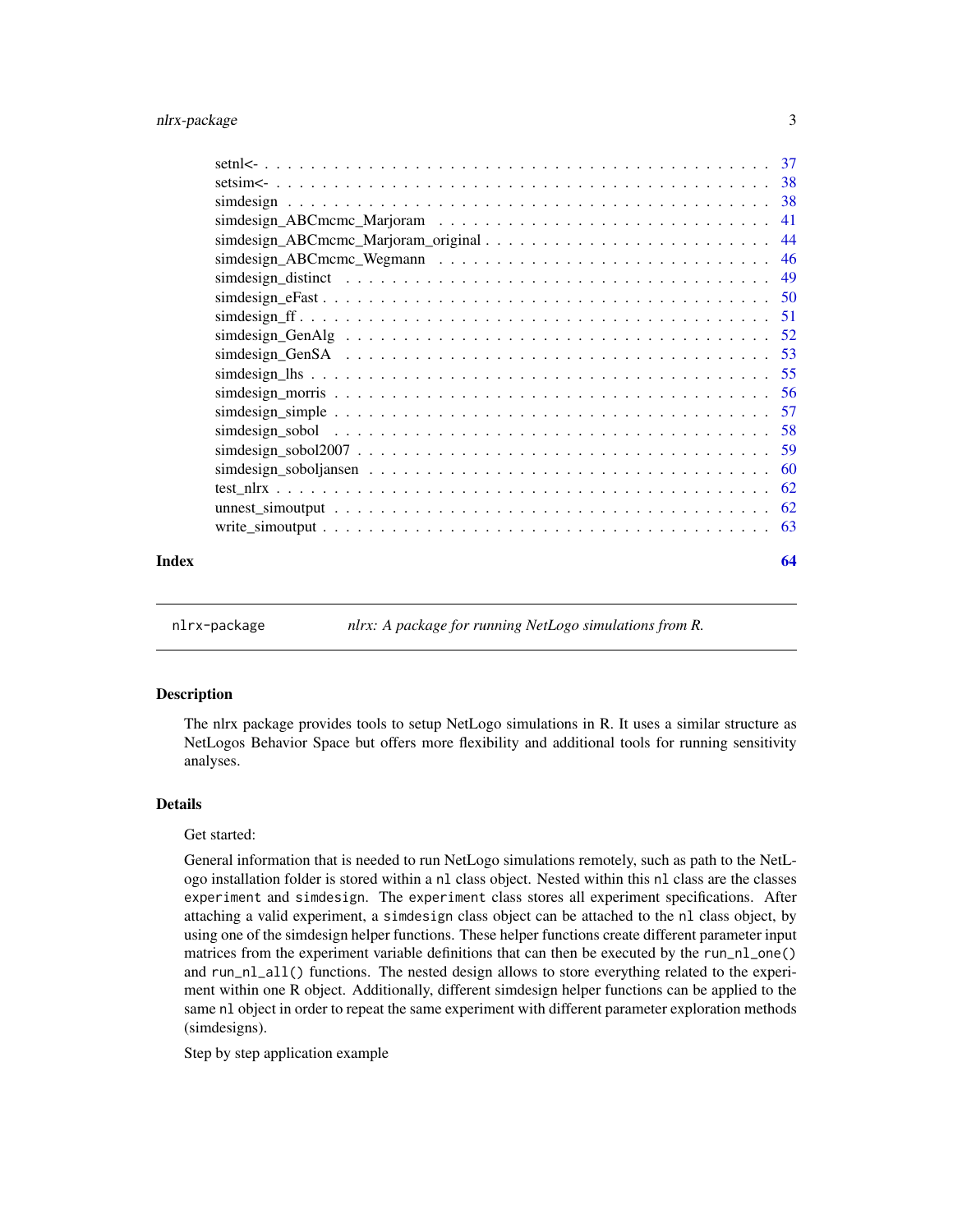The "Wolf Sheep Predation" model from the NetLogo models library is used to present a basic example on how to setup and run NetLogo model simulations from R.

Step 1: Create a nl object:

The nl object holds all information on the NetLogo version, a path to the NetLogo directory with the defined version, a path to the model file, and the desired memory for the java virtual machine. Depending on the operation system, paths to NetLogo and the model need to be adjusted.

```
library(nlrx)
# Windows default NetLogo installation path (adjust to your needs!):
netlogopath <- file.path("C:/Program Files/NetLogo 6.0.3")
modelpath <- file.path(netlogopath, "app/models/Sample Models/Biology/Wolf Sheep Predation.nlogo")
outpath <- file.path("C:/out")
# Unix default NetLogo installation path (adjust to your needs!):
netlogopath <- file.path("/home/NetLogo 6.0.3")
modelpath <- file.path(netlogopath, "app/models/Sample Models/Biology/Wolf Sheep Predation.nlogo")
outpath <- file.path("/home/out")
nl \leq nl(nlversion = "6.0.3",nlpath = netlogopath,
         modelpath = modelpath,
         jvmmem = 1024
```
Step 2: Attach an experiment

The experiment object is organized in a similar fashion as NetLogo Behavior Space experiments. It contains all information that is needed to generate a simulation parameter matrix and to execute the NetLogo simulations. Details on the specific slots of the experiment class can be found in the package documentation (?experiment) and the "Advanced configuration" vignette.

```
nl@experiment <- experiment(expname="wolf-sheep",
                             outpath=outpath,
                              repetition=1,
                              tickmetrics="true",
                              idsetup="setup",
                              idgo="go",
                              runtime=50,
                              evalticks=seq(40,50),
                   metrics=c("count sheep", "count wolves", "count patches with [pcolor = green]"),
                   variables = list('initial-number-sheep' = list(min=50, max=150, qfun="qunif"),
                               'initial-number-wolves' = list(min=50, max=150, qfun="qunif")),
                    constants = list("model-version" = "\"sheep-wolves-grass\"",
                                               "grass-regrowth-time" = 30,
                                               "sheep-gain-from-food" = 4,
                                               "wolf-gain-from-food" = 20,
                                               "sheep-reproduce" = 4,
                                               "wolf-reproduce" = 5,
                                               "show-energy?" = "false"))
```
Step 3: Attach a simulation design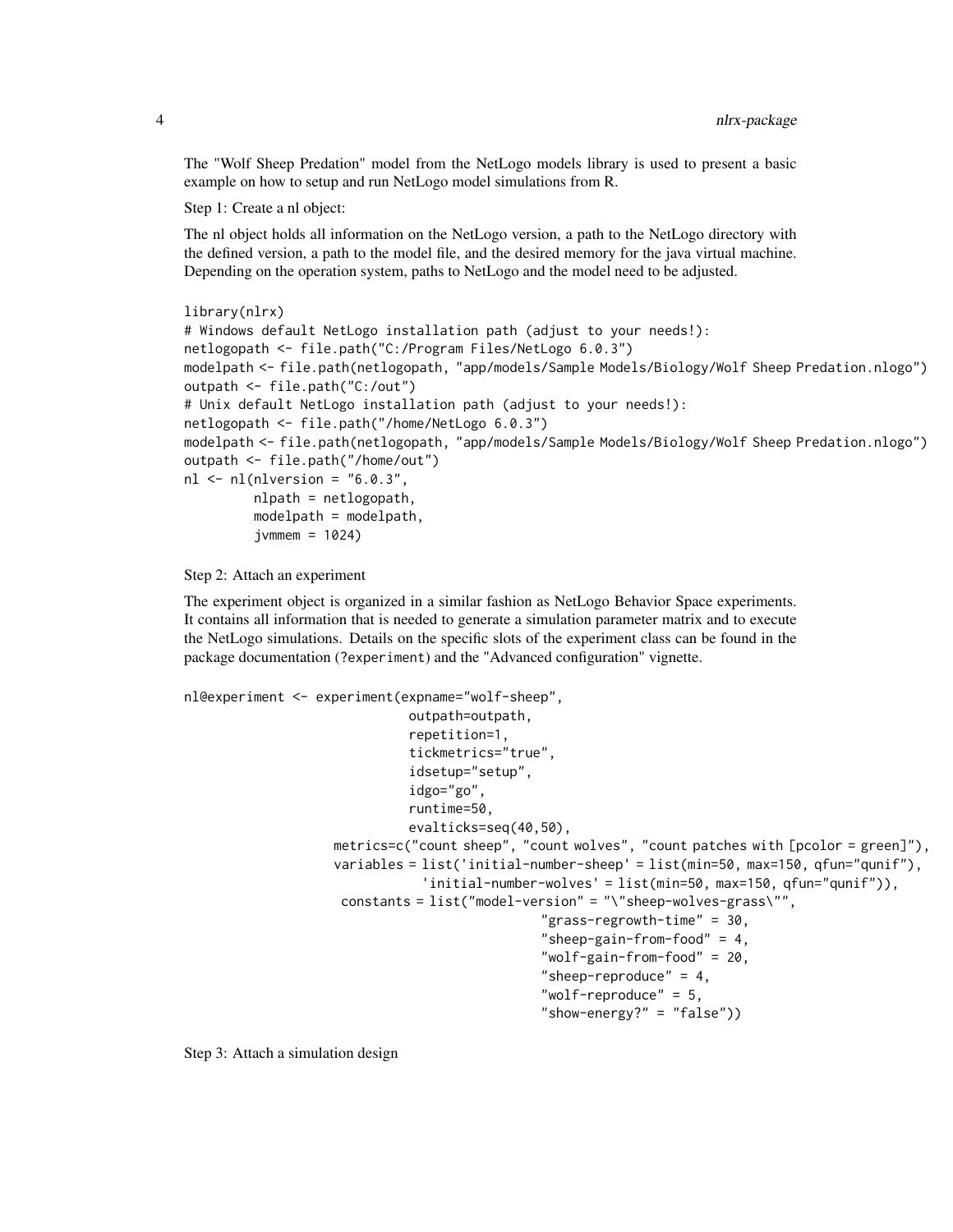While the experiment defines the variables and specifications of the model, the simulation design creates a parameter input table based on these model specifications and the chosen simulation design method. nlrx provides a bunch of different simulation designs, such as full-factorial, latinhypercube, sobol, morris and eFast (see "Simdesign Examples" vignette for more information on simdesigns). All simdesign helper functions need a properly defined nl object with a valid experiment design. Each simdesign helper also allows to define a number of random seeds that are randomly generated and can be used to execute repeated simulations of the same parameter matrix with different random-seeds (see "Advanced configuration" vignette for more information on random-seed and repetition management). A simulation design is attached to a nl object by using one of the simdesign helper functions:

```
nl@simdesign <- simdesign_lhs(nl=nl,
                                samples=100,
                                nseeds=3,
                                precision=3)
```
#### Step 4: Run simulations

All information that is needed to run the simulations is now stored within the nl object. The run\_nl\_one() function allows to run one specific simulation from the siminput parameter table. The run\_nl\_all() function runs a loop over all simseeds and rows of the parameter input table siminput. The loops are constructed in a way that allows easy parallelisation, either locally or on remote HPC machines (see "Advanced configuration" vignette for more information on parallelisation).

 $results < - run_n1_all(nl = n!)$ 

#### Step 5: Attach results to nl and run analysis

nlrx provides method specific analysis functions for each simulation design. Depending on the chosen design, the function reports a tibble with aggregated results or sensitivity indices. In order to run the analyze\_nl() function, the simulation output has to be attached to the nl object first. After attaching the simulation results, these can also be written to the defined outpath of the experiment object.

```
# Attach results to nl object:
setsim(nl, "simoutput") <- results
# Write output to outpath of experiment within nl
write_simoutput(nl)
# Do further analysis:
analyze_nl(nl)
```
## Author(s)

Jan Salecker <jan.salecker@posteo.de>

#### See Also

Useful links:

• <https://docs.ropensci.org/nlrx/>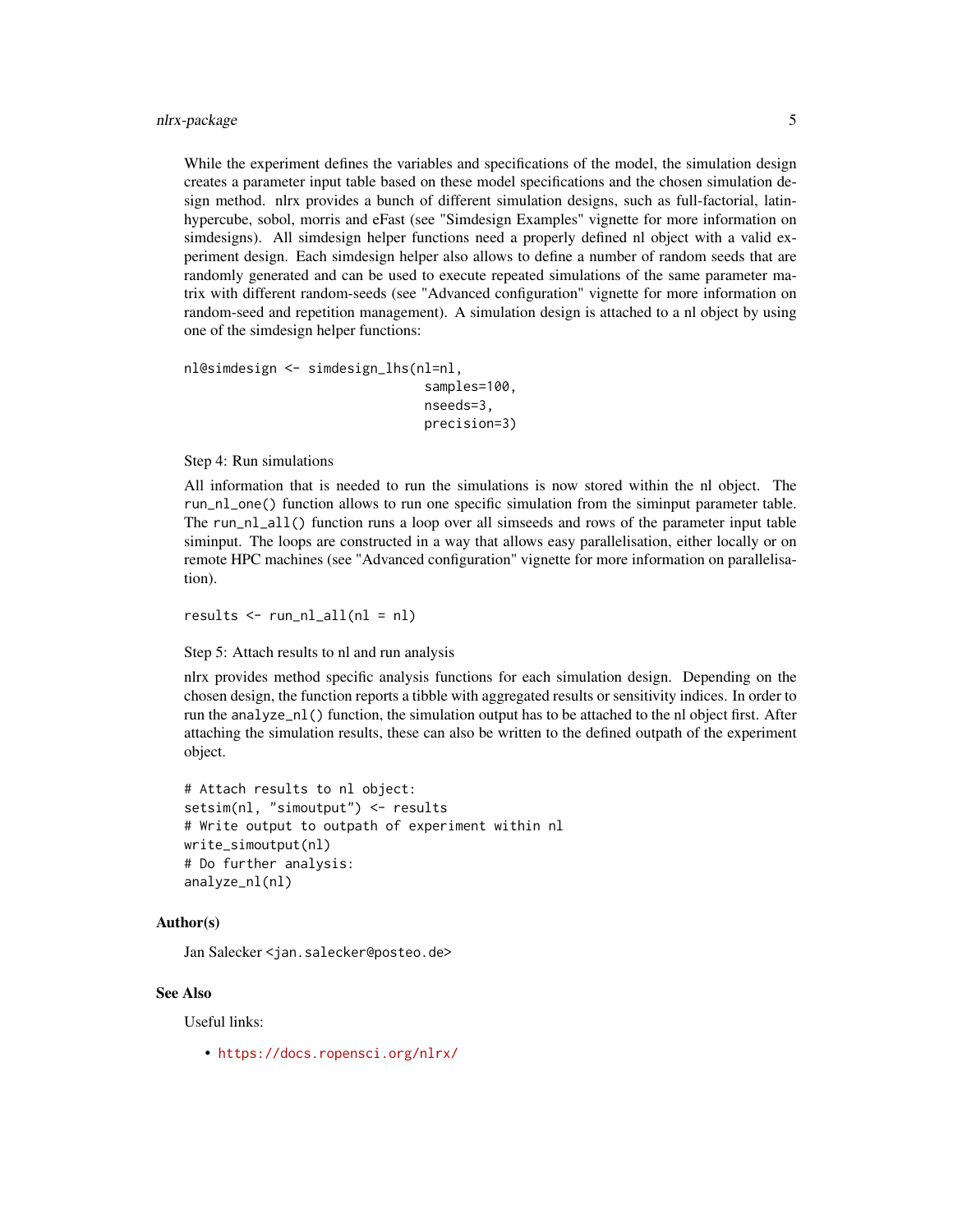- <span id="page-5-0"></span>• <https://github.com/ropensci/nlrx/>
- Report bugs at <https://github.com/ropensci/nlrx/issues/>

<span id="page-5-1"></span>analyze\_nl *Analyze NetLogo simulation output*

#### Description

Analyze NetLogo simulation output

#### Usage

```
analyze_nl(nl, metrics = getexp(nl, "metrics"), funs = list(mean = mean))
```
#### Arguments

| nl      | nl object                                                                                                               |
|---------|-------------------------------------------------------------------------------------------------------------------------|
| metrics | vector of strings defining metric columns for evaluation. Defaults to metrics of<br>the experiment within the nl object |
| funs    | list with the summary metrics for the sensitivity results                                                               |

# Details

The analyze\_nl function runs basic analyses on NetLogo simulation output. In order to execute this function, simulation output needs to be attached to the simdesign first with setsim(nl,"output") <-results.

analyze\_nl calls different post-processing analysis functions, depending on the specified method in the simdesign object of the nl object.

# The following simdesign are currently supported:

#### [simdesign\\_ff](#page-50-1)

Calls [analyze\\_ff.](#page-0-0) The function calculates aggregated output metrics by dropping random seeds and aggregating values with the provided functions.

#### [simdesign\\_lhs](#page-54-1)

Calls [analyze\\_lhs.](#page-0-0) The function calculates aggregated output metrics by dropping random seeds and aggregating values with the provided functions.

#### [simdesign\\_sobol](#page-57-1)

Calls [analyze\\_sobol.](#page-0-0) The function calculates sobol sensitivity indices from the output results using the [sensitivity](#page-0-0) package.

[simdesign\\_sobol2007](#page-58-1)

Calls [analyze\\_sobol2007.](#page-0-0) The function calculates sobol sensitivity indices from the output results using the [sensitivity](#page-0-0) package.

# [simdesign\\_soboljansen](#page-59-1)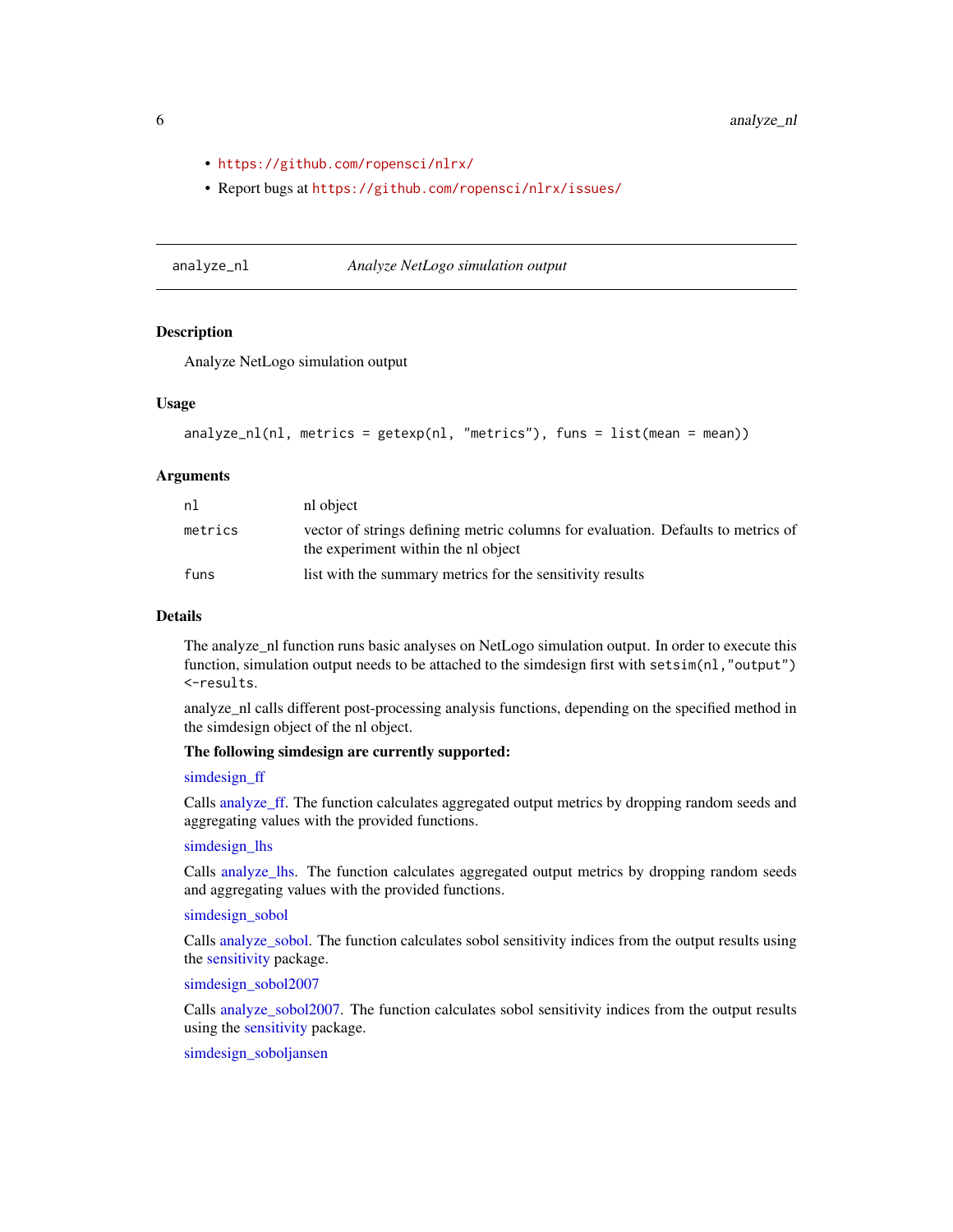# <span id="page-6-0"></span>download\_netlogo 7

Calls [analyze\\_soboljansen.](#page-0-0) The function calculates sobol sensitivity indices from the output results using the [sensitivity](#page-0-0) package.

[simdesign\\_morris](#page-55-1)

Calls [analyze\\_morris.](#page-0-0) The function calculates morris sensitivity indices from the output results using the [sensitivity](#page-0-0) package.

[simdesign\\_eFast](#page-49-1)

Calls [analyze\\_eFast.](#page-0-0) The function calculates eFast sensitivity indices from the output results using the [sensitivity](#page-0-0) package.

#### For the following simdesign no postprocessing analysis function has been implemented yet:

[simdesign\\_simple,](#page-56-1) [simdesign\\_distinct,](#page-48-1) [simdesign\\_GenSA,](#page-52-1) [simdesign\\_GenAlg](#page-51-1)

#### Value

analysis summary tibble

#### Examples

```
# Load nl object including output data from testdata
nl <- nl_sobol
```

```
# Define aggregation measurements:
myfuns <- list(mean=mean, sd=sd, min=min, max=max)
```

```
# Calculate sensitivity indices:
analyze_nl(nl, funs = myfuns)
```
download\_netlogo *Download NetLogo*

#### Description

Auxiliary function to download NetLogo

#### Usage

```
download_netlogo(to, version, extract = FALSE)
```

| to      | Path to folder where the downloaded file is saved.                                    |
|---------|---------------------------------------------------------------------------------------|
| version | Character string naming which NetLogo Version to download (see Details)               |
| extract | TRUE/FALSE, if TRUE downloaded archive is extracted to subfolder of to<br>(only unix) |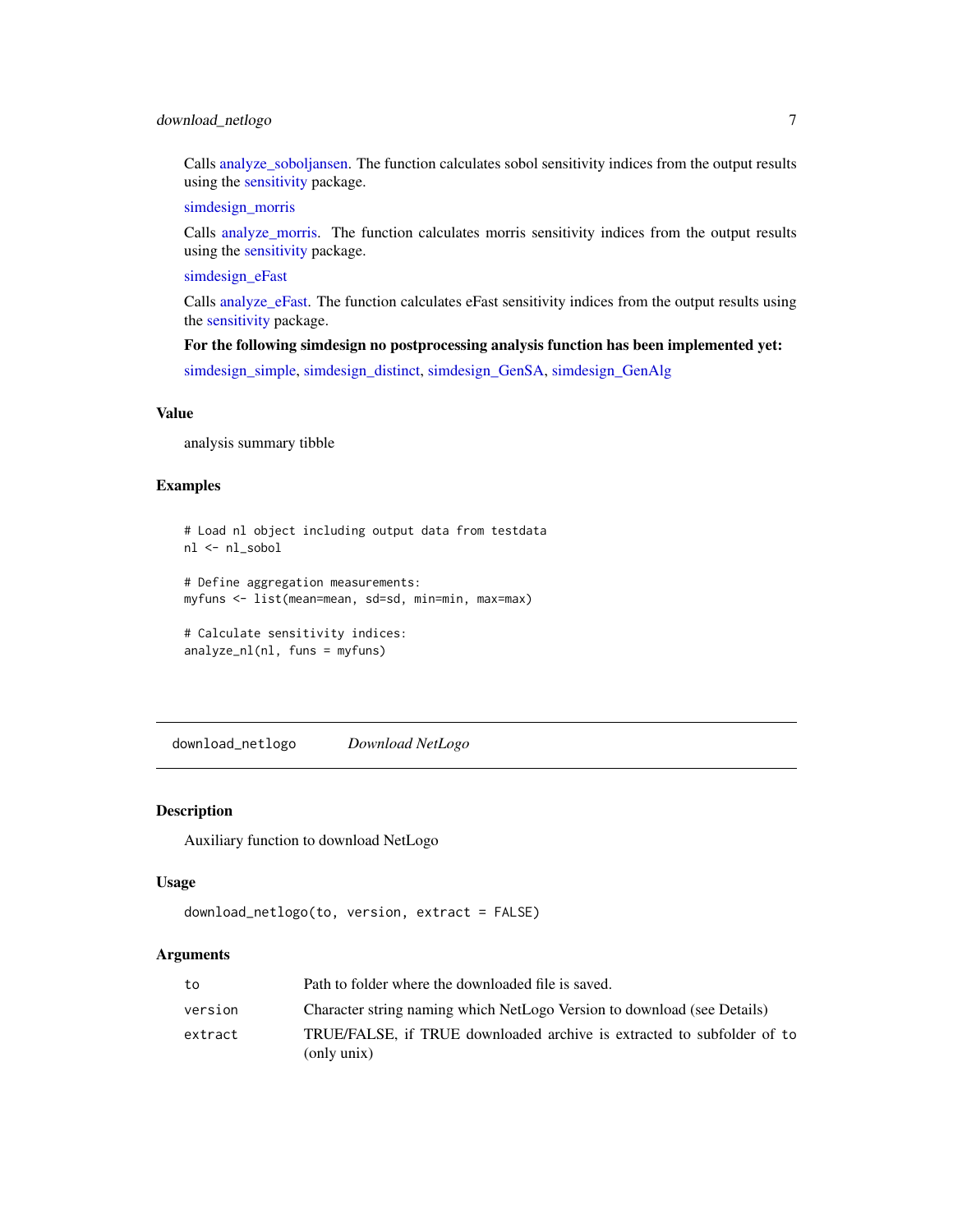<span id="page-7-0"></span>Supported Versions for Download and Usage (parameter version):

- " $6.2.0$ " = NetLogo Version  $6.2.0$
- " $6.1.1$ " = NetLogo Version  $6.1.1$
- " $6.1.0$ " = NetLogo Version  $6.1.0$
- " $6.0.4$ " = NetLogo Version  $6.0.4$
- " $6.0.3$ " = NetLogo Version  $6.0.3$
- " $6.0.2$ " = NetLogo Version  $6.0.2$
- " $6.0.1$ " = NetLogo Version  $6.0.1$
- $\cdot$  "6.0" = NetLogo Version 6.0
- " $5.3.1$ " = NetLogo Version  $5.3.1$

#### Examples

```
## Not run:
dlpath \leq tempdir() # adjust path to your needs
try(download_netlogo(dlpath, "6.0.3"))
```
## End(Not run)

eval\_simoutput *Evaluate input/output integrity*

#### **Description**

Evaluate input/output integrity

#### Usage

eval\_simoutput(nl)

# Arguments

nl nl object with attached simulation output

#### Details

This function checks if the attached simulation output in the simoutput slot of the simdesign, corresponds to the defined siminput matrix.

Warning messages are thrown if data is missing in the simoutput tibble. Additionally, missing combinations of siminputrow and random seed for which no data was found can be reported as tibble. Such a tibble can then be used directly to rerun missing combinations conveniently (see examples below)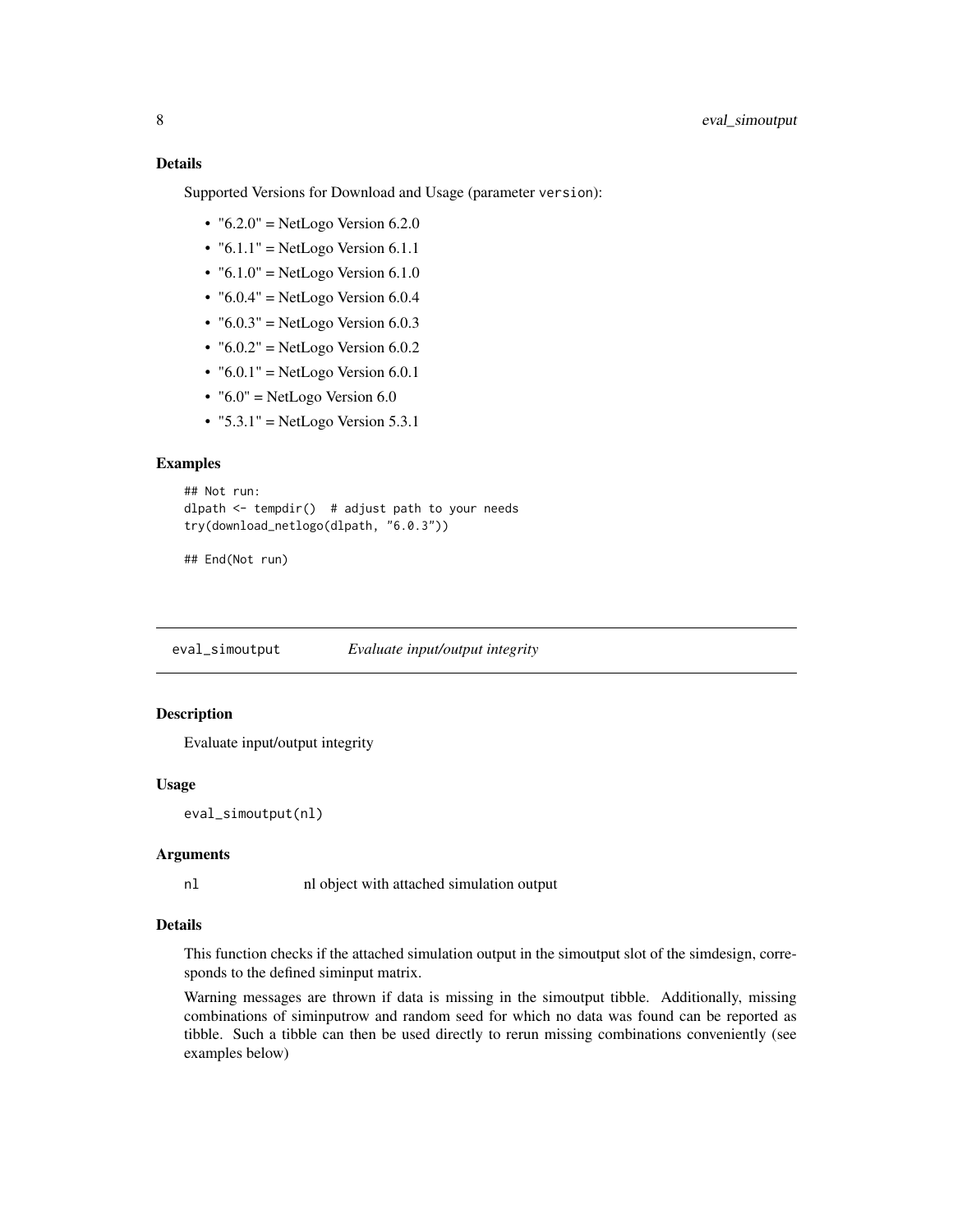# <span id="page-8-0"></span>eval\_variables\_constants 9

#### Examples

```
## Not run:
# Check eval_simoutput for testdata nl_lhs:
nl < nlhs
eval_simoutput(nl)
# Now remove one row of simoutput and check output:
nl <- nl_lhs
nl@simdesign@simoutput <- nl@simdesign@simoutput[-1,]
check <- eval_simoutput(nl)
check
# Rerun missing combinations within check tibble:
rerun <- purrr::map_dfr(seq(nrow(check)), function(x) {
  res <- run_nl_one(nl, siminputrow=check$siminputrow[x], seed=check$seed[x])
    return(res)
    }) %>%
      dplyr::bind_rows(., nl@simdesign@simoutput)
```
## End(Not run)

```
eval_variables_constants
```
*Evaluate variable validity*

#### **Description**

Evaluate variables and constants defined in experiment

#### Usage

eval\_variables\_constants(nl)

#### Arguments

nl nl object

#### Details

This function checks if the variables and constants that are defined in the experiment are valid. It loads the model code of the NetLogo model and checks if these variables and constants really exist. In case of nonvalid entries, the function throws an error message, indicating which variables and constants are not valid. Please note, that this function might fail if the supported modelpath does not point to an existing nlogo file. This might for example happen, if the modelpath is set up for a remote cluster execution.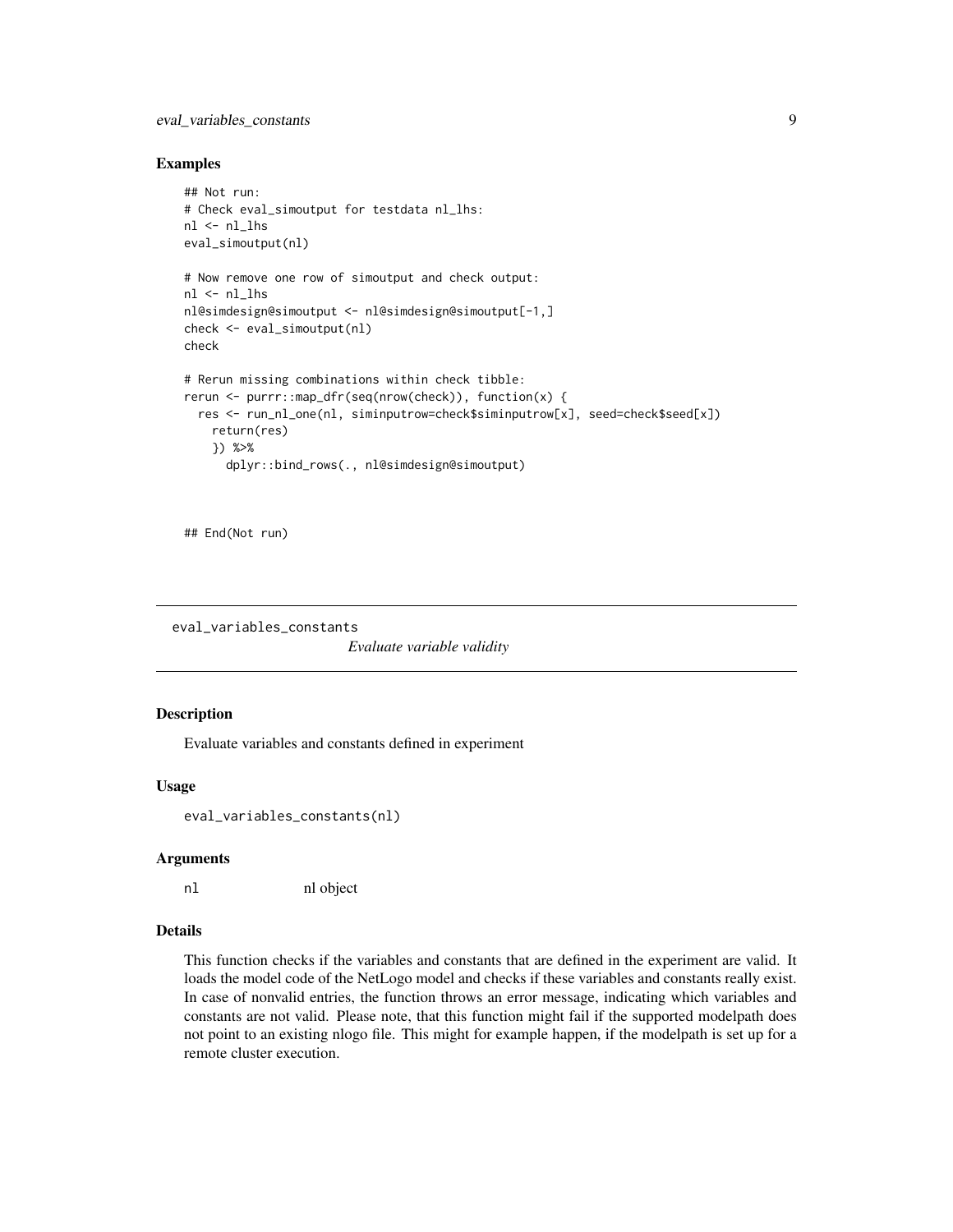# Examples

```
## Not run:
nl <- nl_lhs
eval_variables_constants(nl)
```
## End(Not run)

<span id="page-9-1"></span>experiment *Construct a new experiment object*

# Description

Construct a new experiment object

# Usage

```
experiment(
  expname = "defaultexp",
  outpath = NA_character_,
  repetition = 1,
  tickmetrics = "true",
  idsetup = "setup",
  idgo = "go",idfinal = NA_character_,
  idrunnum = NA_character_,
  runtime = 1,
  evalticks = NA_integer_,
  stopcond = NA_character_,
 metrics = c("count turtles"),
 metrics.turtles = list(),
 metrics.patches = NA_character_,
 metrics.links = list(),
 variables = list(),
  constants = list(),
  ...
)
```

| expname     | A character string defining the name of the experiment, no white spaces allowed                                                 |
|-------------|---------------------------------------------------------------------------------------------------------------------------------|
| outpath     | Path to a directory where experiment output will be stored                                                                      |
| repetition  | A number which gives the number of repetitions for each row of the simulation<br>design input tibble                            |
| tickmetrics | Character string "true" runs defined metrics on each simulation tick. "false" runs<br>metrics only after simulation is finished |

<span id="page-9-0"></span>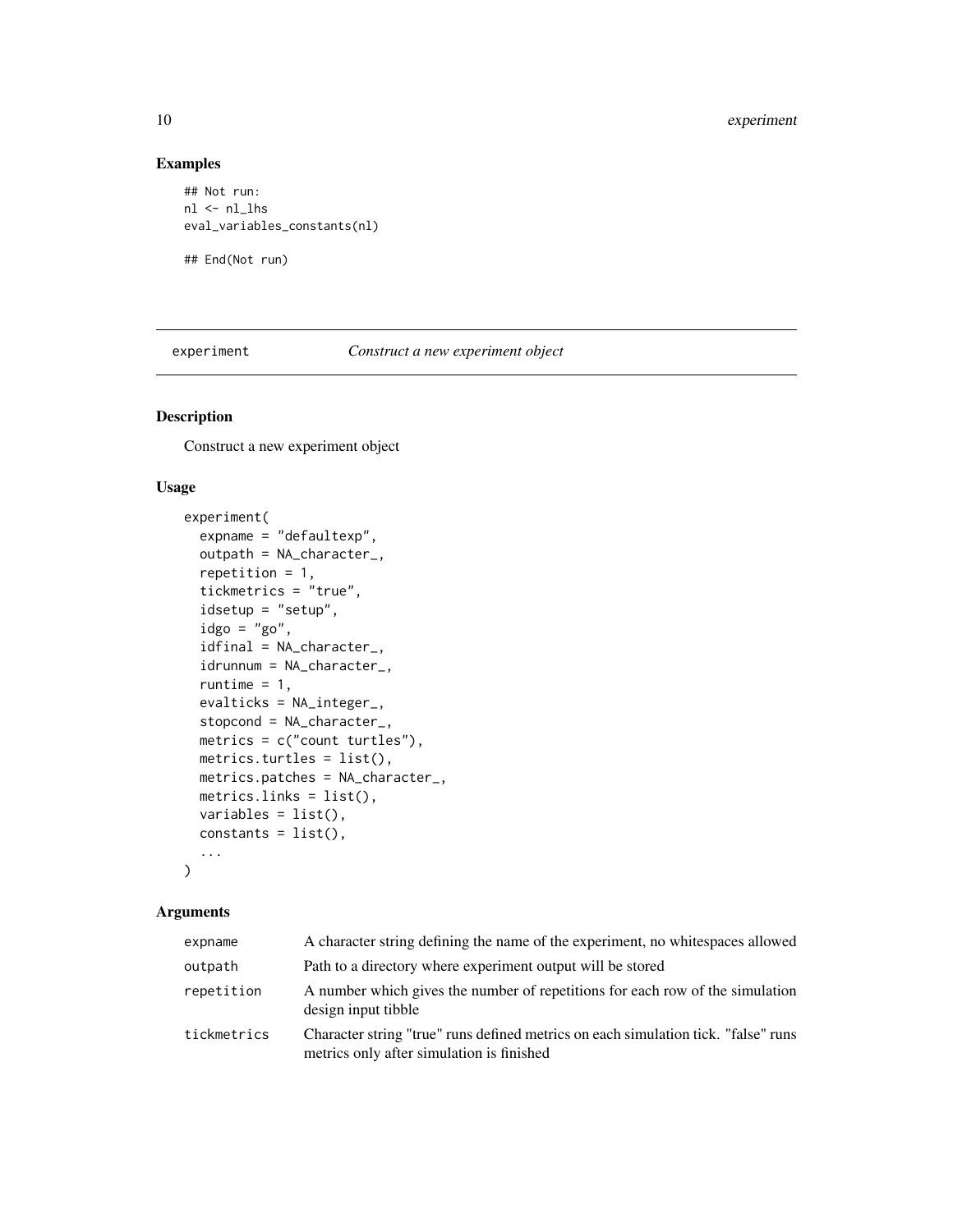# <span id="page-10-0"></span>experiment 11

| idsetup         | character string or vector of character strings, defining the name of the NetLogo<br>setup procedure                                                                                                                                                                                                                                                                                                    |
|-----------------|---------------------------------------------------------------------------------------------------------------------------------------------------------------------------------------------------------------------------------------------------------------------------------------------------------------------------------------------------------------------------------------------------------|
| idgo            | character string or vector of character strings, defining the name of the NetLogo<br>go procedure                                                                                                                                                                                                                                                                                                       |
| idfinal         | character string or vector of character strings, defining the name of NetLogo<br>procedures that should be run after the last tick                                                                                                                                                                                                                                                                      |
| idrunnum        | character string, defining the name of a NetLogo global that should be used to<br>parse the current siminputrow during model executions which can then be used<br>for self-written output.                                                                                                                                                                                                              |
| runtime         | number of model ticks that should be run for each simulation                                                                                                                                                                                                                                                                                                                                            |
| evalticks       | vector of tick numbers defining when measurements are taken. NA_integer_ to<br>measure each tick                                                                                                                                                                                                                                                                                                        |
| stopcond        | a NetLogo reporter that reports TRUE/FALSE. If it reports TRUE the current<br>simulation run is stopped (e.g. "not any? turtles")                                                                                                                                                                                                                                                                       |
| metrics         | vector of strings defining valid NetLogo reporters that are taken as output mea-<br>surements (e.g. c("count turtles", "count patches"))                                                                                                                                                                                                                                                                |
| metrics.turtles |                                                                                                                                                                                                                                                                                                                                                                                                         |
|                 | a list with named vectors of strings defining valid turtles-own variables that are<br>taken as output measurements (e.g. list("turtles" = $c$ ("who", "pxcor", "pycor",<br>"color"))                                                                                                                                                                                                                    |
| metrics.patches |                                                                                                                                                                                                                                                                                                                                                                                                         |
|                 | vector of strings defining valid patches-own variables that are taken as output<br>measurements (e.g. c("pxcor", "pycor", "pcolor"))                                                                                                                                                                                                                                                                    |
| metrics.links   | a list with named vectors of strings defining valid links-own variables that are<br>taken as output measurements (e.g. list("links" = $c("end1", "end2"))$ )                                                                                                                                                                                                                                            |
| variables       | a nested list of variables that are changed within a simulation design. The name<br>of each sublist item has to be a valid global of the defined NetLogo model.<br>Depending on the desired simdesign each list item consist of a vector of val-<br>ues, a min value, a max value, a step value and a qfun (e.g. list("paramA" =<br>$list(value = c(0, 0.5, 1), min=0, max=1, step=0.1, qfun='qunif'))$ |
| constants       | a list of constants that are kept constant within a simulation design. The name<br>of each list item has to be a valid global of the defined NetLogo model (e.g.<br>$list("pNUM" = 12, "pLOGIC" = "TRUE", "pSTRING" = "\"default("")$                                                                                                                                                                   |
| $\cdots$        | $\cdots$                                                                                                                                                                                                                                                                                                                                                                                                |

# Details

The experiment class stores all information related to the NetLogo simulation experiment. The class holds all information that is typically entered into NetLogo Behavior Space experiments. When setting up an experiment, it is usually attached to an already defined [nl](#page-17-1) object (see examples). After attaching an experiment, different simdesign helper functions can be used to attach a simdesign to the nl object [simdesign.](#page-37-1) The simdesign helper functions use the variable definitions from the experiment within the nl object to generate a parameter tibble for simulations.

The following class slots are obligatory to run an experiment: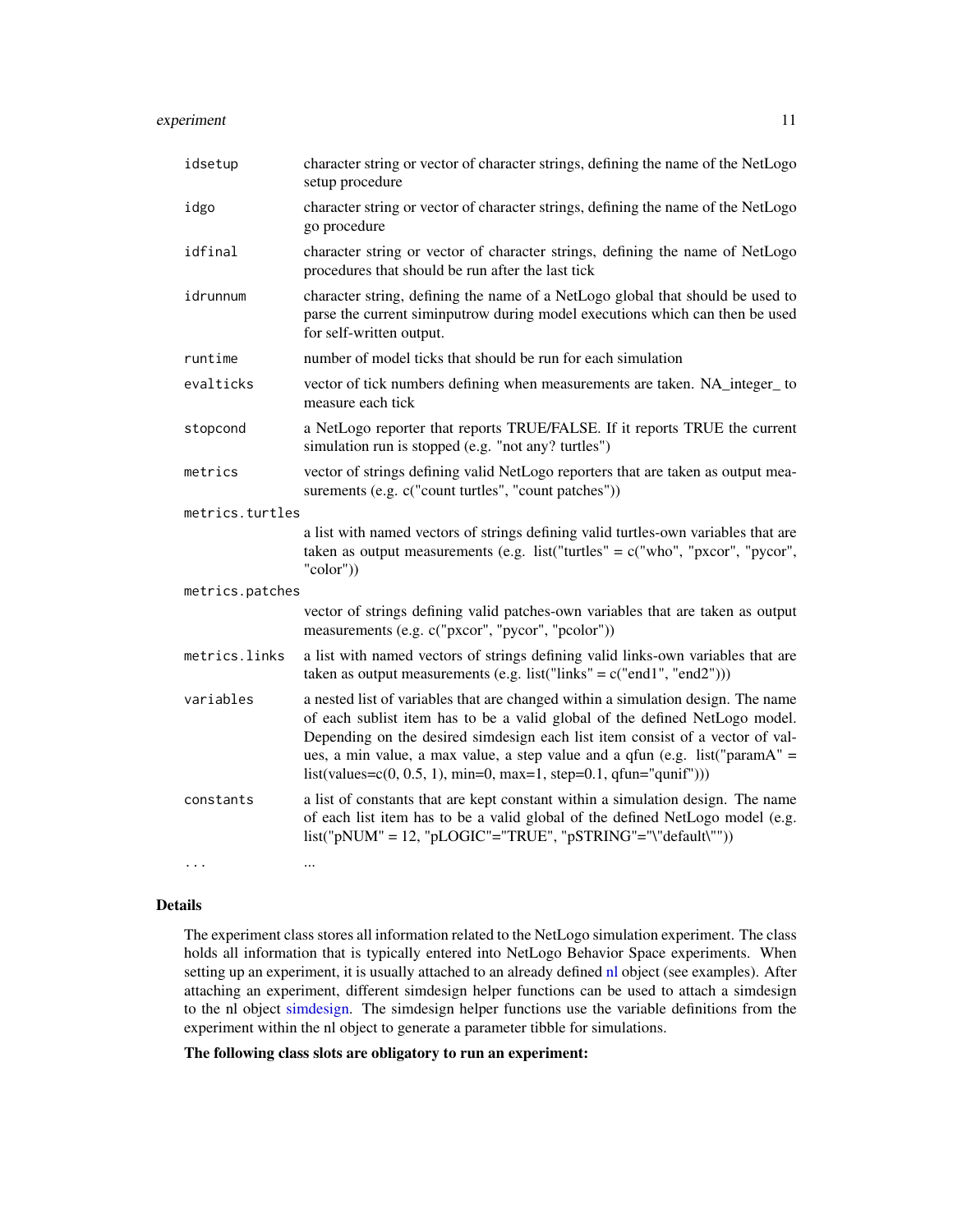#### <span id="page-11-0"></span>*repetition*

In cases, where the random seed is controlled by nlrx simdesigns, repitition should be set to one as random seeds would not differ between simulations. In cases, where the random seed is set within the NetLogo model, repitition can be increased to repeat the same parameterisation with different random seeds.

# *tickmetrics*

If "true", the defined output reporters are collected on each simulation tick that is defined in evalticks. If "false" measurements are taken only on the last tick.

#### *idsetup, idgo*

These two class slots accept strings, or vectors of strings, defining NetLogo model procedures that should be executed for model setup (idsetup) and model execution (idgo).

#### *runtime*

Defines the maximum number of simulation ticks that are executed. Use 0 or NA\_integer\_ to execute simulations without predefined number of ticks. Warning: This is only recommended in combination with a stop condition (see slot stopcond), or NetLogo models with a built-in stop condition. Otherwise, simulations might get stuck in endless loops.

# Depending on the simdesign, the following slots may be obligatory:

#### *metrics*

A vector of valid netlogo reporters that defines which measurements are taken. The optimization simdesigns need at least one defined metrics reporter for fitness calculation of the optimization algorithm.

#### *constants, variables*

These slots accept lists with NetLogo parameters that should be varied within a simdesign (variables) or should be kept constant (constants) for each simulation. Any NetLogo parameter that is not entered in at least one of these two lists will be set up as constant with the default value from the NetLogo interface. It is not possible to enter a NetLogo parameter in both lists (a warning message will appear when a simdesign is attached to such an experiment). All simdesigns except [simde](#page-56-1)[sign\\_simple](#page-56-1) need defined variables for setting up a parameter matrix. Variables can be defined as distinct values, value distributions or range with increment. The information that is needed, depends on the chosen simdesign (details on variable definition requirements can be found in the helpfiles of each simdesign helper function).

#### All remaining slots are optional:

# *expname*

A character string defining the name of the experiment, useful for documentation purposes. The string must not contain any whitespaces.

#### *outpath*

A valid path to an existing directory. The directory is used by the [write\\_simoutput](#page-62-1) function to store attached simulation results to disk in csv format.

#### *idfinal*

A character string or vector of strings defining NetLogo procedures that are executed at the end of each simulation (e.g. cleanup or self-written output procedures).

#### *idrunnum*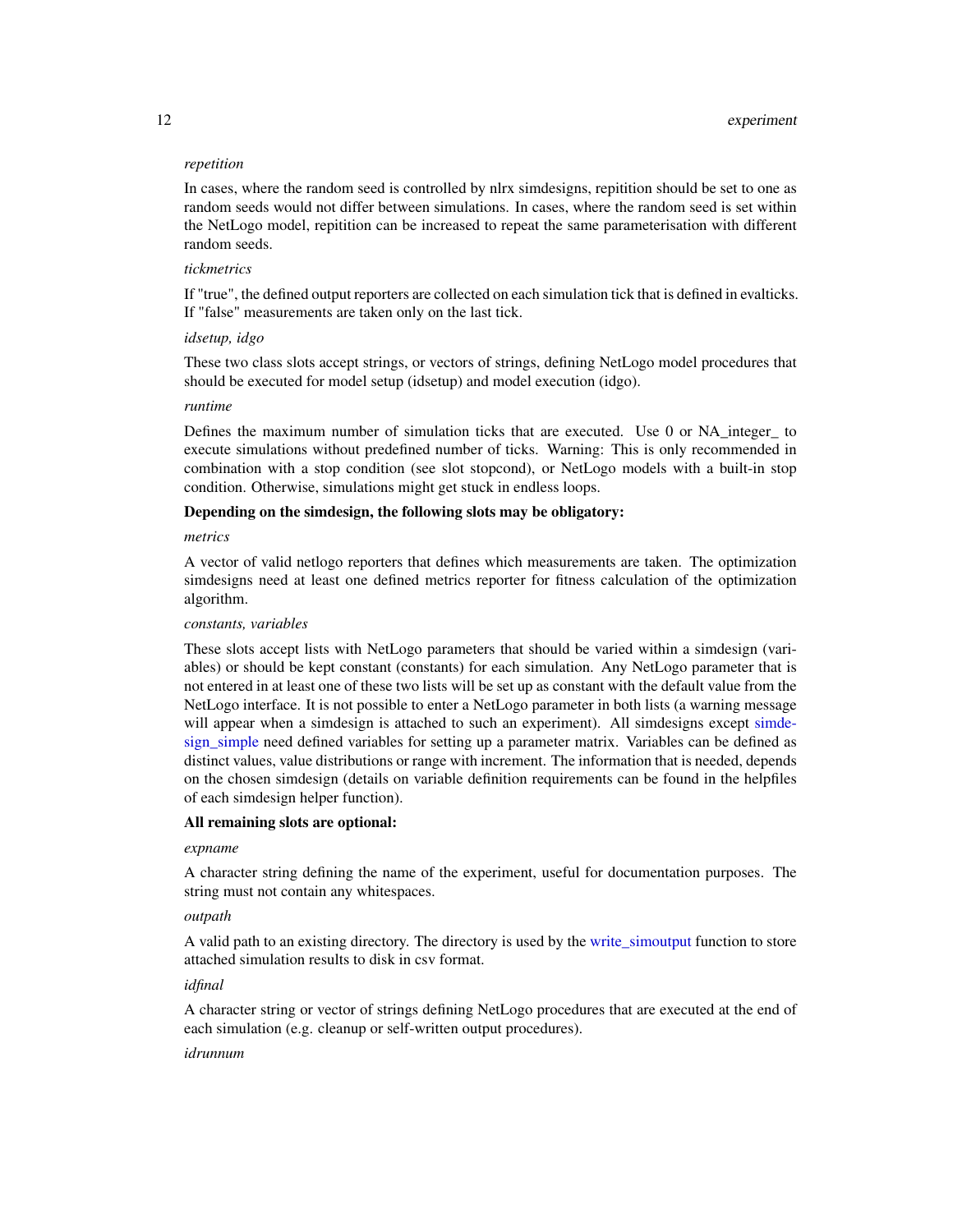#### experiment 13

This slot can be used to transfer the current nlrx experiment name, random seed and runnumber (siminputrow) to NetLogo. To use this functionality, a string input field widget needs to be created on the GUI of your NetLogo model. The name of this widget can be entered into the "idrunnum" field of the experiment. During simulations, the value of this widget is automatically updated with a generated string that contains the current nlrx experiment name, random seed and siminputrow ("expname\_seed\_siminputrow"). For self-written output In NetLogo, we suggest to include this global variable which allows referencing the self-written output files to the collected output of the nlrx simulations in R.

#### *evalticks*

Only applied if tickmetrics = TRUE. Evalticks may contain a vector of integers, defining the ticks for which the defined metrics will be measured. Set evalticks to NA\_integer\_ to measure on every tick.

#### *stopcond*

The stopcond slot can be used to define a stop condition by providing a string with valid NetLogo code that reports either true or false. Each simulation will be stopped automatically, once the reporter reports true.

#### *metrics.patches*

The metrics.patches slot accepts a vector of valid patches-own variables of the NetLogo model. These patch variables are measured in addition to the defined metrics. Results of these metrics will be nested inside the output results tibble of the simulations. Please note that NetLogo models may contain a huge number of patches and output measurements of agent variables on each tick may need a lot of ressources.

#### *metrics.turtles*

The metrics.turtles slot accepts a list with named vectors of valid turtle breed metrics. Each name of a vector in this list defines a specified breed of the NetLogo model, whereas the vector defines the variables that are measured for this breed. For example metrics.turtles = list("sheep"=c("color"), "wolves"=c("who")) - would measure the color of each sheep and the who number of each wolf agent. To measure  $\lt$ turtles-own> variables for all turtles, use "turtles" =  $c(...)$ . Be aware, that NetLogo will produce runtime errors if you measure <br/>breed-own> variables for agents that do not belong to this breed. Please note that NetLogo models may contain a huge number of turtles and output measurements of agent variables on each tick may need a lot of ressources.

#### *metrics.links*

The metrics.links slot accepts a list with named vectors of valid link breed metrics. Each name of a vector in this list defines a specified link breed of the NetLogo model, whereas the vector defines the variables that are measured for this link breed. For example metrics.links = list("linktypea"=c("end1"), "linktype-b"=c("end2")) - would measure the start agent of each linktype-a link and the end agent of each linktype-b link. To measure <links-own> variables for all links, use "links"  $= c(...)$ . Be aware, that NetLogo will produce runtime errors if you measure  $\langle$ link-breed-own> variables for agents that do not belong to this breed. Please note that NetLogo models may contain a huge number of turtles and output measurements of agent variables on each tick may need a lot of ressources.

#### Value

experiment S4 class object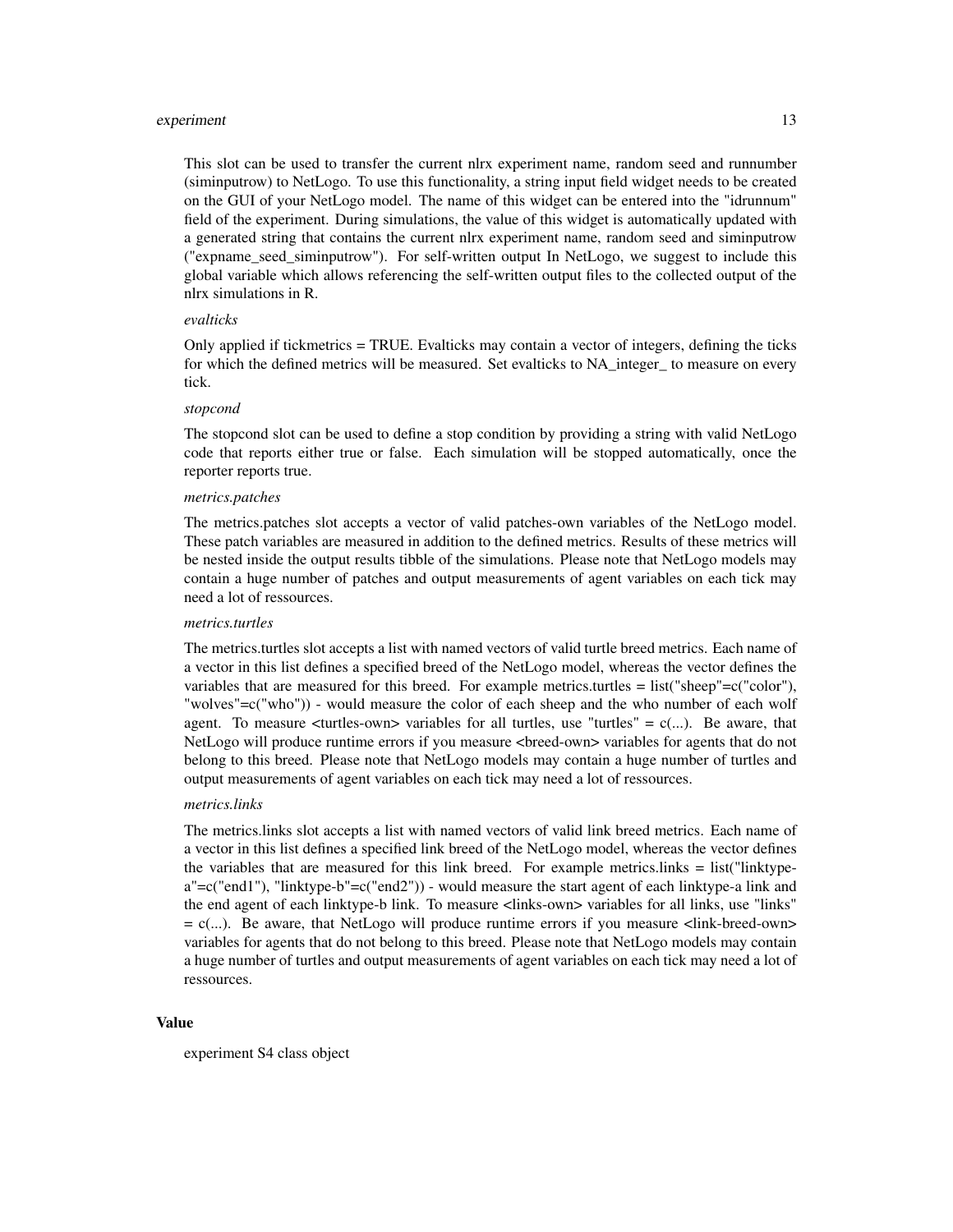#### <span id="page-13-0"></span>Examples

```
# To attach an experiment, a nl object needs to be created first (see ?nl).
# For this example, we load a nl object from test data.
# Example for Wolf Sheep Predation model from NetLogo models library:
nl <- nl_simple
nl@experiment <- experiment(expname="wolf-sheep",
                             outpath="C:/out/",
                             repetition=1,
                             tickmetrics="true",
                             idsetup="setup",
                             idgo="go",
                             idfinal=NA_character_,
                             idrunnum=NA_character_,
                             runtime=50,
                             evalticks=seq(40,50),
                             stopcond="not any? turtles",
                             metrics=c("count sheep",
                                       "count wolves",
                                     "count patches with [pcolor = green]"),
                             metrics.turtles=list("turtles" = c("who",
                                                "pxcor",
                                                "pycor",
                                                "color")),
                             metrics.patches=c("pxcor", "pycor", "pcolor"),
                             variables = list('initial-number-sheep' =
                             list(min=50, max=150, step=10, qfun="qunif"),
                                               'initial-number-wolves' =
                             list(min=50, max=150, step=10, qfun="qunif")),
                             constants = list("model-version" =
                                               "\"sheep-wolves-grass\"",
                                               "grass-regrowth-time" = 30,
                                               "sheep-gain-from-food" = 4,
                                               "wolf-gain-from-food" = 20,
                                               "sheep-reproduce" = 4,
                                               "wolf-reproduce" = 5,
                                               "show-energy?" = "false"))
```
export\_nl *Export NetLogo Experiment*

# Description

Export NetLogo Experiment as zip file

#### Usage

```
export_nl(nl, path = dirname(getnl(nl, "modelpath")), tarfile)
```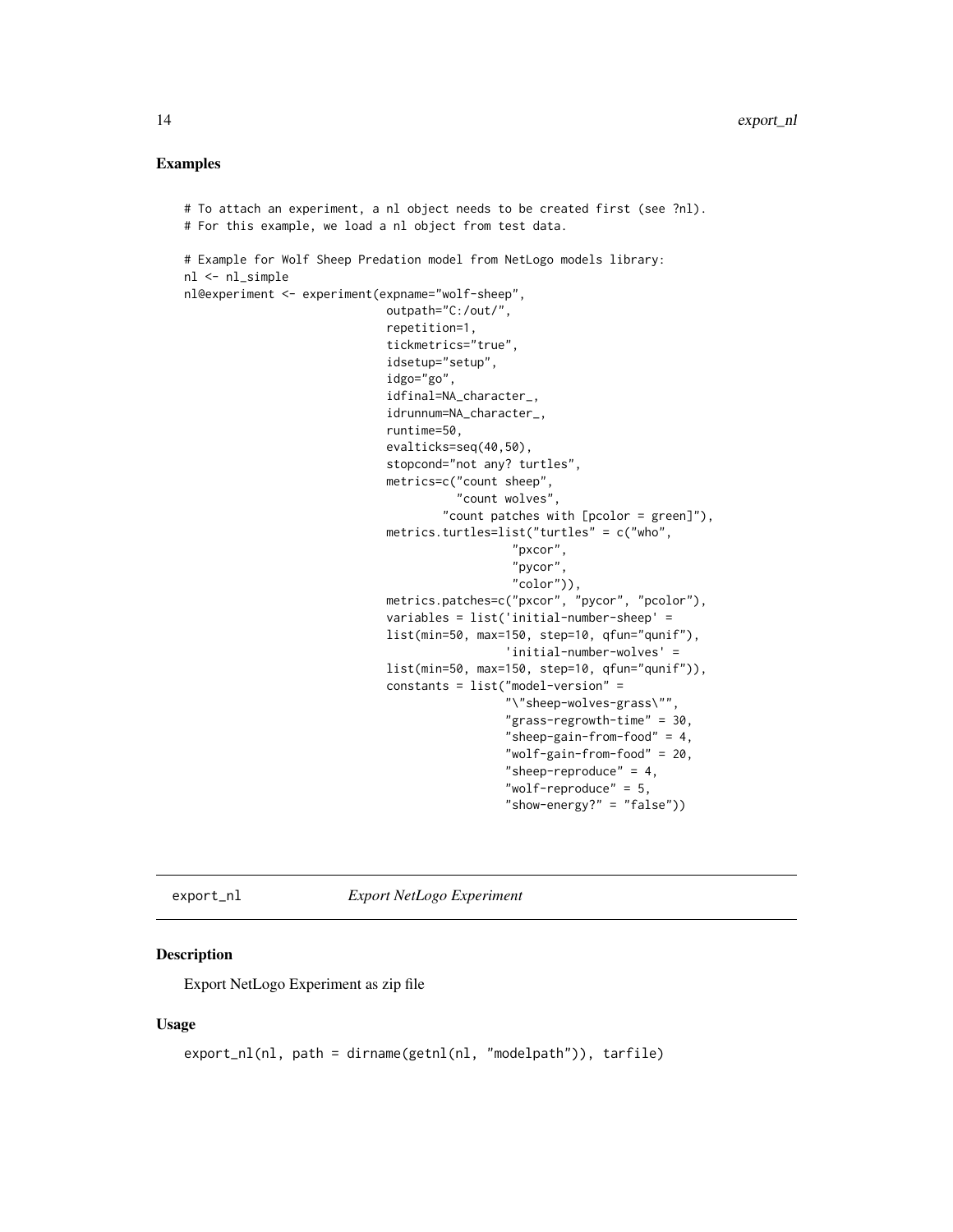#### <span id="page-14-0"></span>getexp and the set of the set of the set of the set of the set of the set of the set of the set of the set of the set of the set of the set of the set of the set of the set of the set of the set of the set of the set of th

# Arguments

| nl      | nl object                                                    |
|---------|--------------------------------------------------------------|
| path    | Path to folder that contains files to run NetLogo experiment |
| tarfile | Path to folder where the experiments gets stored as zip file |

# Details

Exports your folder that contains data and scripts for NetLogo + nlrx analyses as a zip file. Furthermore, export\_nl takes your nl object and saves it in the zipped folder. This enables other person to run the same experiment as you.

# Value

The status value returned by the external command, invisibly.

# Examples

## Not run:

```
# Load nl object from testdata:
nl <- nl_lhs
path <- getwd() # adjust path to your needs, path should point to a directory with model data
outfile <- tempfile(fileext = ".zip") # adjust file path to your needs
export_nl(nl, path = path, tarfile = outfile)
```
## End(Not run)

getexp *Getter function to get a variable of an experiment object*

# Description

Getter function to get a variable of an experiment object

# Usage

getexp(nl, var)

| nl  | nl object                        |
|-----|----------------------------------|
| var | valid experiment variable string |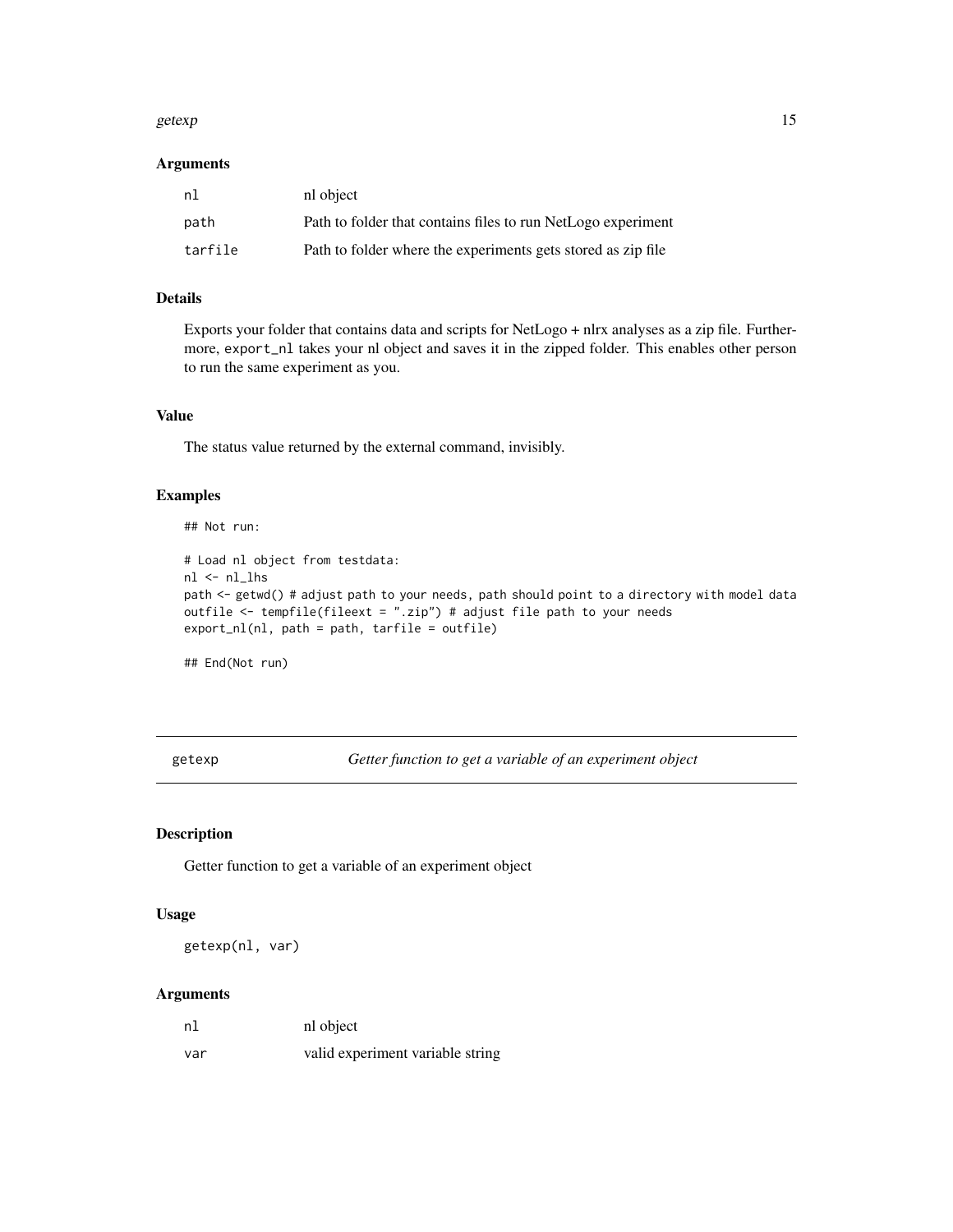# Examples

```
# Example for Wolf Sheep Predation model from NetLogo models library:
nl <- nl(nlversion = "6.0.3",
nlpath = "/home/user/NetLogo 6.0.3/",
modelpath = "/home/user/NetLogo 6.0.3/app/models/Sample Models/Biology/Wolf Sheep Predation.nlogo",
jvmmem = 1024# Set experiment name
setexp(nl, "expname") <- "experimentName"
# Get experiment name
getexp(nl, "experiment")
```
getnl *Getter function to get a variable of a nl object*

# Description

Getter function to get a variable of a nl object

#### Usage

getnl(nl, var)

# Arguments

| nl  | nl object                |
|-----|--------------------------|
| var | valid nl variable string |

#### Examples

```
# Example for Wolf Sheep Predation model from NetLogo models library:
nl <- nl(nlversion = "6.0.3",
nlpath = "/home/user/NetLogo 6.0.3/",
modelpath = "/home/user/NetLogo 6.0.3/app/models/Sample Models/Biology/Wolf Sheep Predation.nlogo",
jvmmem = 1024
```
# get NetLogo version getnl(nl, "nlversion")

<span id="page-15-0"></span>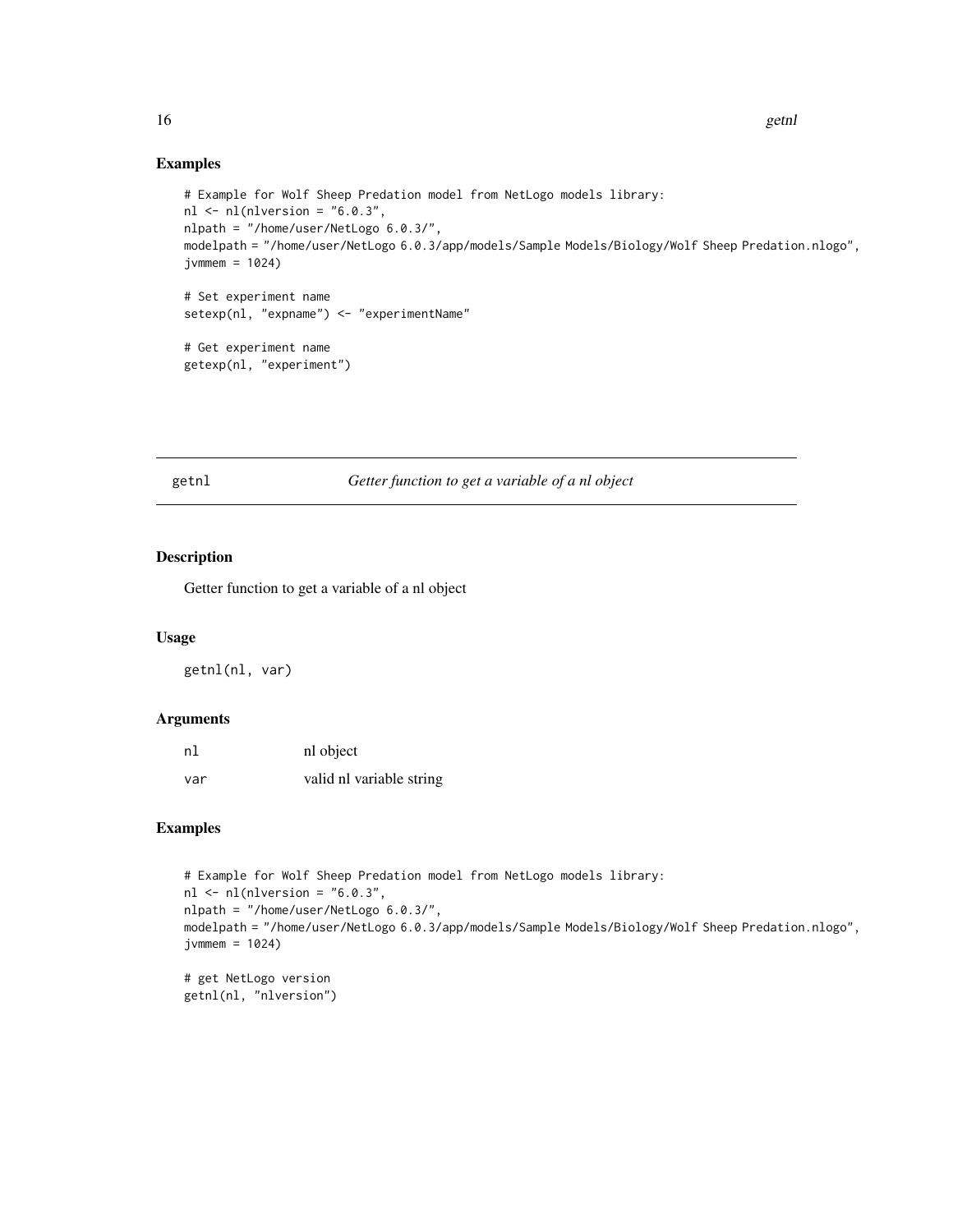<span id="page-16-0"></span>

Getter function to get a variable of a simdesign object

# Usage

getsim(nl, var)

# Arguments

| n1  | nl object                       |
|-----|---------------------------------|
| var | valid simdesign variable string |

# Examples

```
# Example for Wolf Sheep Predation model from NetLogo models library:
nl \leftarrow nl(nlversion = "6.0.3",nlpath = "/home/user/NetLogo 6.0.3/",
modelpath = "/home/user/NetLogo 6.0.3/app/models/Sample Models/Biology/Wolf Sheep Predation.nlogo",
jvmmem = 1024)
# Set simulation seeds
setsim(nl, "simseeds") <- c(123, 456, 789)
# Set simulation seeds
getsim(nl, "simseeds")
```
import\_nl *Import NetLogo Experiment*

# Description

Import NetLogo Experiment from export\_nl

#### Usage

import\_nl(tarfile, targetdir, new\_session = FALSE)

| tarfile     | Path to tarfile that contains files to run NetLogo experiment |
|-------------|---------------------------------------------------------------|
| targetdir   | Path to folder where the experiments gets extracted           |
| new_session | If TRUE, opens a new RStudio Session with an Rproj            |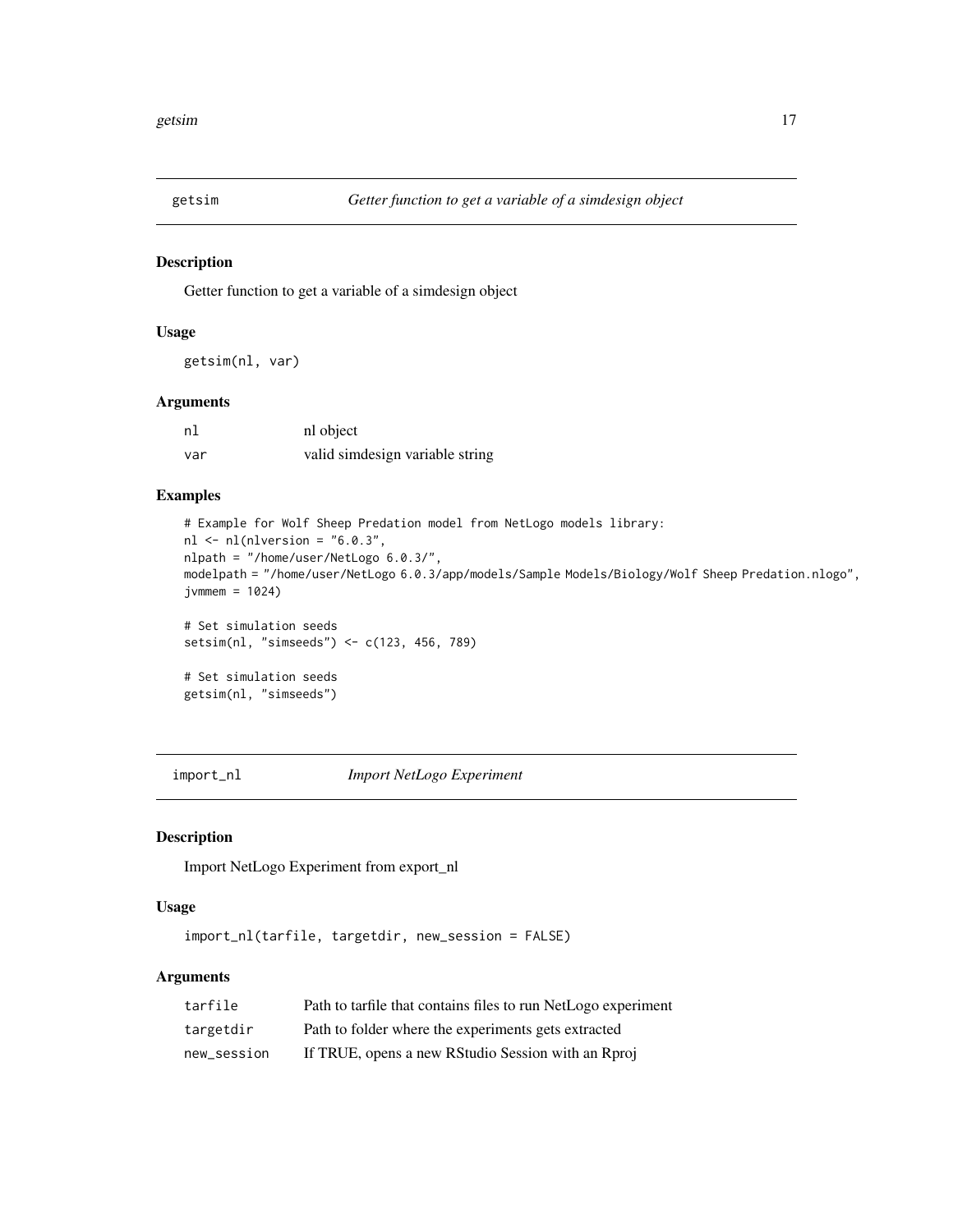<span id="page-17-0"></span>Imports NetLogo experiments that were saved with export\_nl. If the folder comes with an .Rproj file (which is recommended because relative paths enhance the reproducability of your analysis), import\_nl opens this project and loads the nl object in your R environment.

# Value

The status value returned by the external command, invisibly.

#### Examples

```
## Not run:
infile <- "/home/user/test.zip"
targetdirectory <- "/home/user/test"
import_nl(infile, targetdirectory)
```
## End(Not run)

#### nl *Construct a new nl object*

#### Description

Construct a new nl object

#### Usage

```
nl(
  nlversion = "6.0.2",nlpath = character(),
  modelpath = character(),
  jvmmem = 1024,
  experiment = methods::new("experiment"),
  simdesign = methods::new("simdesign"),
  ...
\mathcal{L}
```

| nlversion  | A character string defining the NetLogo version that is used          |
|------------|-----------------------------------------------------------------------|
| nlpath     | Path to the NetLogo main directory matching the defined version       |
| modelpath  | Path to the NetLogo model file (*.nlogo) that is used for simulations |
| ivmmem     | Java virtual machine memory capacity in megabytes                     |
| experiment | Holds a experiment S4 class object                                    |
| simdesign  | Holds a simdesign S4 class object                                     |
|            |                                                                       |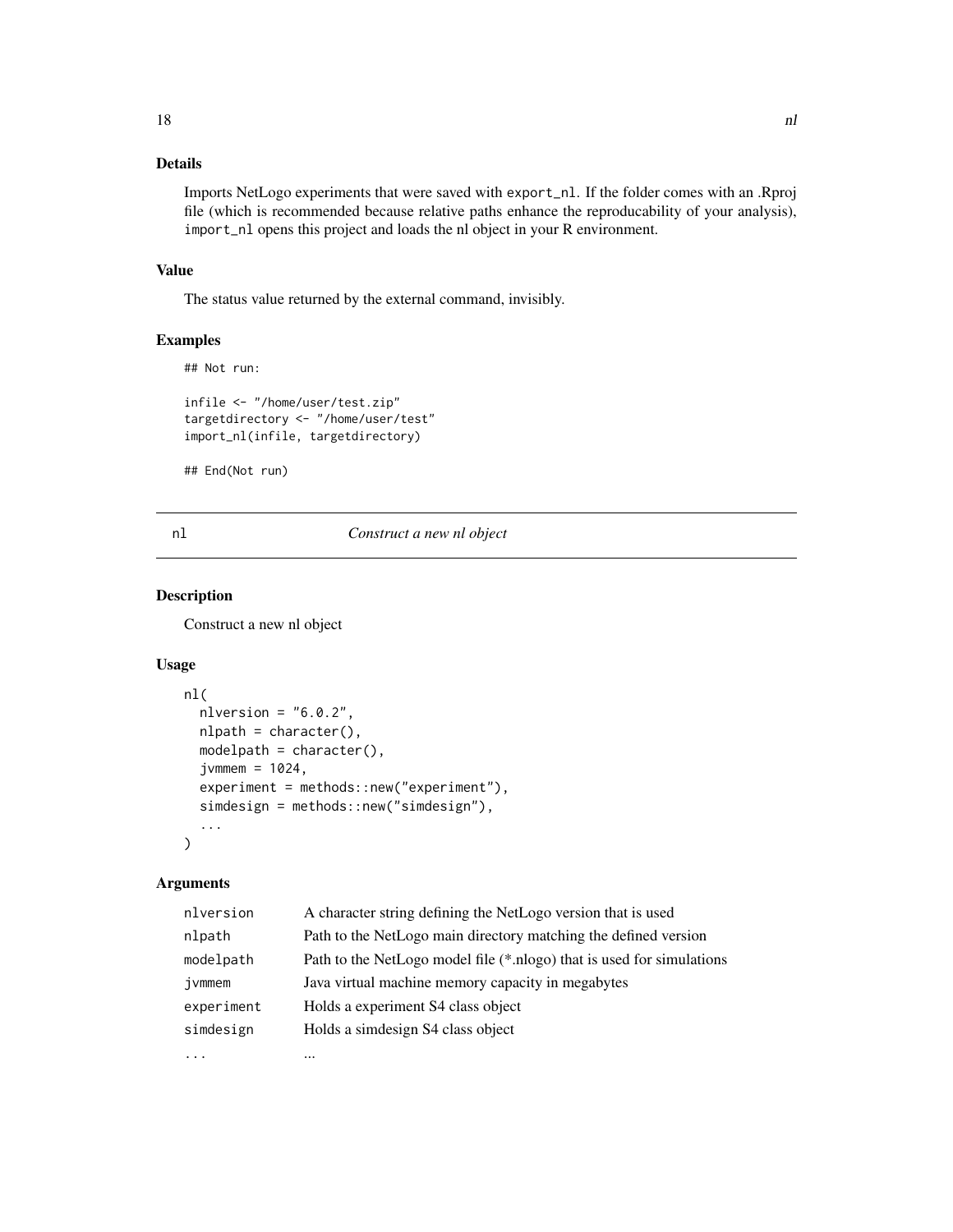<span id="page-18-0"></span>nldoc and the contract of the contract of the contract of the contract of the contract of the contract of the contract of the contract of the contract of the contract of the contract of the contract of the contract of the

# Details

nl objects are the main class objects used in the nlrx package. These objects store all information that is needed to run NetLogo simulations. nl objects are initialized with basic information on Netlogo and the model.

After setting up the nl object, an experiment needs to be attached. The experiment class stores all information related to the NetLogo simulation experiment, such as runtime, variables, constants, measurements, and more.

After attaching an experiment, different simdesign helper functions can be used to attach a simdesign to the nl object. The simdesign helper functions use the variable definitions from the experiment within the nl object to generate a parameter tibble for simulations.

#### Value

nl S4 class object

### Examples

```
# Example for Wolf Sheep Predation model from NetLogo models library:
# Windows default NetLogo installation path (adjust to your needs!):
netlogopath <- file.path("C:/Program Files/NetLogo 6.0.3")
modelpath <- file.path(netlogopath, "app/models/Sample Models/Biology/Wolf Sheep Predation.nlogo")
outpath <- file.path("C:/out")
# Unix default NetLogo installation path (adjust to your needs!):
netlogopath <- file.path("/home/NetLogo 6.0.3")
modelpath <- file.path(netlogopath, "app/models/Sample Models/Biology/Wolf Sheep Predation.nlogo")
outpath <- file.path("/home/out")
nl \leftarrow nl(nlversion = "6.0.3",
```

```
nlpath = netlogopath,
modelpath = modelpath,
jvmmem = 1024
```
nldoc *Create NetLogo documentation*

# Description

Create NetLogo documentation

#### Usage

```
nldoc(
 modelfiles,
  outpath,
  infotab = TRUE,gui = TRUE,
```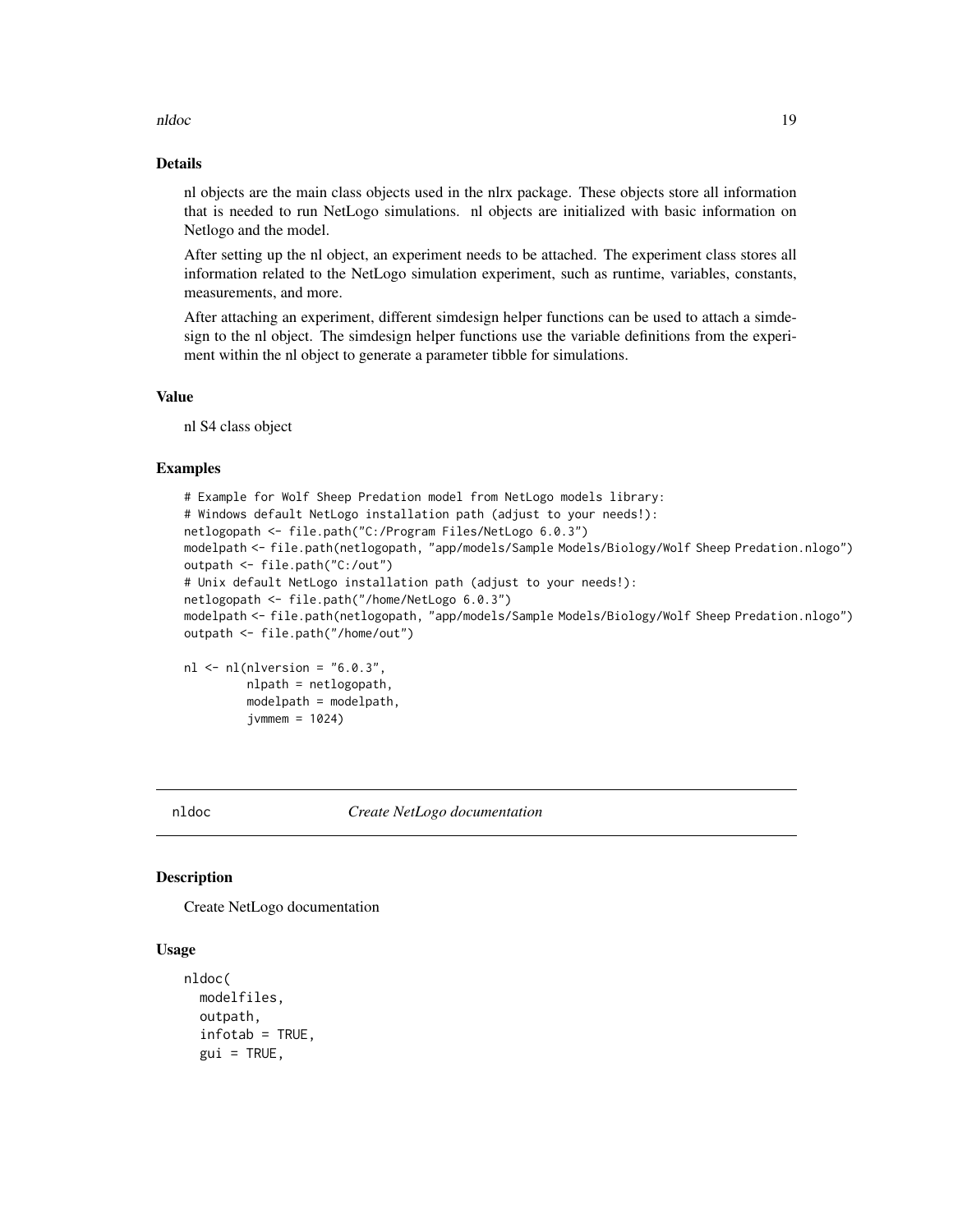```
bs = TRUE,output_format = "html",
 number_sections = TRUE,
 theme = "journal",date = as.Date(Sys.time()),
 toc = TRUE
)
```
# Arguments

| modelfiles      | vector of filepaths to model files                                                                                   |
|-----------------|----------------------------------------------------------------------------------------------------------------------|
| outpath         | Path to folder where rendered documentation should be created                                                        |
| infotab         | TRUE/FALSE, if TRUE infotab section will be included in the documentation                                            |
| gui             | TRUE/FALSE, if TRUE a table with GUI elements from the model will be in-<br>cluded in the documentation              |
| bs              | TRUE/FALSE, if TRUE a table with behavior space experiments will be in-<br>cluded in the documentation               |
| output_format   | either "html", "pdf" or "docx"                                                                                       |
| number_sections |                                                                                                                      |
|                 | TRUE/FALSE, if TRUE sections in the documentation will be numbered                                                   |
| theme           | markdown theme, supported themes are "journal", "cerulean", "flatly", "read-<br>able", "spacelab", "united", "cosmo" |
| date            | date that is printed in the documentation header                                                                     |
| toc             | TRUE/FALSE, if TRUE the documentation contains a table of contents - only<br>for html and pdf output format          |

#### Details

nldoc reads model code from the provided model files. The code is then split into several groups (code, gui, behavior space). The procedures then finds noxygen commands within the NetLogo model code. For a complete list of noxygen commands type ?nldoc These commands are translated into a markdown documentation file. If needed, tables of gui elements and behavior space experiments are added to the markdown file. Finally, the document is rendered in the specified format.

# Examples

```
## Not run:
# List model files (.nls subfiles are also supported)
modelfiles <- c("https://raw.githubusercontent.com/nldoc/nldoc_pg/master/WSP.nlogo",
                "https://raw.githubusercontent.com/nldoc/nldoc_pg/master/WSP.nls")
# Define output directory:
outdir <- tempdir() # adjust path to your needs
# Create documentation:
```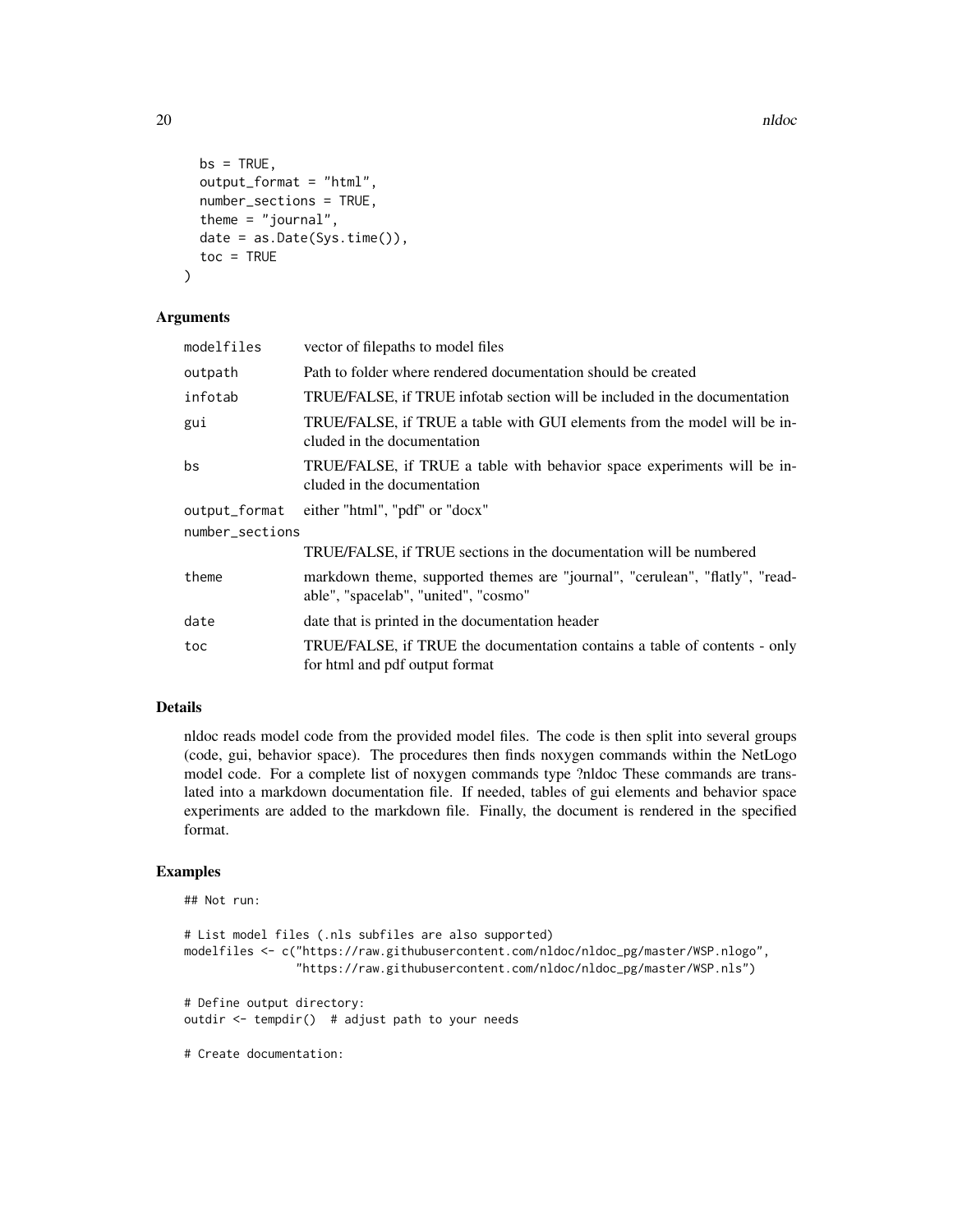# <span id="page-20-0"></span>nldoc\_network 21

```
nldoc(modelfiles = modelfiles,
     infotab=TRUE,
     gui=TRUE,
     bs=TRUE,
     outpath = outdir,
     output_format = "html",
     number_sections = TRUE,
     theme = "cosmo",date = date(),toc = TRUE)
```
## End(Not run)

nldoc\_network *Create NetLogo procedure network*

# Description

Create NetLogo procedure network

#### Usage

```
nldoc_network(modelfiles)
```
#### Arguments

modelfiles vector of filepaths to model files

# Details

Reads model code from the provided model files. The procedure identifies NetLogo procedures and searches for procedure calls within the code. From this data, an igraph network is created and returned. This network can be used to plot the model procedure network and identify model components.

# Value

network of model procedures (igraph)

# Examples

## Not run:

```
# List model files (.nls subfiles are also supported)
modelfiles <- c("https://raw.githubusercontent.com/nldoc/nldoc_pg/master/WSP.nlogo",
                "https://raw.githubusercontent.com/nldoc/nldoc_pg/master/WSP.nls")
```
# Determine the function network: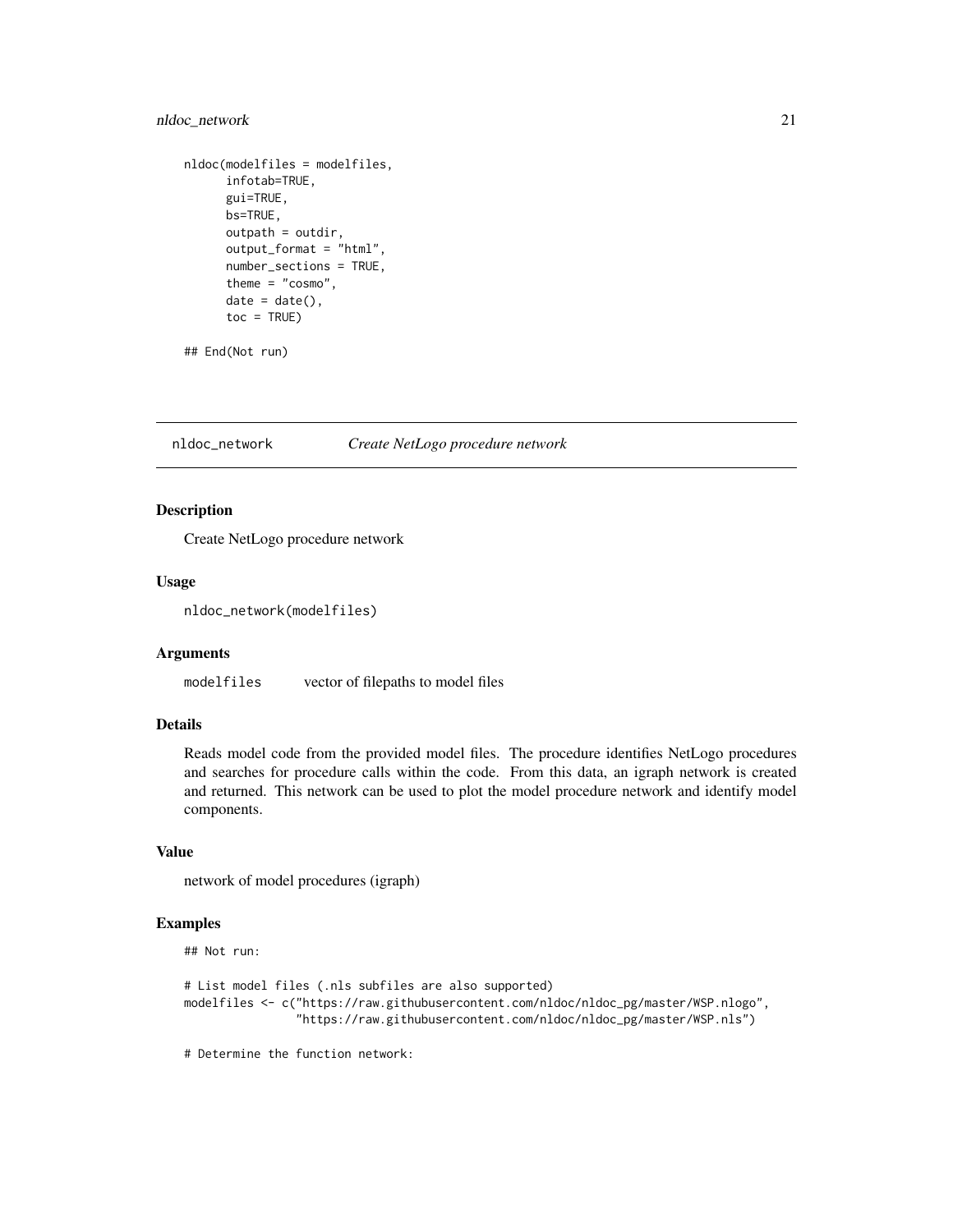```
nw <- nldoc_network(modelfiles)
# Determine communities within the network and plot using Igraph package:
library(igraph)
com <- walktrap.community(nw)
V(nw)$community <- com$membership
rain <- rainbow(14, alpha=.5)
V(nw)$color <- rain[V(nw)$community]
plot(nw,
     edge.arrow.size=.2,
     vertex.label.color="black",
     vertex.label.dist=1,
     vertex.size=5,
     edge.curved=0,
     vertex.label.cex=.5,
     layout=layout_with_fr(nw, niter = 2000))
# Interactive plot using igraph::tkplot
tkplot(nw, layout=layout_with_fr(nw, niter = 2000))
## End(Not run)
```
nl\_distinct *Wolf Sheep model sample data: simdesign distinct*

# **Description**

The dataset contains a complete nl object. The nl object has been used to setup and run a distinct simulation design. It also contains the model outputs within the simdesign object.

#### Usage

nl\_distinct

# Format

nl object with defined experiment, simdesign and model output

nl\_eFast *Wolf Sheep model sample data: simdesign eFast*

# Description

The dataset contains a complete nl object. The nl object has been used to setup and run an eFast simulation design. It also contains the model outputs within the simdesign object. Further analysis output can be derived by submitting the dataset to analyze\_nl().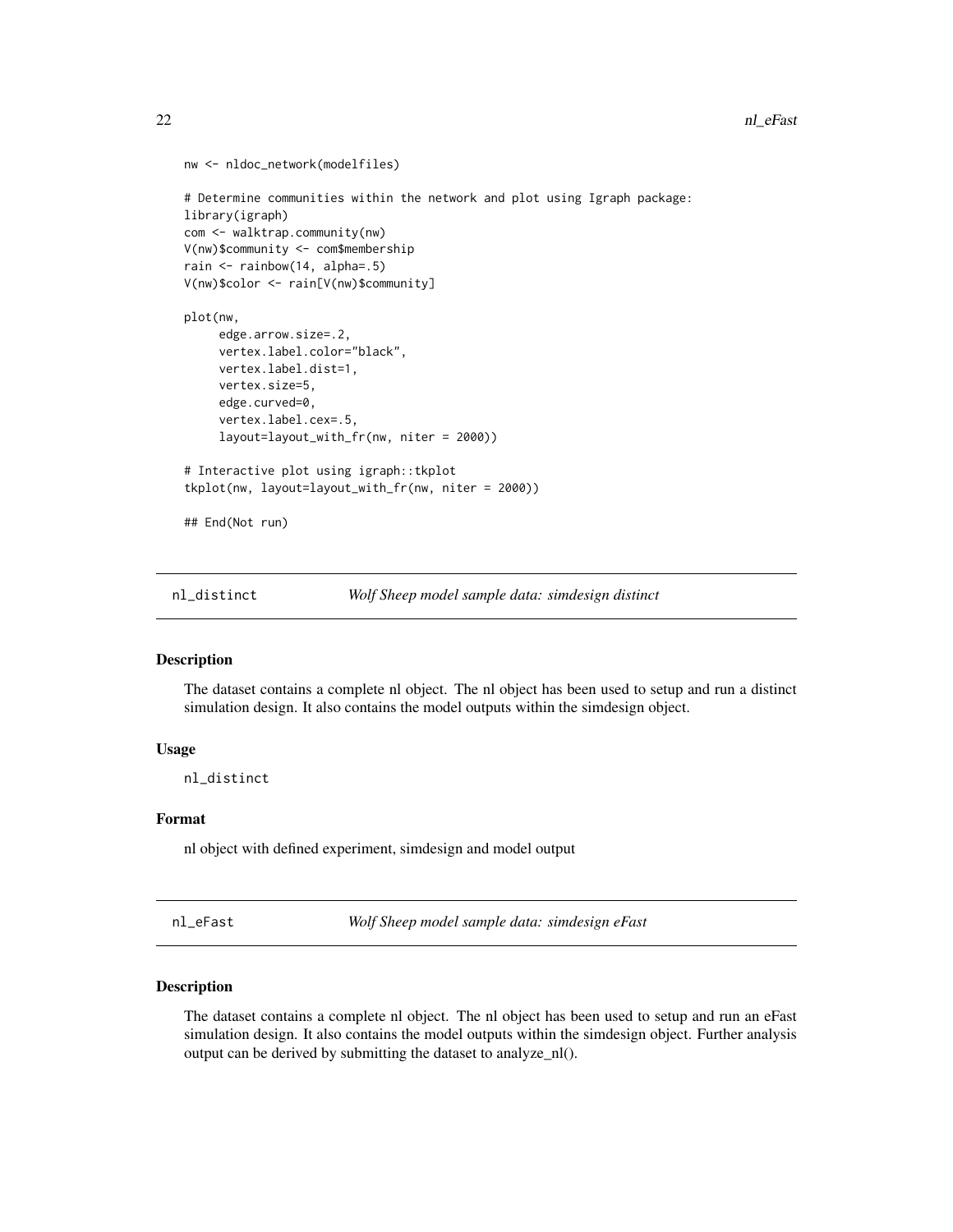#### <span id="page-22-0"></span> $n$  and  $n$  23

# Usage

nl\_eFast

# Format

nl object with defined experiment, simdesign and model output

nl\_ff *Wolf Sheep model sample data: simdesign ff*

#### Description

The dataset contains a complete nl object. The nl object has been used to setup and run a fullfactorial simulation design. It also contains the model outputs within the simdesign object. Further analysis output can be derived by submitting the dataset to analyze\_nl().

### Usage

nl\_ff

# Format

nl object with defined experiment, simdesign and model output

nl\_gensa *Wolf Sheep model sample data: gensa*

# Description

The dataset contains a complete nl object. The nl object has been used to setup and run a simulated annealing simulation design.

# Usage

nl\_gensa

# Format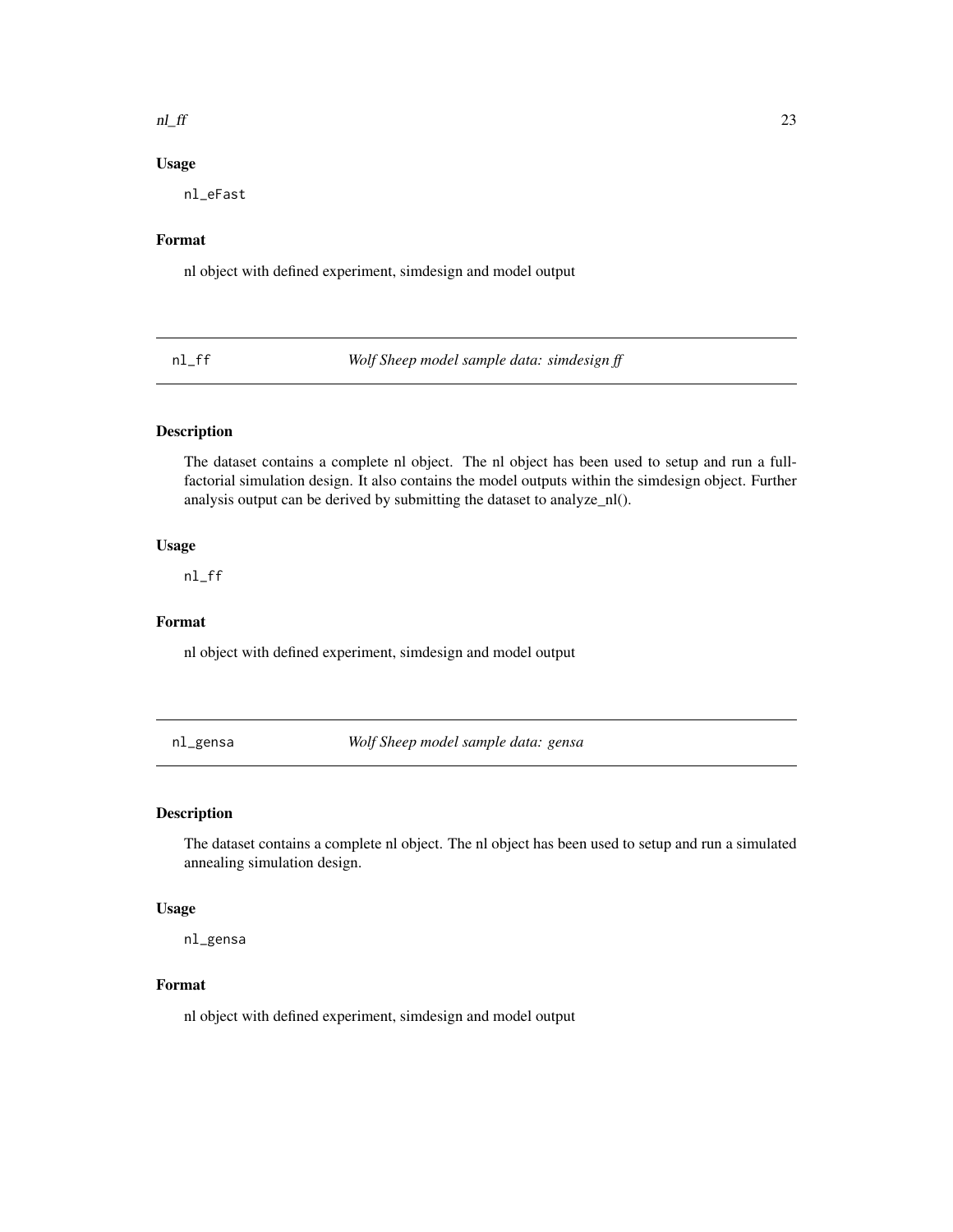<span id="page-23-0"></span>

The dataset contains a complete nl object. The nl object has been used to setup and run a latin hypercube simulation design. It also contains the model outputs within the simdesign object. Further analysis output can be derived by submitting the dataset to analyze\_nl().

#### Usage

nl\_lhs

# Format

nl object with defined experiment, simdesign and model output

nl\_morris *Wolf Sheep model sample data: simdesign morris*

# Description

The dataset contains a complete nl object. The nl object has been used to setup and run a morris simulation design. It also contains the model outputs within the simdesign object. Further analysis output can be derived by submitting the dataset to analyze\_nl().

# Usage

nl\_morris

# Format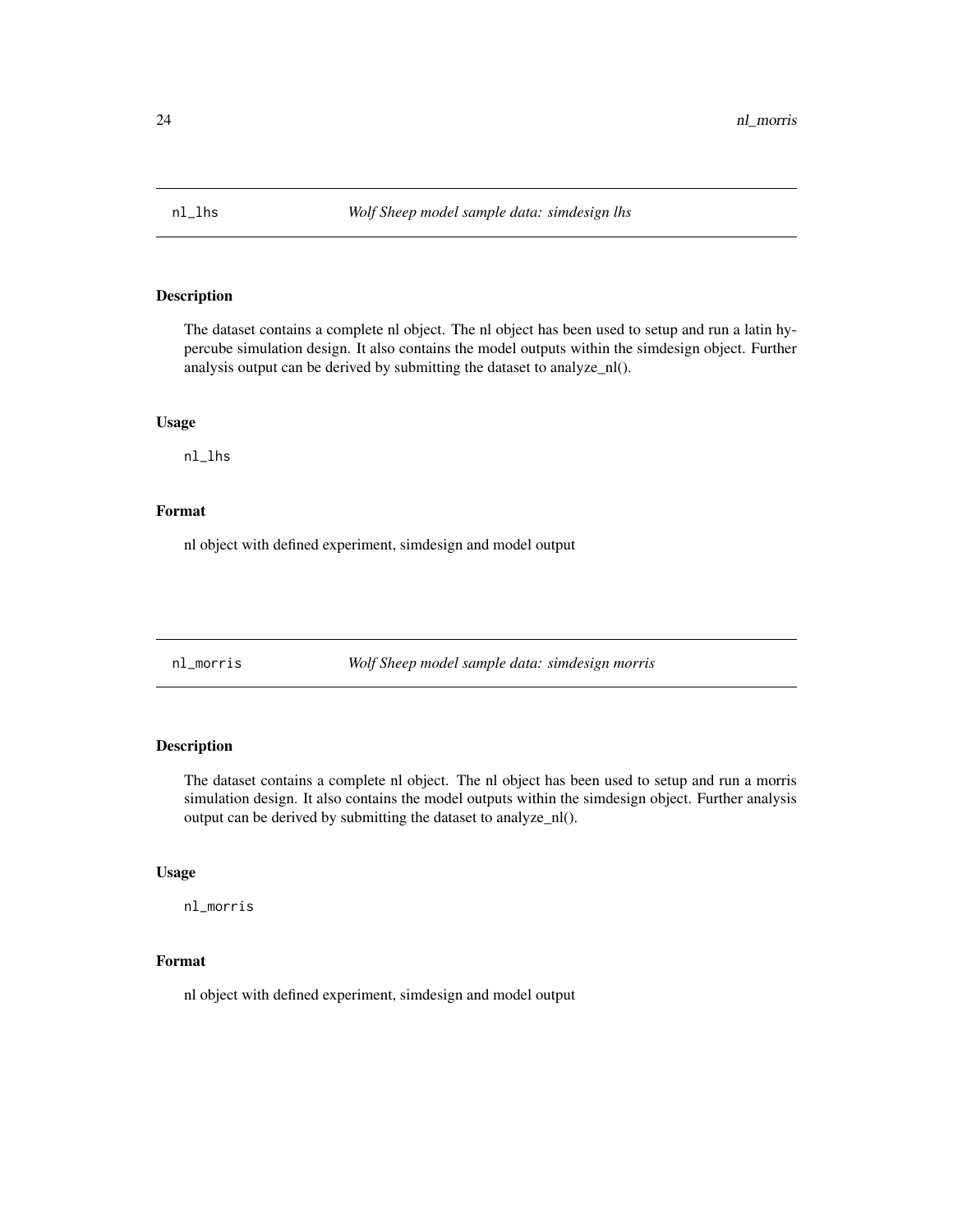<span id="page-24-0"></span>

The dataset contains a complete nl object. The nl object has been used to setup and run a simple simulation design. It also contains the model outputs within the simdesign object.

# Usage

nl\_simple

# Format

nl object with defined experiment, simdesign and model output

nl\_sobol *Wolf Sheep model sample data: simdesign sobol*

# Description

The dataset contains a complete nl object. The nl object has been used to setup and run a sobol simulation design. It also contains the model outputs within the simdesign object. Further analysis output can be derived by submitting the dataset to analyze\_nl().

# Usage

nl\_sobol

# Format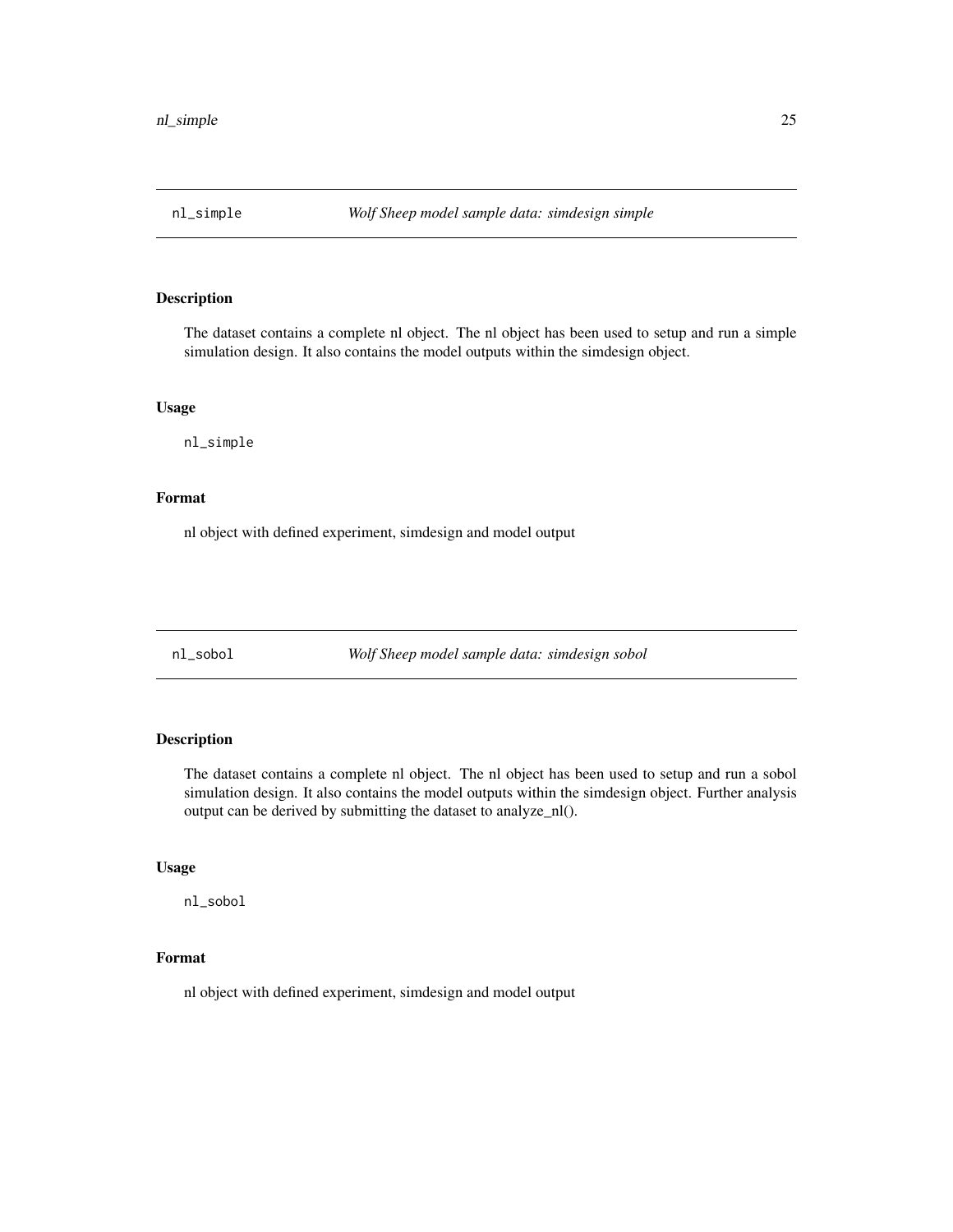<span id="page-25-0"></span>

The dataset contains a complete nl object. The nl object has been used to setup and run a sobol2007 simulation design. It also contains the model outputs within the simdesign object. Further analysis output can be derived by submitting the dataset to analyze\_nl().

#### Usage

nl\_sobol2007

# Format

nl object with defined experiment, simdesign and model output

nl\_soboljansen *Wolf Sheep model sample data: simdesign soboljansen*

# Description

The dataset contains a complete nl object. The nl object has been used to setup and run a soboljansen simulation design. It also contains the model outputs within the simdesign object. Further analysis output can be derived by submitting the dataset to analyze\_nl().

# Usage

nl\_soboljansen

# Format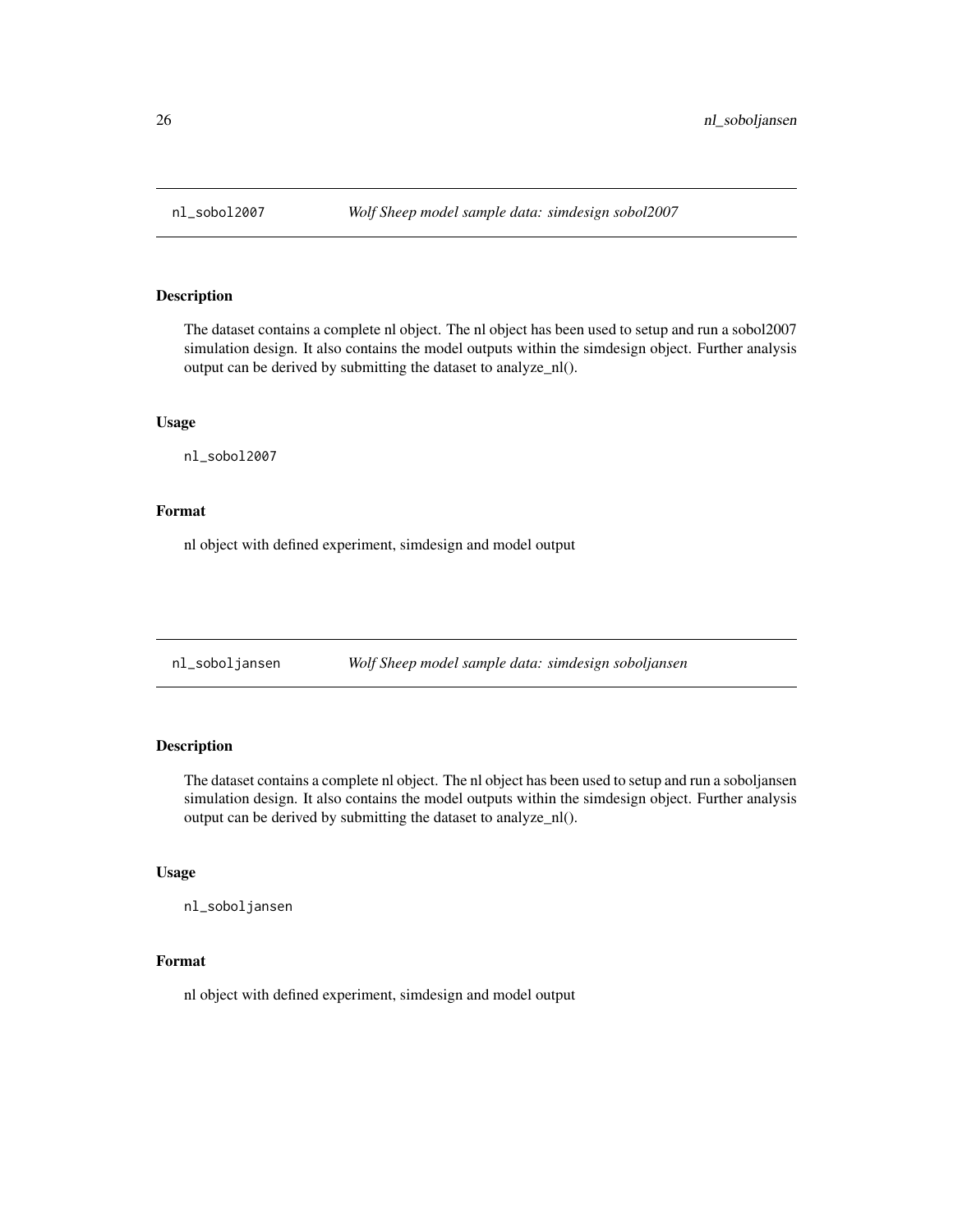<span id="page-26-0"></span>The dataset contains a complete nl object. The nl object has been used to setup and run a simple simulation design. For these simulations, spatial agent output has been collected. metrics.turtles was set up to measure turtle coordinates. metrics.patches was set up to measure colors of cells. It also contains the model outputs within the simdesign object.

#### Usage

nl\_spatial

# Format

nl object with defined experiment, simdesign and model output

nl\_to\_graph *Generate igraph objects from measured turtles and links metrics*

#### Description

Generate igraph objects from measured turtles and links metrics

#### Usage

nl\_to\_graph(nl)

#### Arguments

## nl nl object

Generate igraph objects from measured turtles and links metrics. Output has to be attached to the simdesign first with simoutput(nl)  $\lt$ - results I graph objects are created automatically for each combination of random-seed, siminputrow and step. An additional column with igraph objects is attached to the original output results tibble of the nl object. In order to generate igraph objects some metrics are mandatory: The metrics.turtles slot of the experiment must contain "who" numbers (see example experiment). Additional turtle metrics will be stored as properties of the igraph vertices. The metrics.links slot of the experiment must contain "who" numbers of link end1 and end2 (see example experiment). Additional link metrics will be stored as properties of the igraph edges.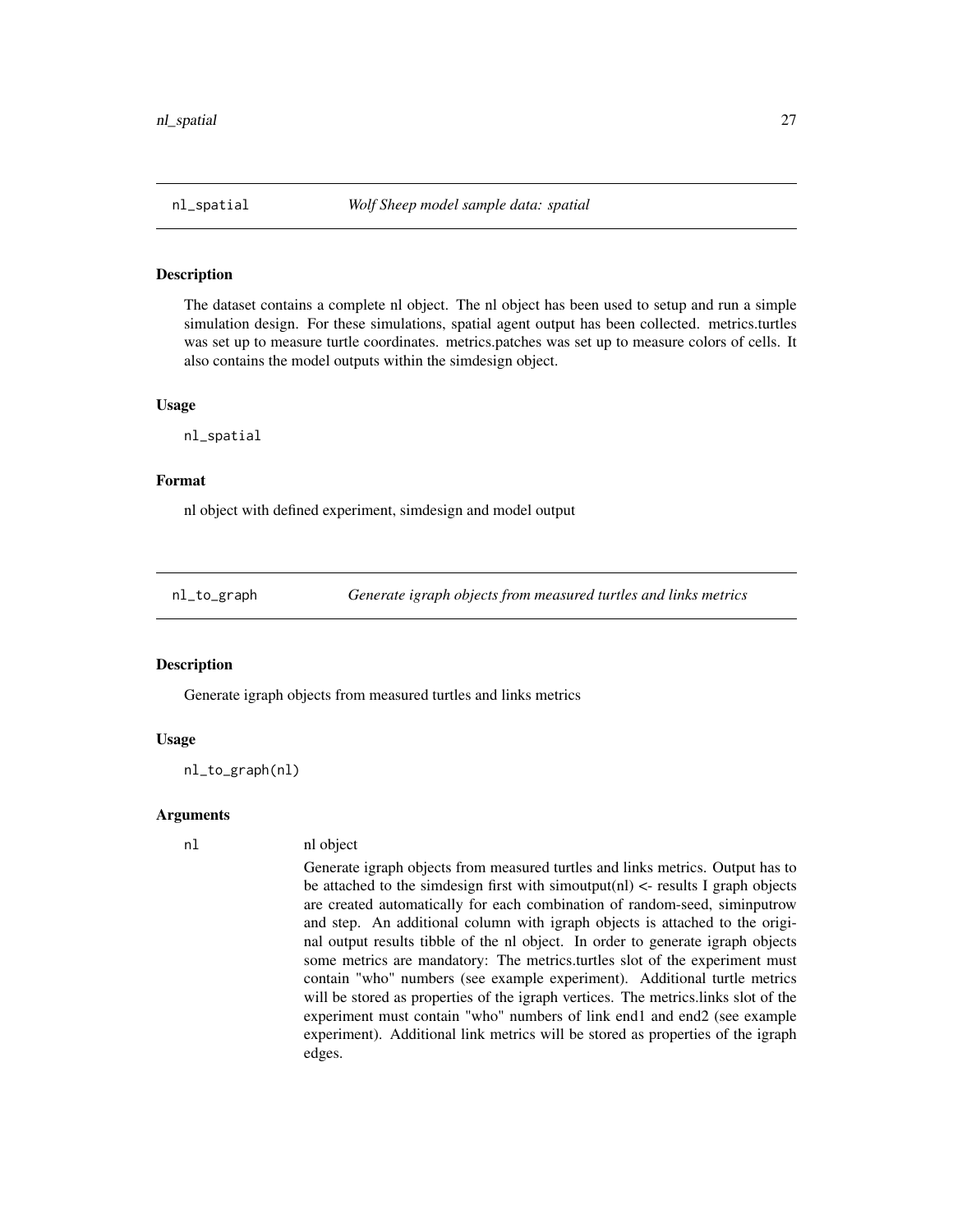#### Examples

```
## Not run:
## Example running the Giant Component model from the NetLogo models library:
library(nlrx)
library(igraph)
# Windows default NetLogo installation path (adjust to your needs!):
netlogopath <- file.path("C:/Program Files/NetLogo 6.0.4")
modelpath <- file.path(netlogopath, "app/models/Sample Models/Networks/Giant Component.nlogo")
outpath <- file.path("C:/out")
# Unix default NetLogo installation path (adjust to your needs!):
netlogopath <- file.path("/home/NetLogo 6.0.4")
modelpath <- file.path(netlogopath, "app/models/Sample Models/Networks/Giant Component.nlogo")
outpath <- file.path("/home/out")
nl < -nl(nlversion = "6.0.4",nlpath = netlogopath,
         modelpath = modelpath,
         jvmmem = 1024nl@experiment <- experiment(expname="networks",
                            outpath=outpath,
                            repetition=1,
                            tickmetrics="false",
                            idsetup="setup",
                            idgo="go",
                            runtime=50,
                            metrics.turtles = list("turtles" = c("who", "color")),
                      metrics.links = list("links" = c("[who] of end1", "[who] of end2")),
                            constants = list("num-nodes" = 80,
                                             "layout?" = "true")nl@simdesign <- simdesign_simple(nl, 1)
nl@simdesign@simoutput <- run_nl_all(nl)
nl.graph <- nl_to_graph(nl)
## Extract graph of tick 1:
nl.graph.i <- nl.graph$spatial.links[[1]]
## Set vertex colors by measured color variable:
vcols <- c("7" = "grey", "15" = "red")
V(nl.graph.i)$color <- vcols[as.character(V(nl.graph.i)$color)]
## Set edge colors by measured link breed:
ecols <- c("links" = "black")
E(nl.graph.i)$color <- ecols[E(nl.graph.i)$breed]
## Plot:
plot.igraph(nl.graph.i, vertex.size=8, vertex.label=NA, edge.arrow.size=0.2)
## End(Not run)
```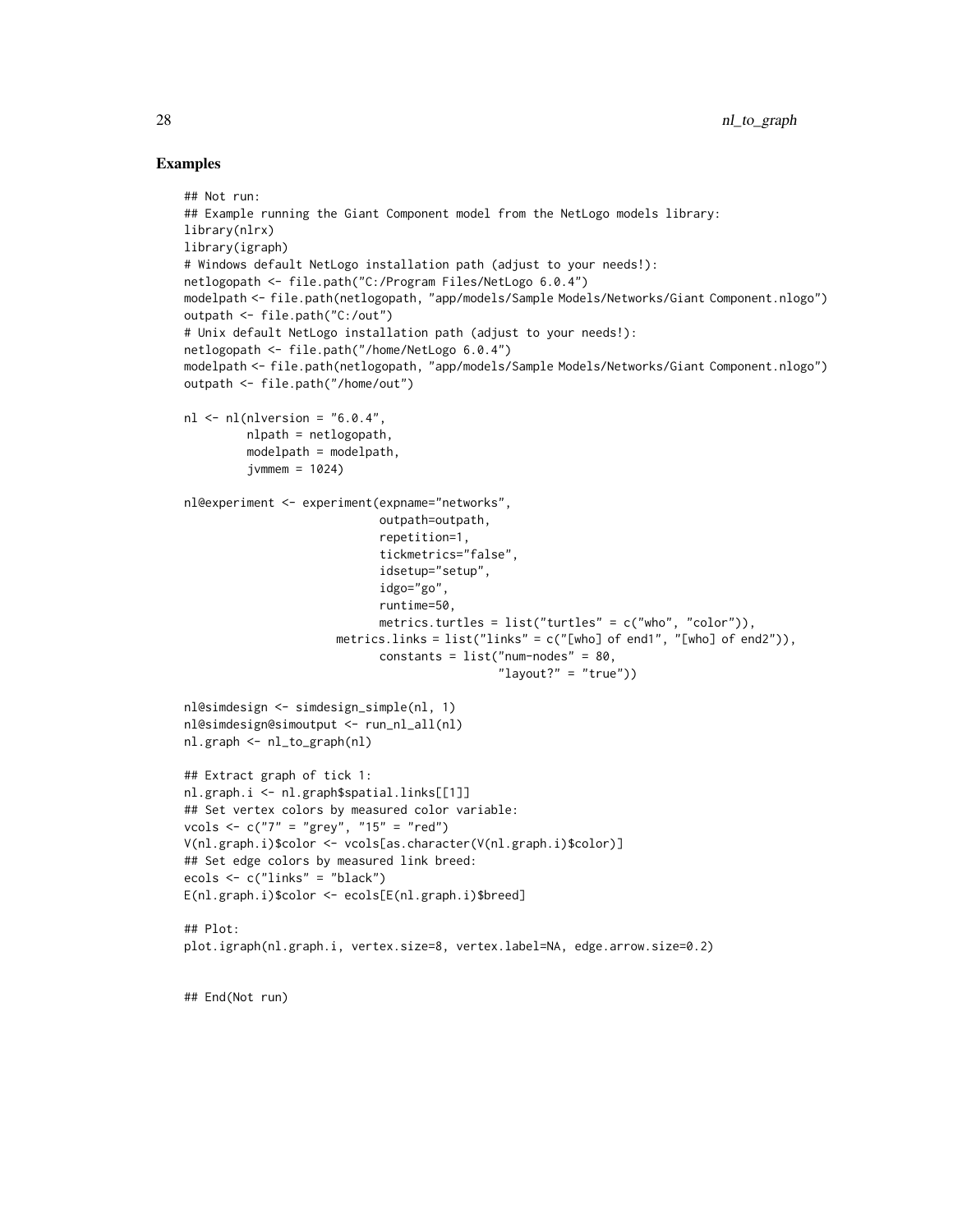<span id="page-28-0"></span>

Turn turtle metrics from NetLogo in spatial data objects

# Usage

nl\_to\_points(nl, coords)

#### Arguments

| nl     | nl object |
|--------|-----------|
| coords | nl object |

#### Details

Converts measured metrics.turtles into spatial sf point objects. In order to so, a pair of turtle coordinates needs to be measured. Any additional metrics will be stored as properties of the spatial points. Because turtle coordinates in NetLogo can be measured in two formats, pxcor/pycor or xcor/ycor coordinates, the type of coordinate used for transformation to spatial objects need to be defined, using the parameter coords: "px" for pxcor/pycor coordinates, "x" for xcor/ycor coordinates.

In order to use this function, simulation results need to be attached to the nl object first.

#### Value

tibble with spatial data objects

# Examples

```
# Load nl object (with spatial output data already attached) from test data:
nl <- nl_spatial
```

```
# Convert turtle metrics (pxcor/pycor) to spatial point objects:
results.sf <- nl_to_points(nl, coords="px")
```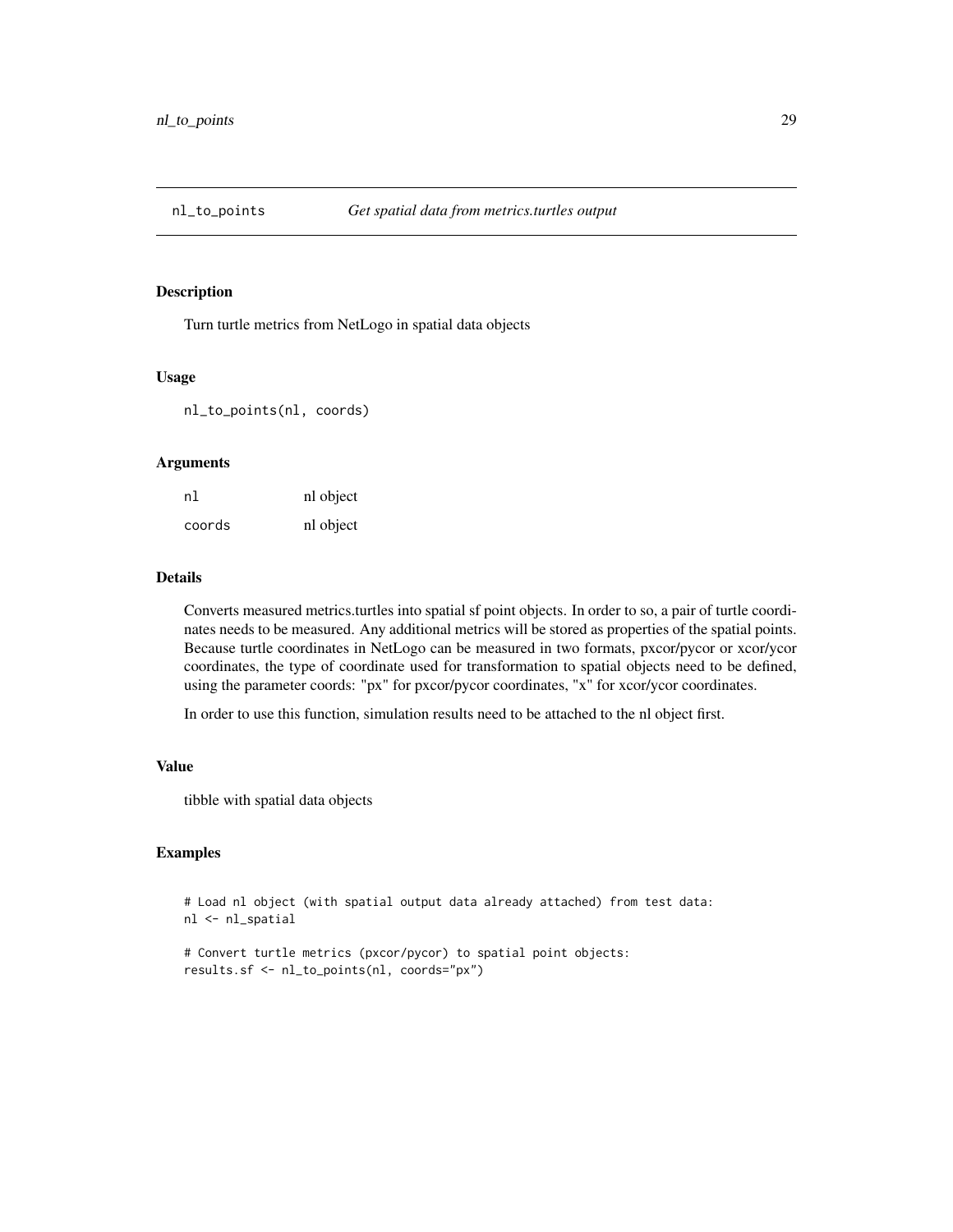<span id="page-29-0"></span>

Turn patch metrics from NetLogo in spatial data objects

# Usage

nl\_to\_raster(nl)

#### Arguments

nl nl object

# Details

Converts measured metrics.patches into spatial raster objects. In order to so, a patch coordinates needs to be measured (pxcor/pycor). For each additional patch metric, a raster will be created using the measured coordinates as x and y and the additional metric as z dimension. In case of multiple measured metrics, a raster stack with one raster for each metric will be reported.

In order to use this function, simulation results need to be attached to the nl object first.

# Value

tibble with spatial data objects

# Examples

# Load nl object (with spatial output data already attached) from test data: nl <- nl\_spatial

```
# Convert patch metrics to spatial raster objects:
results.raster <- nl_to_raster(nl)
```
print.nl *Print content of nl object*

# Description

Print content of nl object and embedded experiment and simdesign objects to console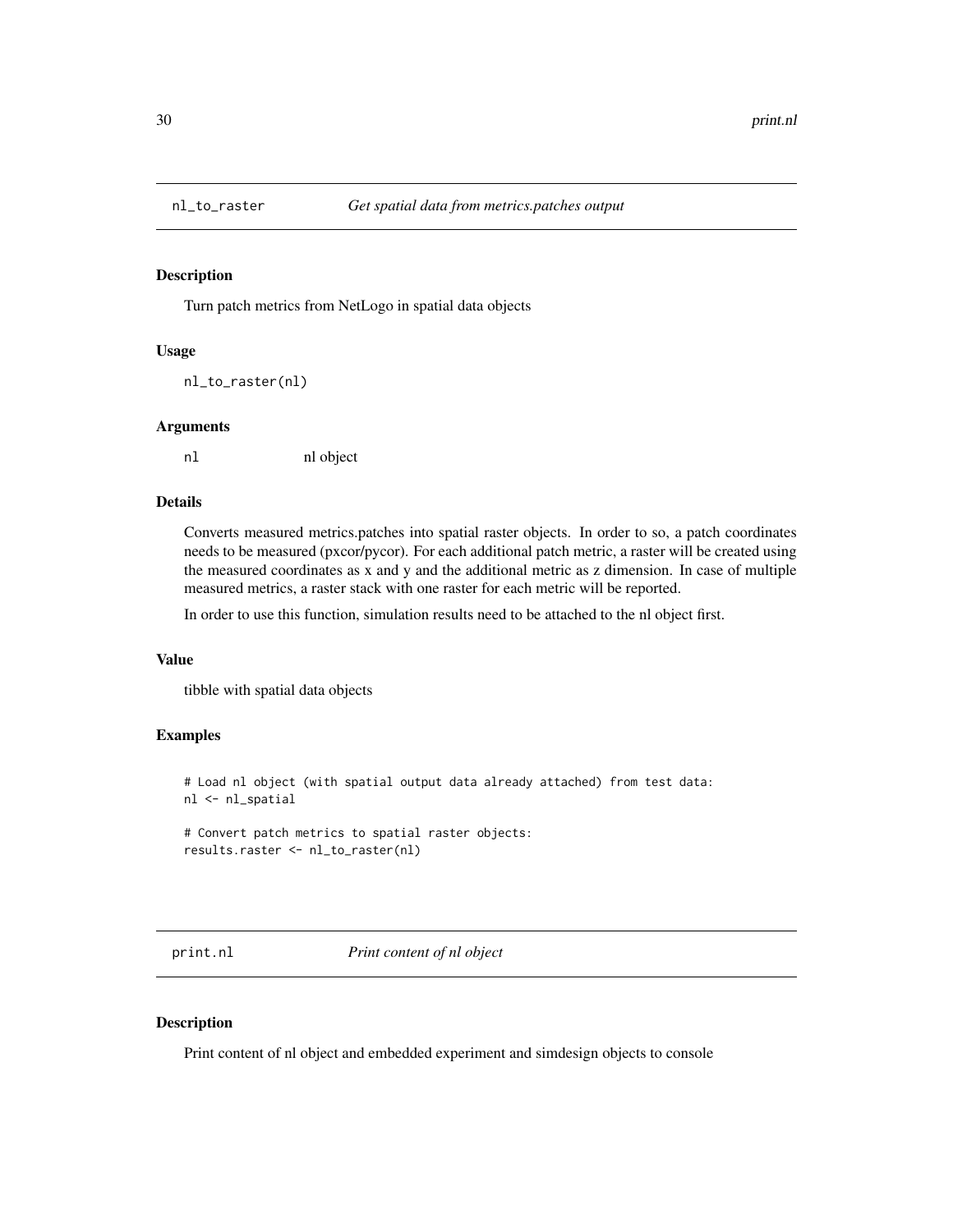# <span id="page-30-0"></span>report\_model\_parameters 31

# Usage

```
## S3 method for class 'nl'
print(x, \ldots)
```
# Arguments

|          | nl object to print                                |
|----------|---------------------------------------------------|
| $\cdots$ | further arguments passed to or from other methods |

#### Details

Print content of the provided nl object in a readable format.

#### Examples

print(nl\_lhs)

report\_model\_parameters

*Report globals from a NetLogo model that is defined within a nl object*

# Description

Report globals from a NetLogo model that is defined within a nl object

#### Usage

```
report_model_parameters(nl)
```
#### Arguments

nl nl object with a defined modelpath that points to a NetLogo model (\*.nlogo)

# Details

The function reads the NetLogo model file that is defined within the nl object and reports all global parameters that are defined as widget elements on the GUI of the NetLogo model. Only globals that are found by this function are valid globals that can be entered into the variables or constants vector of an experiment object.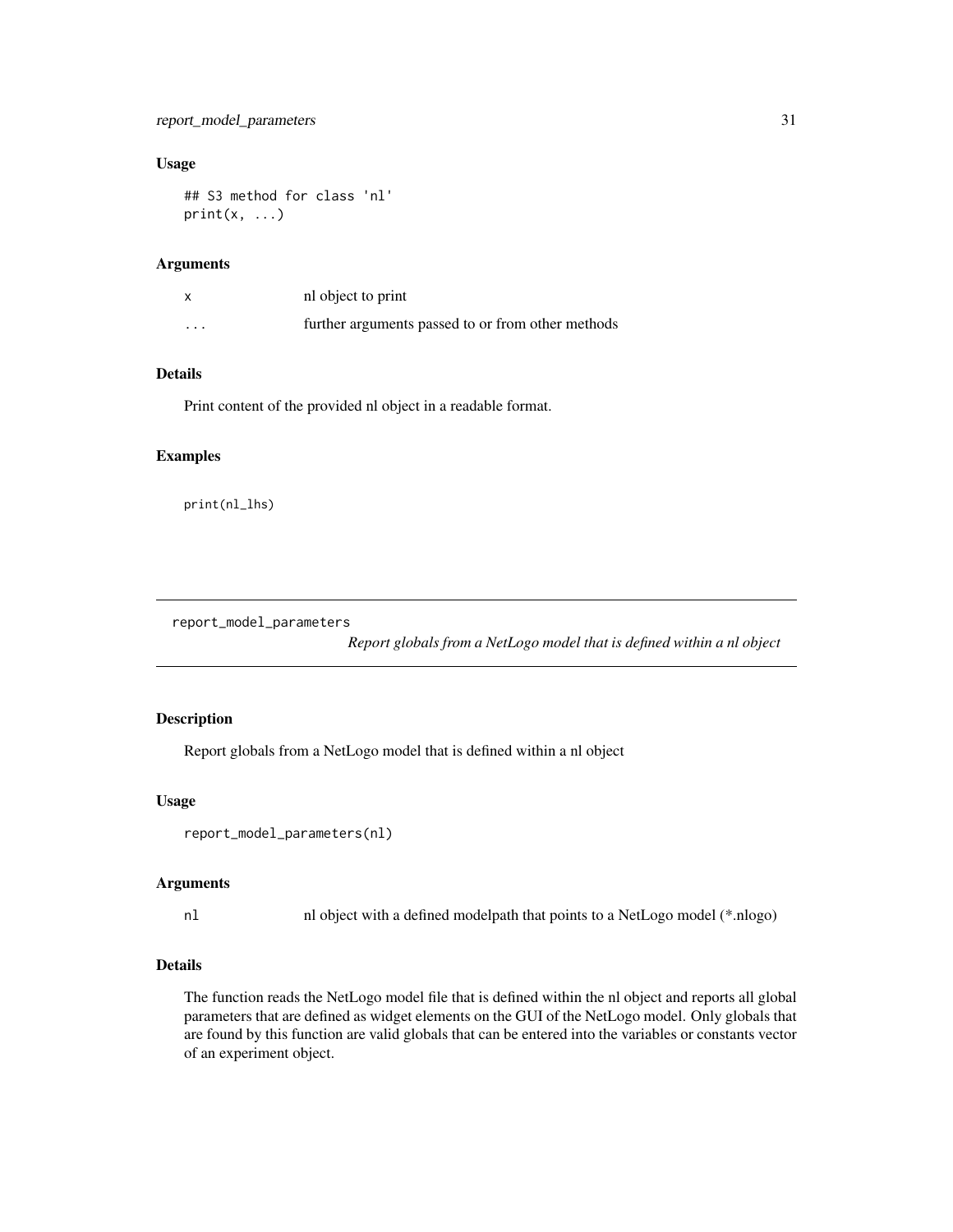#### Examples

```
## Not run:
nl <- nl_lhs
report_model_parameters(nl)
```
## End(Not run)

<span id="page-31-1"></span>run\_nl\_all *Execute all NetLogo simulations from a nl object*

# Description

Execute all NetLogo simulations from a nl object with a defined experiment and simdesign

#### Usage

```
run_nl_all(
  nl,
  split = 1,cleanup.csv = TRUE,
  cleanup.xml = TRUE,
  cleanup.bat = TRUE)
```
#### Arguments

| nl          | nl object                                                                                             |
|-------------|-------------------------------------------------------------------------------------------------------|
| split       | number of parts the job should be split into                                                          |
| cleanup.csv | TRUE/FALSE, if TRUE temporary created csv output files will be deleted after<br>gathering results.    |
| cleanup.xml | TRUE/FALSE, if TRUE temporary created xml output files will be deleted after<br>gathering results.    |
| cleanup.bat | TRUE/FALSE, if TRUE temporary created bat/sh output files will be deleted<br>after gathering results. |

#### Details

run\_nl\_all executes all simulations of the specified NetLogo model within the provided nl object. The function loops over all random seeds and all rows of the siminput table of the simdesign of nl. The loops are created by calling [future\\_map\\_dfr,](#page-0-0) which allows running the function either locally or on remote HPC machines. The logical cleanup variables can be set to FALSE to preserve temporary generated output files (e.g. for debugging). cleanup.csv deletes/keeps the temporary generated model output files from each run. cleanup.xml deletes/keeps the temporary generated experiment xml files from each run. cleanup.bat deletes/keeps the temporary generated batch/sh commandline files from each run.

<span id="page-31-0"></span>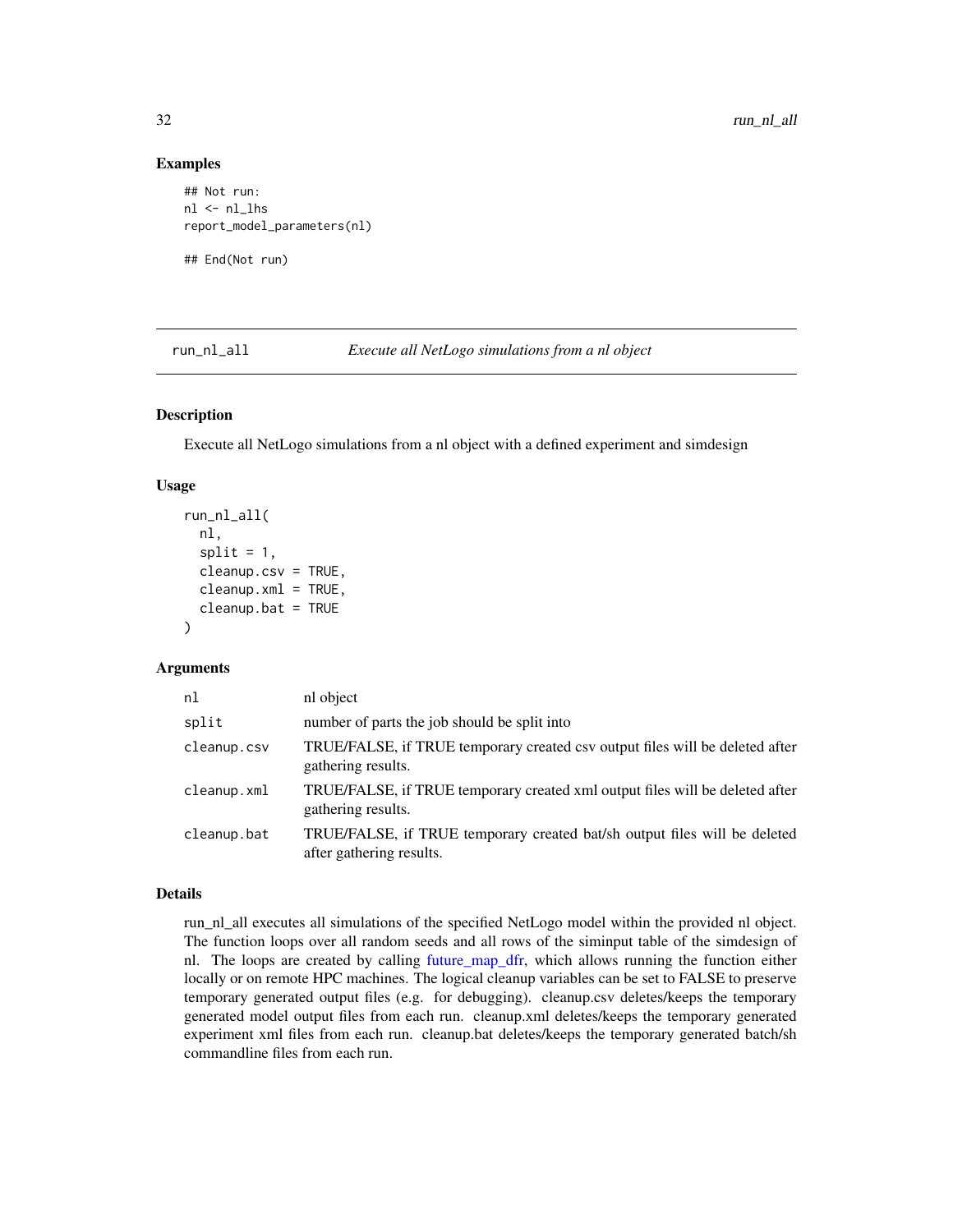When using run\_nl\_all in a parallelized environment (e.g. by setting up a future plan using the future package), the outer loop of this function (random seeds) creates jobs that are distributed to available cores of the current machine. The inner loop (siminputrows) distributes simulation tasks to these cores. However, it might be advantageous to split up large jobs into smaller jobs for example to reduce the total runtime of each job. This can be done using the split parameter. If split is  $> 1$  the siminput matrix is split into smaller parts. Jobs are created for each combination of part and random seed. If the split parameter is set such that the siminput matrix can not be splitted into equal parts, the procedure will stop and throw an error message.

#### Debugging "Temporary simulation output file not found" error message::

Whenever this error message appears it means that the simulation did not produce any output. Two main reasons can lead to this problem, either the simulation did not even start or the simulation crashed during runtime. Both can happen for several reasons and here are some hints for debugging this:

- 1. Missing software: Make sure that java is installed and available from the terminal (java version). Make sure that NetLogo is installed and available from the terminal.
- 2. Wrong path definitions: Make sure your nlpath points to a folder containing NetLogo. Make sure your modelpath points to a \*.nlogo model file. Make sure that the nlversion within your nl object matches the NetLogo version of your nlpath. Use the convenience function of nlrx for checking your nl object (print(nl), eval\_variables\_constants(nl)).
- 3. Temporary files cleanup: Due to automatic temp file cleanup on unix systems temporary output might be deleted. Try reassigning the default temp folder for this R session (the unixtools package has a neat function).
- 4. NetLogo runtime crashes: It can happen that your NetLogo model started but failed to produce output because of a NetLogo runtime error. Make sure your model is working correctly or track progress using print statements. Sometimes the java virtual machine crashes due to memory constraints.

#### Value

tibble with simulation output results

#### Examples

```
## Not run:
```

```
# Load nl object from test data:
nl <- nl_lhs
```
# Execute all simulations from an nl object with properly attached simdesign. results <- run\_nl\_all(nl)

```
# Run in parallel on local machine:
library(future)
plan(multisession)
results <- run_nl_all(nl)
```
## End(Not run)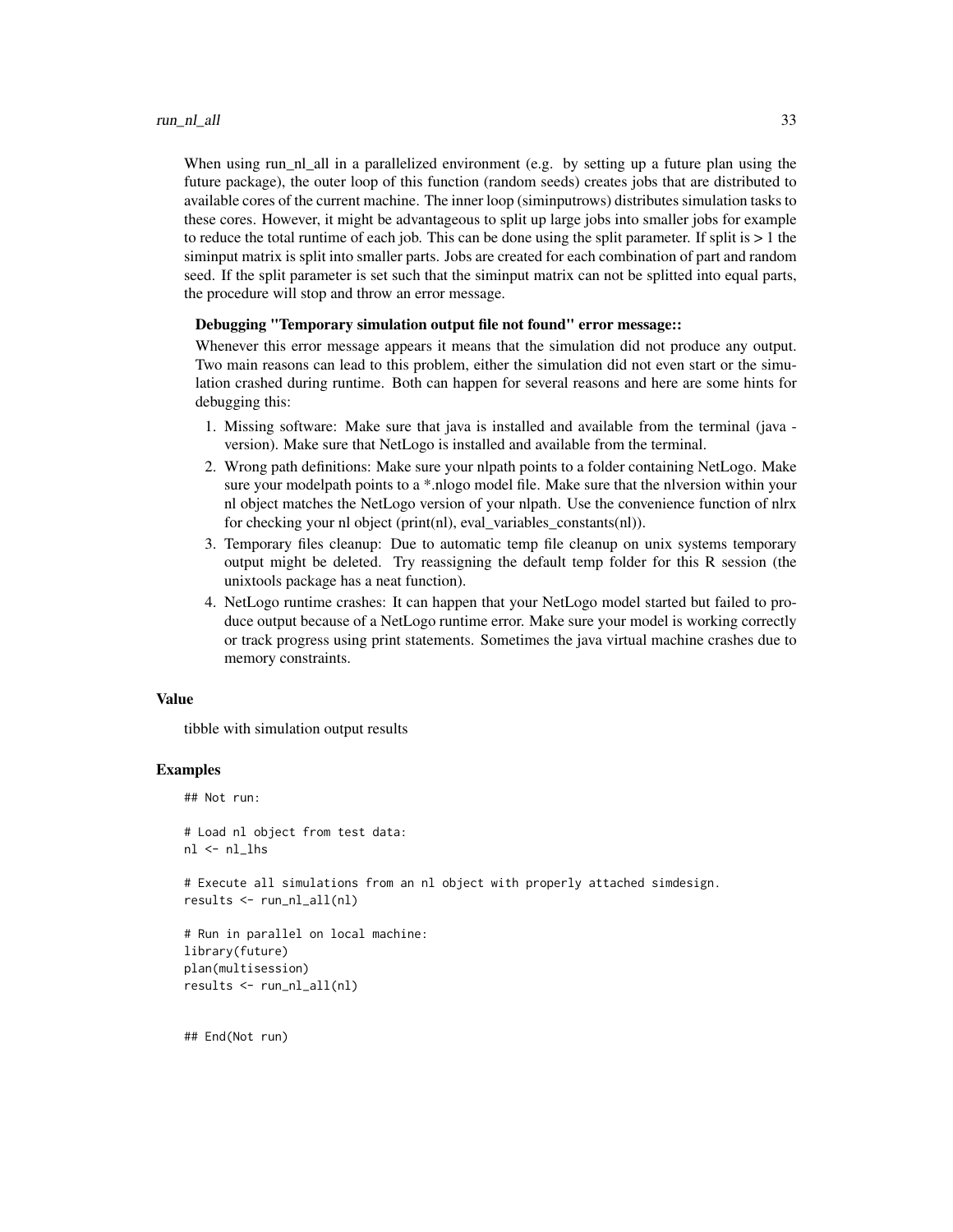<span id="page-33-1"></span><span id="page-33-0"></span>

Execute NetLogo simulation from a nl object with a defined experiment and simdesign but no pregenerated input parametersets

#### Usage

```
run_nl_dyn(
  nl,
  seed,
 cleanup.csv = TRUE,
  cleanup.xml = TRUE,
  cleanup.bat = TRUE)
```
#### Arguments

| nl          | nl object                                                                                             |
|-------------|-------------------------------------------------------------------------------------------------------|
| seed        | a random seed for the NetLogo simulation                                                              |
| cleanup.csv | TRUE/FALSE, if TRUE temporary created csv output files will be deleted after<br>gathering results.    |
| cleanup.xml | TRUE/FALSE, if TRUE temporary created xml output files will be deleted after<br>gathering results.    |
| cleanup.bat | TRUE/FALSE, if TRUE temporary created bat/sh output files will be deleted<br>after gathering results. |

# Details

run\_nl\_dyn can be used for simdesigns where no predefined parametersets exist. This is the case for dynamic designs, such as Simulated Annealing and Genetic Algorithms, where parametersets are dynamically generated, based on the output of previous simulations. The logical cleanup variables can be set to FALSE to preserve temporary generated output files (e.g. for debugging). cleanup.csv deletes/keeps the temporary generated model output files from each run. cleanup.xml deletes/keeps the temporary generated experiment xml files from each run. cleanup.bat deletes/keeps the temporary generated batch/sh commandline files from each run.

#### Value

simulation output results can be tibble, list, ...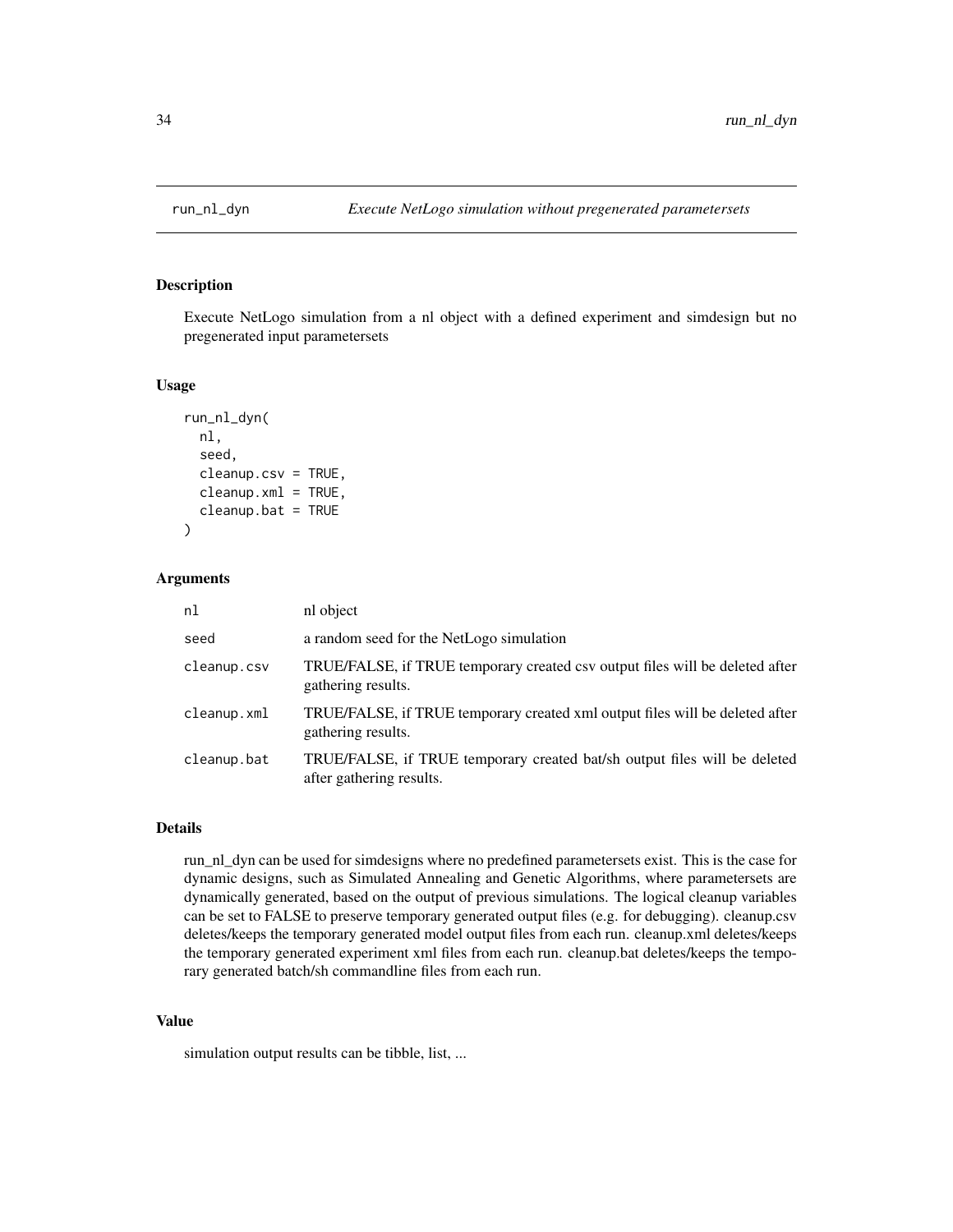# <span id="page-34-0"></span>run\_nl\_one 35

# Examples

```
## Not run:
# Load nl object form test data:
nl <- nl_lhs
# Add genalg simdesign:
nl@simdesign <- simdesign_GenAlg(nl=nl,
                                  popSize = 200,
                                  iters = 100,
                                  evalcrit = 1,
                                  nseeds = 1# Run simulations:
results <- run_nl_dyn(nl)
## End(Not run)
```
<span id="page-34-1"></span>run\_nl\_one *Execute one NetLogo simulation from a nl object*

# Description

Execute one NetLogo simulation from a nl object with a defined experiment and simdesign

# Usage

```
run_nl_one(
 nl,
  seed,
 siminputrow,
 cleanup.csv = TRUE,
 cleanup.xml = TRUE,
 cleanup.bat = TRUE,
 writeRDS = FALSE
)
```

| nl          | nl object                                                                                          |
|-------------|----------------------------------------------------------------------------------------------------|
| seed        | a random seed for the NetLogo simulation                                                           |
| siminputrow | rownumber of the input tibble within the attached simdesign object that should<br>be executed      |
| cleanup.csv | TRUE/FALSE, if TRUE temporary created csy output files will be deleted after<br>gathering results. |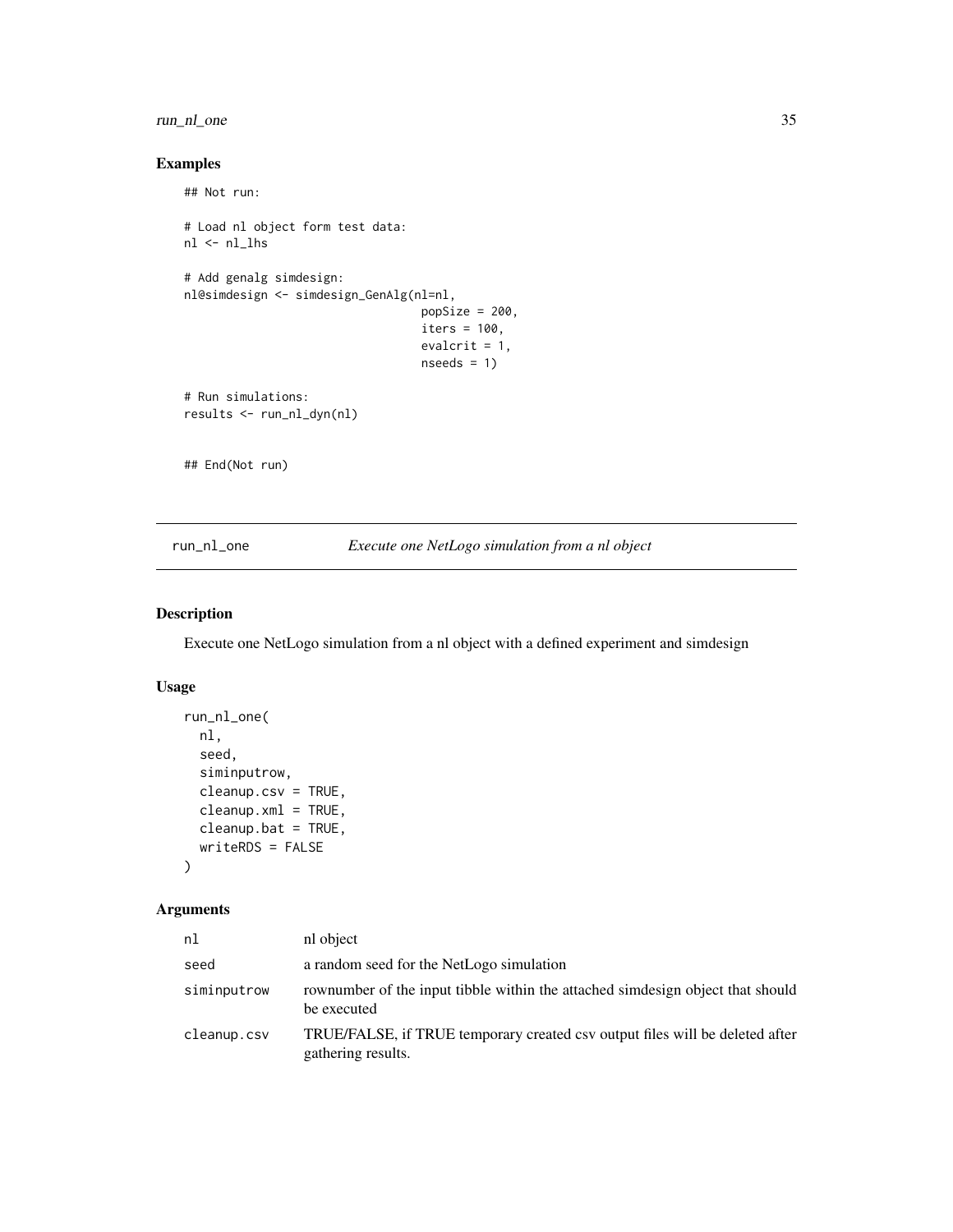<span id="page-35-0"></span>

| cleanup.xml | TRUE/FALSE, if TRUE temporary created xml output files will be deleted after<br>gathering results.                                                   |
|-------------|------------------------------------------------------------------------------------------------------------------------------------------------------|
| cleanup.bat | TRUE/FALSE, if TRUE temporary created bat/sh output files will be deleted<br>after gathering results.                                                |
| writeRDS    | TRUE/FALSE, if TRUE an rds file with the simulation results will be written to<br>the defined outpath folder of the experiment within the nl object. |

run\_nl\_one executes one simulation of the specified NetLogo model within the provided nl object. The random seed is set within the NetLogo model to control stochasticity. The siminputrow number defines which row of the input data tibble within the simdesign object of the provided nl object is executed. The logical cleanup variables can be set to FALSE to preserve temporary generated output files (e.g. for debugging). cleanup.csv deletes/keeps the temporary generated model output files from each run. cleanup.xml deletes/keeps the temporary generated experiment xml files from each run. cleanup.bat deletes/keeps the temporary generated batch/sh commandline files from each run.

This function can be used to run single simulations of a NetLogo model.

#### Value

tibble with simulation output results

#### Examples

```
## Not run:
```

```
# Load nl object from test data:
nl <- nl_lhs
# Run one simulation:
results <- run_nl_one(nl = nl,
                      seed = getsim(nl, "simseeds")[1],
                      siminputrow = 1)
```
## End(Not run)

setexp<sup><-</sup> Setter function to set a variable of an experiment object

# Description

Setter function to set a variable of an experiment object

#### Usage

setexp(nl, var) <- value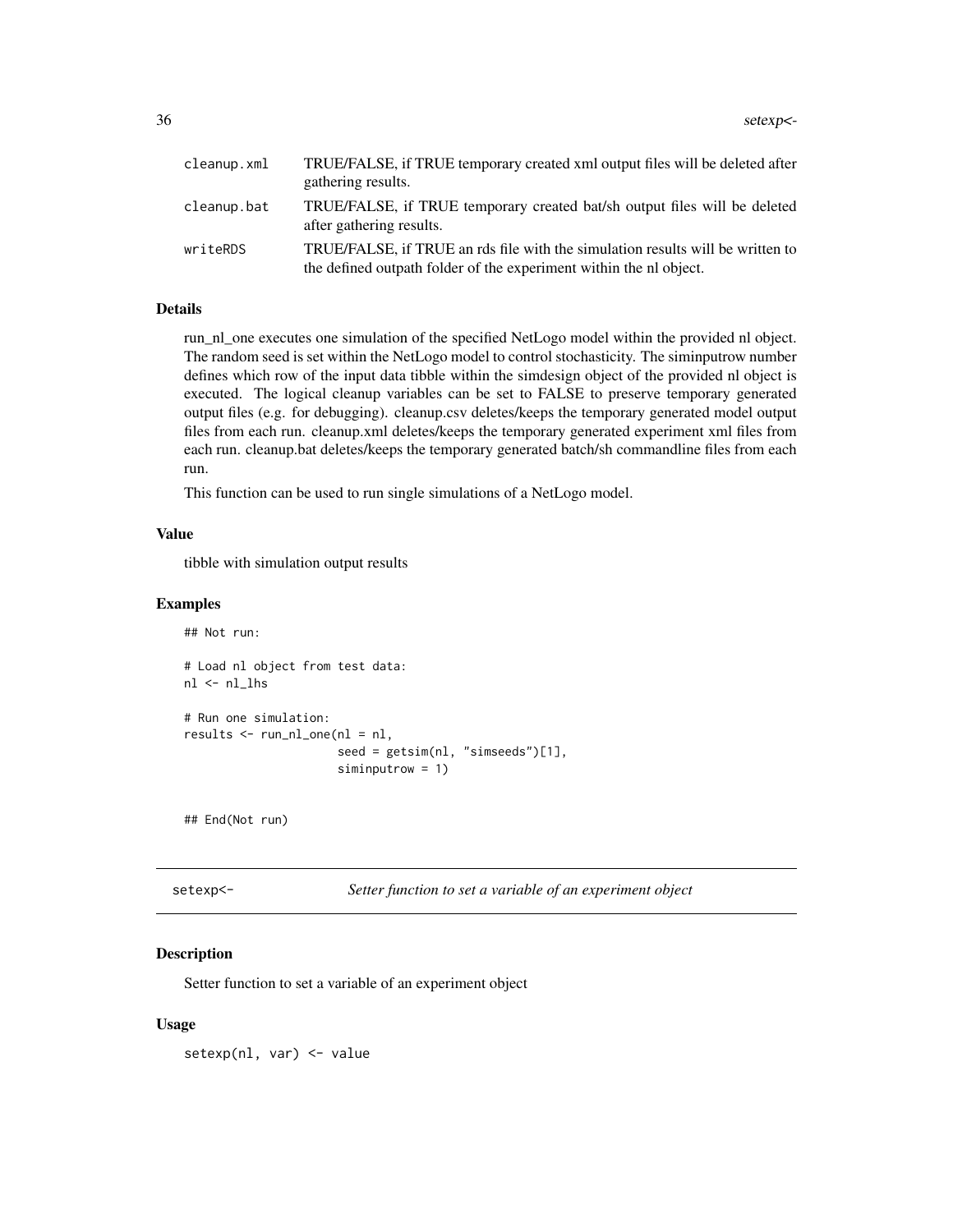#### <span id="page-36-0"></span>setnl<- 37

#### Arguments

| nl    | nl object                              |
|-------|----------------------------------------|
| var   | valid experiment variable string       |
| value | valid value for the specified variable |

# Examples

```
# Example for Wolf Sheep Predation model from NetLogo models library:
nl <- nl(nlversion = "6.0.3",nlpath = "/home/user/NetLogo 6.0.3/",
modelpath = "/home/user/NetLogo 6.0.3/app/models/Sample Models/Biology/Wolf Sheep Predation.nlogo",
jvmmem = 1024)
# Set experiment name
setexp(nl, "expname") <- "experimentName"
```
setnl<- *Setter function to set a variable of a nl object*

#### Description

Setter function to set a variable of a nl object

#### Usage

setnl(nl, var) <- value

# Arguments

| nl    | nl object                              |
|-------|----------------------------------------|
| var   | valid nl variable string               |
| value | valid value for the specified variable |

# Examples

```
# Example for Wolf Sheep Predation model from NetLogo models library:
nl \leftarrow nl(nlpath = "/home/user/NetLogo 6.0.3/",
modelpath = "/home/user/NetLogo 6.0.3/app/models/Sample Models/Biology/Wolf Sheep Predation.nlogo",
jvmmem = 1024)
```

```
# set NetLogo version
setnl(nl, "nlversion") <- "6.0.3"
```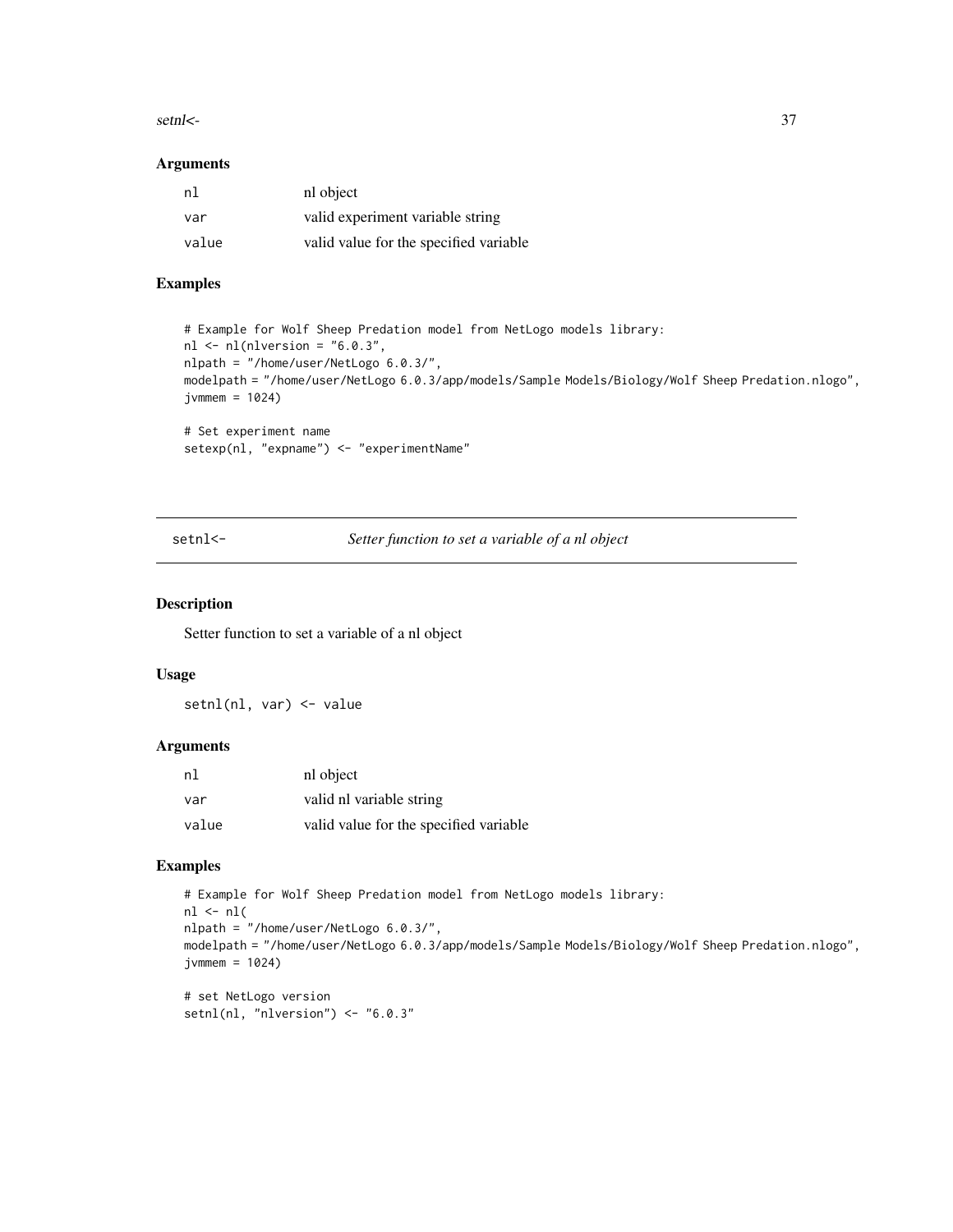<span id="page-37-0"></span>

Setter function to set a variable of a simdesign object

#### Usage

setsim(nl, var) <- value

#### Arguments

| nl    | nl object                              |
|-------|----------------------------------------|
| var   | valid simdesign variable string        |
| value | valid value for the specified variable |

#### Examples

```
# Example for Wolf Sheep Predation model from NetLogo models library:
nl \leftarrow nl(nlversion = "6.0.3",nlpath = "/home/user/NetLogo 6.0.3/",
modelpath = "/home/user/NetLogo 6.0.3/app/models/Sample Models/Biology/Wolf Sheep Predation.nlogo",
jvmmem = 1024)
# Set simulation seeds
```

```
setsim(nl, "simseeds") <- c(123, 456, 789)
```
<span id="page-37-1"></span>simdesign *Construct a new simdesign object*

#### Description

Construct a new simdesign object

#### Usage

```
simdesign(
  simmethod = character(),
  siminput = tibble::tibble(),
  simobject = list(),
  simseeds = NA_integer_,
  simoutput = tibble::tibble(),
  ...
\mathcal{L}
```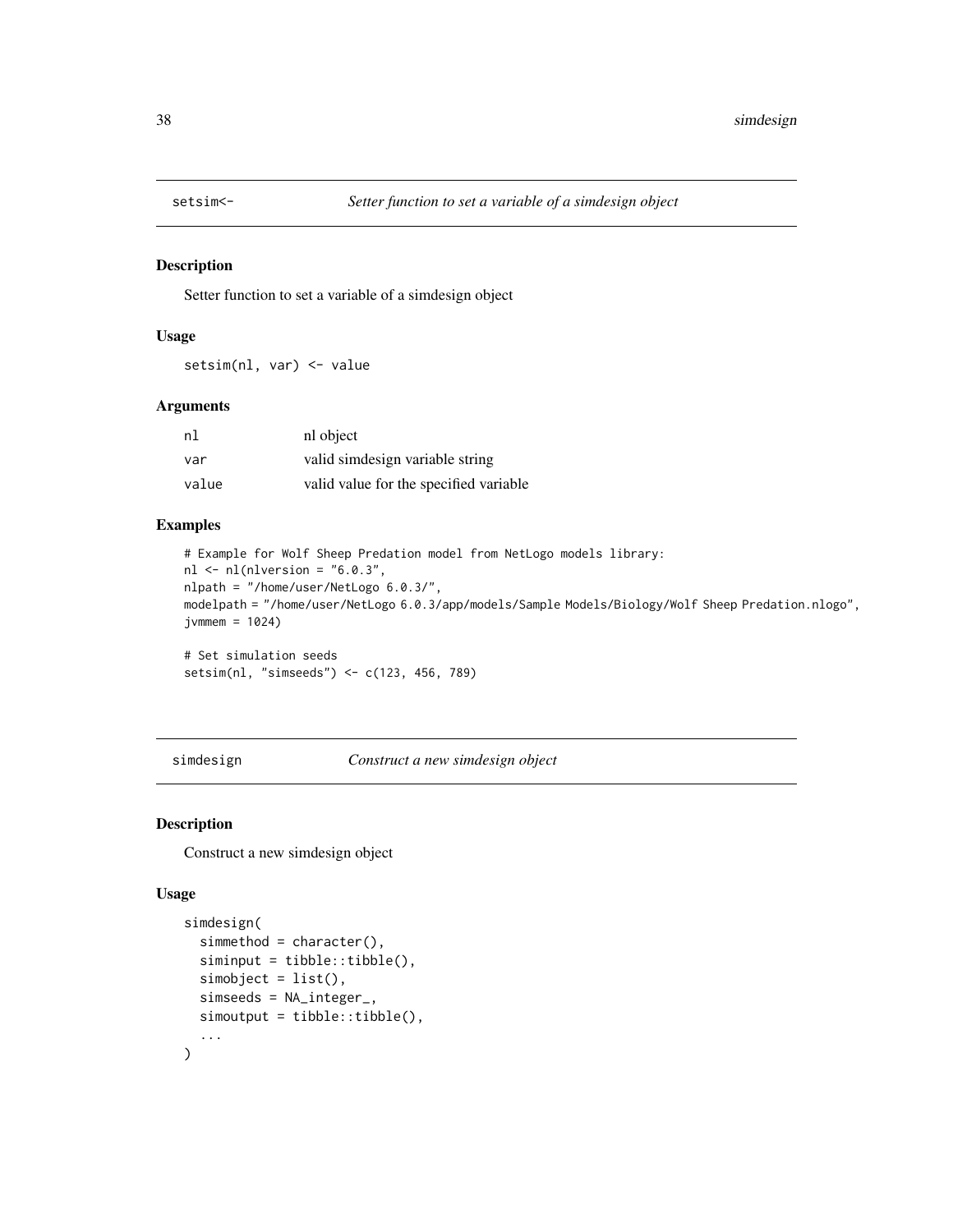#### <span id="page-38-0"></span>simdesign 39

#### Arguments

| simmethod | character string defining the method of the simulation design                                 |
|-----------|-----------------------------------------------------------------------------------------------|
| siminput  | tibble providing input parameterisations for the NetLogo model (cols=parameter,<br>rows=runs) |
| simobject | used for some methods to store additional information (sobol, morris, eFast)                  |
| simseeds  | a vector or model random seeds                                                                |
| simoutput | tibble containing model results                                                               |
|           | $\ddotsc$                                                                                     |

#### Details

The simulation design class holds information on the input parameter design of model simulations. It also stores information that is needed to run method specific analysis functions. The simseeds can be used to run all model simulations that are defined within the siminput tibble several times with changing random-seeds. While it is possible to add simdesign directly with this function, we suggest to use our simdesign helper functions. A simulation design can be attached to a nl object by using one of these simdesign helper functions on an already defined [nl](#page-17-1) object with a valid [experiment.](#page-9-1) All simdesign helpers use the defined constants and variables of the experiment to create the siminput tibble. NetLogo parameters that are not defined in constants or variables will be set with their default value from the NetLogo interface.

Currently, following simdesign\_helper functions are provided:

#### [simdesign\\_simple](#page-56-1)

The simple simdesign only uses defined constants and reports a parameter matrix with only one parameterization. To setup a simple simdesign, no variables have to be defined.

#### [simdesign\\_distinct](#page-48-1)

The distinct simdesign can be used to run distinct parameter combinations. To setup a distinct simdesign, vectors of values need to be defined for each variable. These vectors must have the same number of elements across all variables. The first simulation run consist of all 1st elements of these variable vectors; the second run uses all 2nd values, and so on.

#### simdesign ff

The full factorial simdesign creates a full-factorial parameter matrix with all possible combinations of parameter values. To setup a full-factorial simdesign, vectors of values need to be defined for each variable. Alternatively, a sequence can be defined by setting min, max and step. However, if both (values and min, max, step) are defined, the values vector is prioritized.

#### [simdesign\\_lhs](#page-54-1)

The latin hypercube simdesign creates a Latin Hypercube sampling parameter matrix. The method can be used to generate a near-random sample of parameter values from the defined parameter distributions. More Details on Latin Hypercube Sampling can be found in [McKay 1979.](https://www.tandfonline.com/doi/abs/10.1080/00401706.1979.10489755) nlrx uses the [lhs](https://CRAN.R-project.org/package=lhs/index.html) package to generate the Latin Hypercube parameter matrix. To setup a latin hypercube sampling simdesign, variable distributions need to be defined (min, max, qfun).

# Sensitivity Analyses: [simdesign\\_sobol,](#page-57-1) [simdesign\\_sobol2007,](#page-58-1) [simdesign\\_soboljansen,](#page-59-1) [simdesign\\_morris,](#page-55-1) [simdesign\\_eFast](#page-49-1)

Sensitivity analyses are useful to estimate the importance of model parameters and to scan the parameter space in an efficient way. nlrx uses the [sensitivity](https://CRAN.R-project.org/package=sensitivity/index.html) package to setup sensitivity analysis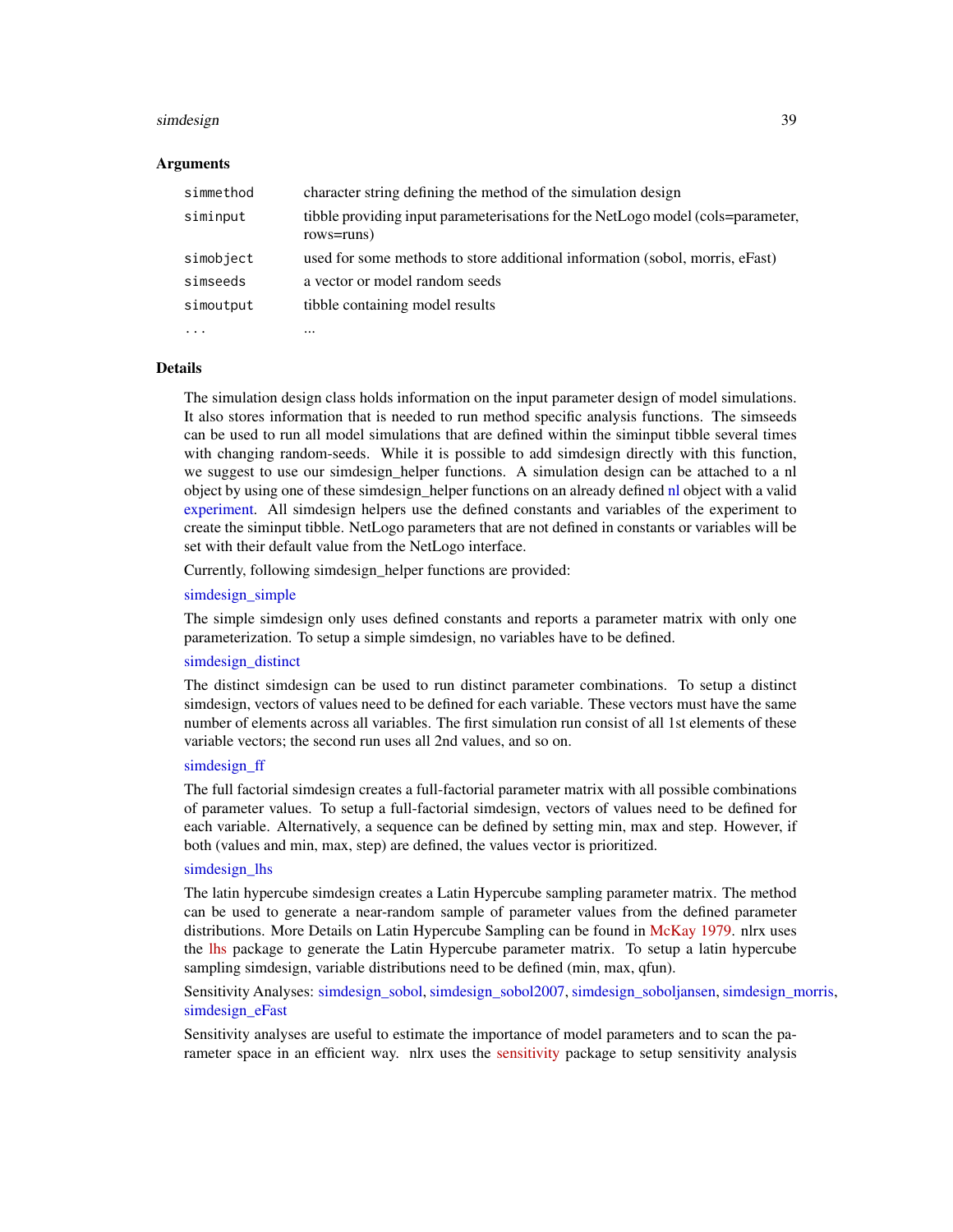<span id="page-39-0"></span>parameter matrices. All supported sensitivity analysis simdesigns can be used to calculate sensitivity indices for each parameter-output combination. These indices can be calculated by using the analyze nl function after attaching the simulation results to the nl object. To setup sensitivity analysis simdesigns, variable distributions (min, max, qfun) need to be defined.

Optimization techniques: [simdesign\\_GenSA,](#page-52-1) [simdesign\\_GenAlg](#page-51-1)

Optimization techniques are a powerful tool to search the parameter space for specific solutions. Both approaches try to minimize a specified model output reporter by systematically (genetic algorithm, utilizing the [genalg](https://CRAN.R-project.org/package=genalg/index.html) package) or randomly (simulated annealing, utilizing the [genSA](https://CRAN.R-project.org/package=GenSA/index.html) package) changing the model parameters within the allowed ranges. To setup optimization simdesigns, variable ranges (min, max) need to be defined. Optimization simdesigns can only be executed using the [run\\_nl\\_dyn](#page-33-1) function instead of [run\\_nl\\_all](#page-31-1) or [run\\_nl\\_one.](#page-34-1)

#### Value

simdesign S4 class object

#### Examples

```
# To attach a simdesign, a nl object needs to be created first (see ?nl).
# For this example, we load nl objects from test data.
# Simdesign examples for Wolf Sheep Predation model from NetLogo models library:
```

```
nl <- nl_simple
nl@simdesign <- simdesign_simple(nl = nl,
                                 nseeds = 3nl <- nl_distinct
nl@simdesign <- simdesign_distinct(nl = nl,
                                   nseeds = 3nl <- nl_ff
nl@simdesign <- simdesign_ff(nl = nl,
                             nseeds = 3nl <- nl_lhs
nl@simdesign <- simdesign_lhs(nl=nl,
                              samples=100,
                              nseeds=3,
                              precision=3)
nl <- nl_sobol
nl@simdesign <- simdesign_sobol(nl=nl,
                                samples=200,
                                sobolorder=2,
                                sobolnboot=20,
                                sobolconf=0.95,
```

```
nseeds=3,
precision=3)
```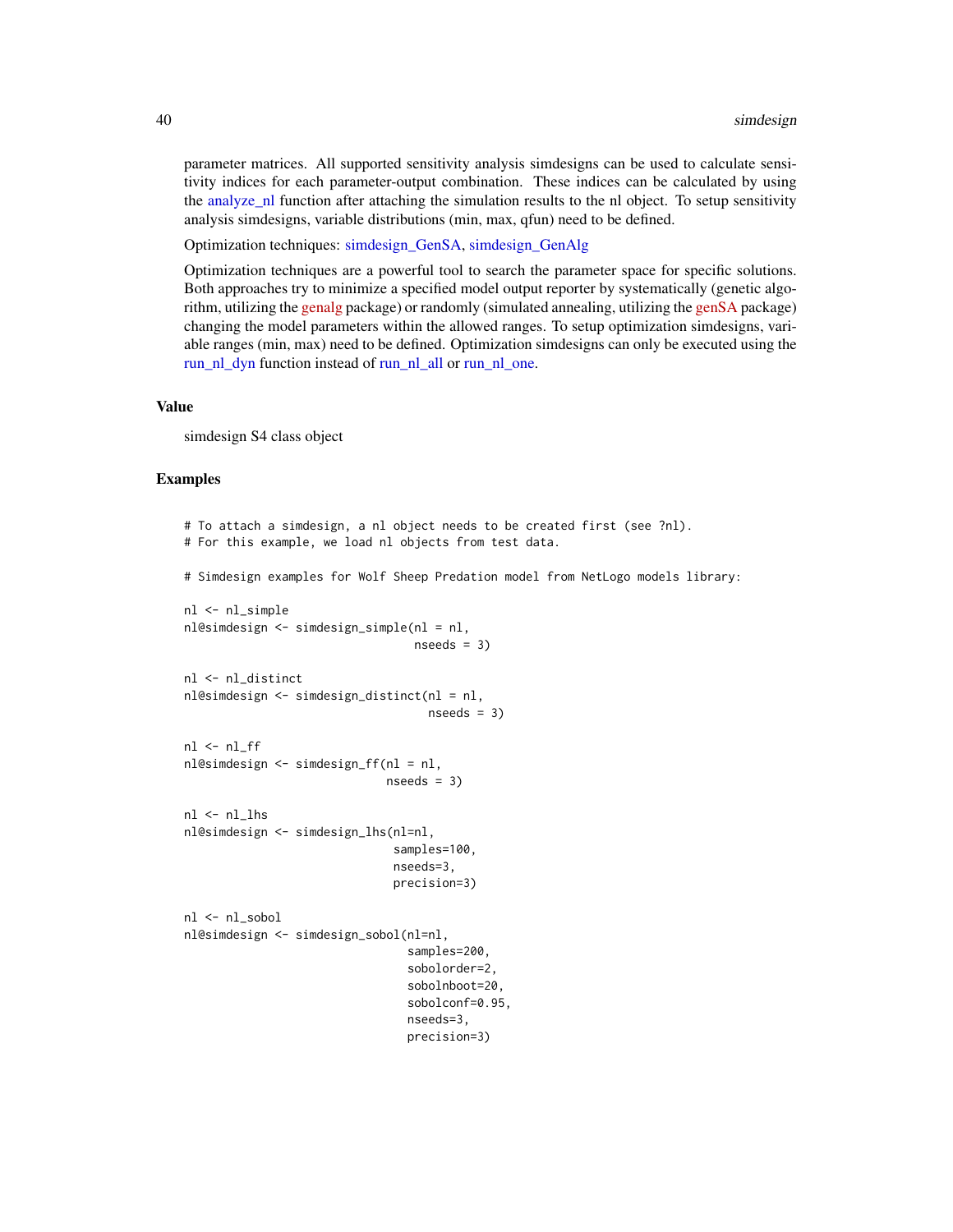```
nl <- nl_sobol2007
nl@simdesign <- simdesign_sobol2007(nl=nl,
                                     samples=200,
                                     sobolnboot=20,
                                     sobolconf=0.95,
                                     nseeds=3,
                                     precision=3)
nl <- nl_soboljansen
nl@simdesign <- simdesign_soboljansen(nl=nl,
                                       samples=200,
                                       sobolnboot=20,
                                       sobolconf=0.95,
                                       nseeds=3,
                                       precision=3)
nl <- nl_morris
nl@simdesign <- simdesign_morris(nl=nl,
                                 morristype="oat",
                                 morrislevels=4,
                                 morrisr=100,
                                 morrisgridjump=2,
                                 nseeds=3)
nl <- nl_eFast
nl@simdesign <- simdesign_eFast(nl=nl,
                                 samples=100,
                                nseeds=3)
nl <- nl_lhs
nl@simdesign <- simdesign_GenAlg(nl=nl,
                                 popSize = 200,
                                 iters = 100,
                                 evalcrit = 1,
                                 elitism = NA,
                                 mutationChance = NA,
                                 nseeds = 1)
nl <- nl_lhs
nl@simdesign <- simdesign_GenSA(nl=nl,
                                par=NULL,
                                 evalcrit=1,
                                control=list(max.time = 600),
                                nseeds=1)
```
simdesign\_ABCmcmc\_Marjoram

*Add an Approximate Bayesian Computation (Monte-Carlo Markov-Chain) simdesign using the Majoram algorithm to a nl object*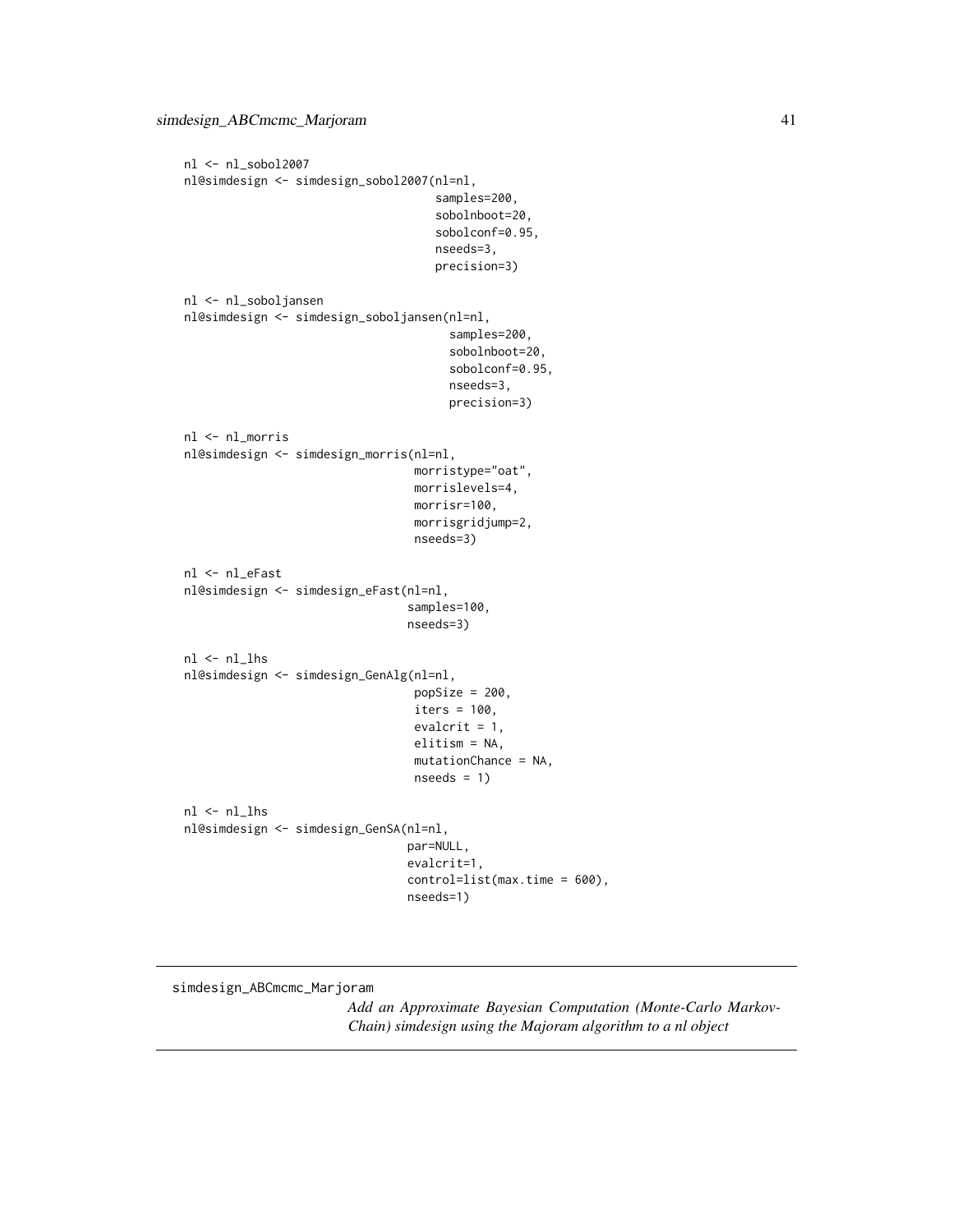Add an Approximate Bayesian Computation (Monte-Carlo Markov-Chain) simdesign using the Majoram algorithm to a nl object

# Usage

```
simdesign_ABCmcmc_Marjoram(
 nl,
 postpro_function = NULL,
  summary_stat_target,
 prior_test = NULL,
 n_rec,
 n_between_sampling = 10,
 n<sup>-</sup>cluster = 1,
 use_seed = FALSE,
 dist_weights = NULL,
 n_calibration = 10000,
  tolerance_quantile = 0.01,
 proposal_phi = 1,
 seed_count = 0,
 progress_bar = FALSE,
 nseeds
\mathcal{L}
```

| nl                  | nl object with a defined experiment                                                                                                                                                                                                                                                                                                                                   |  |
|---------------------|-----------------------------------------------------------------------------------------------------------------------------------------------------------------------------------------------------------------------------------------------------------------------------------------------------------------------------------------------------------------------|--|
| postpro_function    |                                                                                                                                                                                                                                                                                                                                                                       |  |
|                     | default is NULL. Allows to provide a function that is called to post-process<br>the output Tibble of the NetLogo simulations. The function must accept the nl<br>object with attached results as input argument. The function must return a one-<br>dimensional vector of output metrics that corresponds in leght and order to the<br>specified summary_stat_target. |  |
| summary_stat_target |                                                                                                                                                                                                                                                                                                                                                                       |  |
|                     | a vector of target values in the same order as the defined metrics of the experi-<br>ment                                                                                                                                                                                                                                                                             |  |
| prior_test          | a string expressing the constraints between model parameters. This expression<br>will be evaluated as a logical expression, you can use all the logical operators<br>including "<", ">",  Each parameter should be designated with "X1", "X2",<br>in the same order as in the prior definition. Set to NULL to disable.                                               |  |
| $n$ _ $rec$         | Number of samples along the MCMC                                                                                                                                                                                                                                                                                                                                      |  |
| n_between_sampling  |                                                                                                                                                                                                                                                                                                                                                                       |  |
|                     | a positive integer equal to the desired spacing between sampled points along the<br>MCMC.                                                                                                                                                                                                                                                                             |  |
| n_cluster           | number of cores to parallelize simulations. Due to the design of the EasyABC<br>parallelization it is currently not possible to use this feature with cores $> 1$ .                                                                                                                                                                                                   |  |
| use_seed            | if TRUE, seeds will be automatically created for each new model run                                                                                                                                                                                                                                                                                                   |  |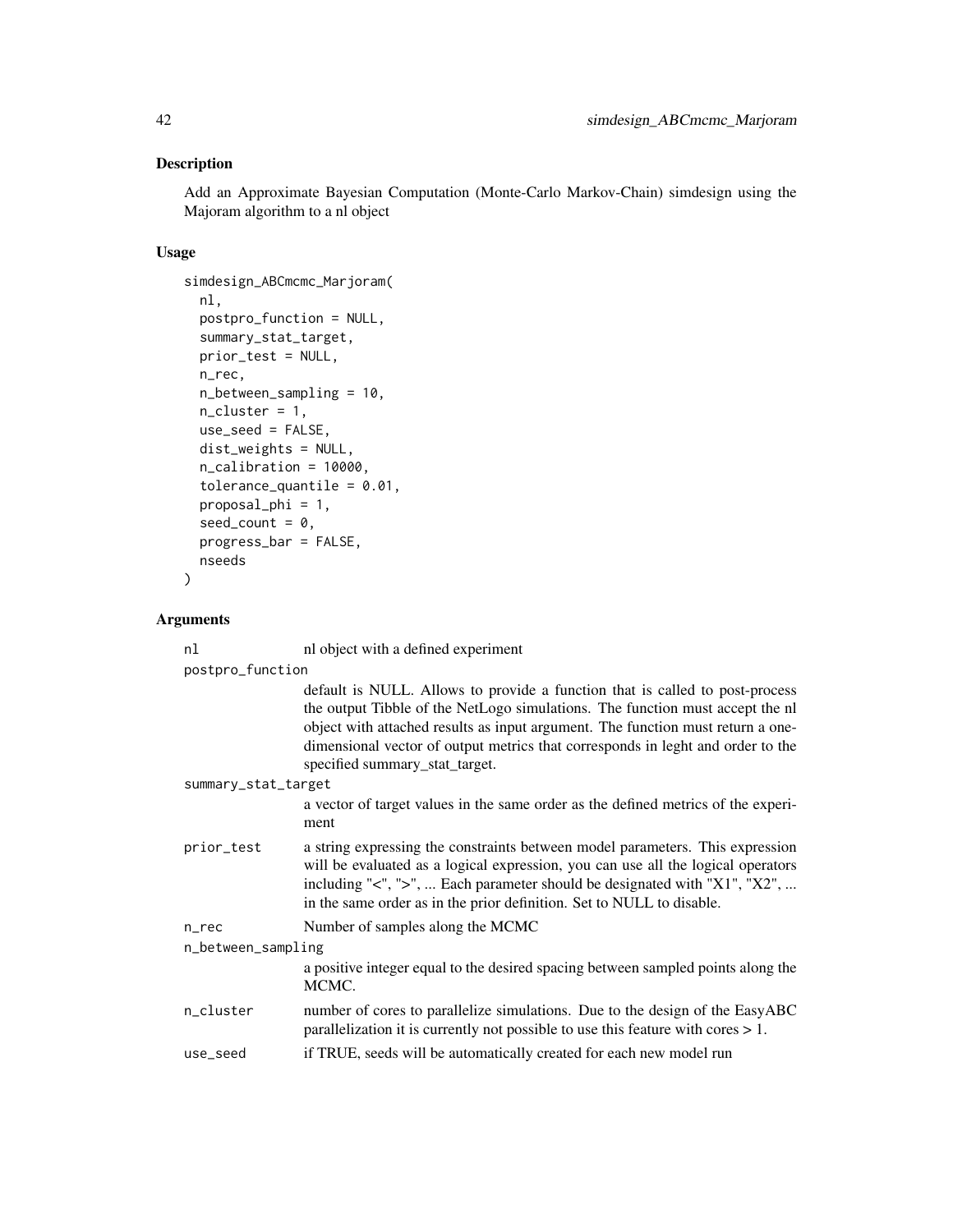<span id="page-42-0"></span>

| dist_weights       | a vector containing the weights to apply to the distance between the computed<br>and the targeted statistics. These weights can be used to give more importance<br>to a summary statistisc for example. The weights will be normalized before<br>applying them. Set to NULL to disable. |
|--------------------|-----------------------------------------------------------------------------------------------------------------------------------------------------------------------------------------------------------------------------------------------------------------------------------------|
| n_calibration      | a positive integer. This is the number of simulations performed during the cali-<br>bration step. Default value is 10000.                                                                                                                                                               |
| tolerance_quantile |                                                                                                                                                                                                                                                                                         |
|                    | a positive number between 0 and 1 (strictly). This is the percentage of simula-<br>tions retained during the calibration step to determine the tolerance threshold to<br>be used during the MCMC. Default value is 0.01.                                                                |
| proposal_phi       | a positive number. This is a scaling factor defining the range of MCMC jumps.<br>Default value is 1.                                                                                                                                                                                    |
| seed_count         | a positive integer, the initial seed value provided to the function model (if use_seed=TRUE).<br>This value is incremented by 1 at each call of the function model.                                                                                                                     |
| progress_bar       | logical, FALSE by default. If TRUE, ABC_mcmc will output a bar of progres-<br>sion with the estimated remaining computing time. Option not available with<br>multiple cores.                                                                                                            |
| nseeds             | number of seeds for this simulation design                                                                                                                                                                                                                                              |
|                    |                                                                                                                                                                                                                                                                                         |

This function creates a simdesign S4 class which can be added to a nl object.

Variables in the experiment variable list need to provide a numeric distribution with min, max and a shape of the distribution (qunif, qnorm, qlnorm, qexp)(e.g. list(min=1, max=4, qfun="qunif")).

The function uses the EasyABC package to set up the ABC\_mcmc function. For details on the ABC\_mcmc function parameters see ?EasyABC::ABC\_mcmc Finally, the function reports a simdesign object.

Approximate Bayesian Computation simdesigns can only be executed using the [run\\_nl\\_dyn](#page-33-1) function instead of [run\\_nl\\_all](#page-31-1) or [run\\_nl\\_one.](#page-34-1)

# Value

simdesign S4 class object

# Examples

```
# To attach a simdesign, a nl object needs to be created first (see ?nl).
# For this example, we load a nl object from test data.
nl <- nl_lhs
# Attach the simdesign to the nl object
nl@simdesign <- simdesign_ABCmcmc_Marjoram(nl = nl,
                                            summary_stat_target = c(100, 80),
                                            n_{rec} = 100,n_between_sampling = 10,
```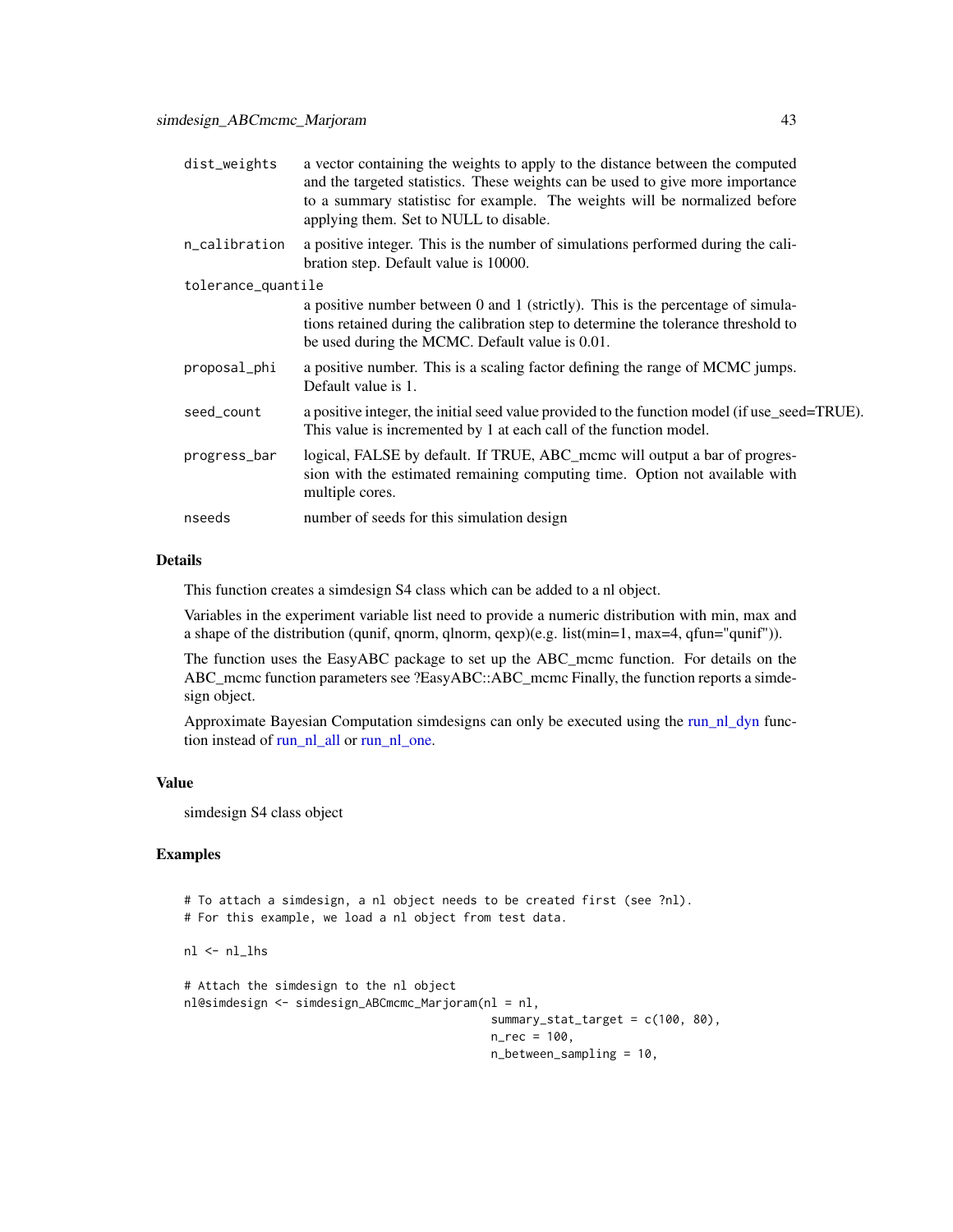```
n_cluster = 1,
use_seed = FALSE,
n_calibration = 10000,
tolerance_quantile = 0.01,
proposal_phi = 1,
progress_bar = FALSE,
nseeds = 1
```
<span id="page-43-0"></span>simdesign\_ABCmcmc\_Marjoram\_original

*Add an Approximate Bayesian Computation (Monte-Carlo Markov-Chain) simdesign using the Majoram Original algorithm to a nl object*

# **Description**

Add an Approximate Bayesian Computation (Monte-Carlo Markov-Chain) simdesign using the Majoram Original algorithm to a nl object

# Usage

```
simdesign_ABCmcmc_Marjoram_original(
  nl,
  postpro_function = NULL,
  summary_stat_target,
 prior_test = NULL,
  n_rec,
  n_between_sampling = 10,
  n_cluster = 1,
 use_seed = FALSE,
  dist_weights = NULL,
 dist_max = 0,
  tab_normalization = summary_stat_target,
 proposal_range = vector(mode = "numeric", length = length(getexp(nl, "variables"))),
  seed_count = 0,
 progress_bar = FALSE,
 nseeds
)
```
#### Arguments

nl nl object with a defined experiment

postpro\_function

default is NULL. Allows to provide a function that is called to post-process the output Tibble of the NetLogo simulations. The function must accept the nl object with attached results as input argument. The function must return a onedimensional vector of output metrics that corresponds in leght and order to the specified summary\_stat\_target.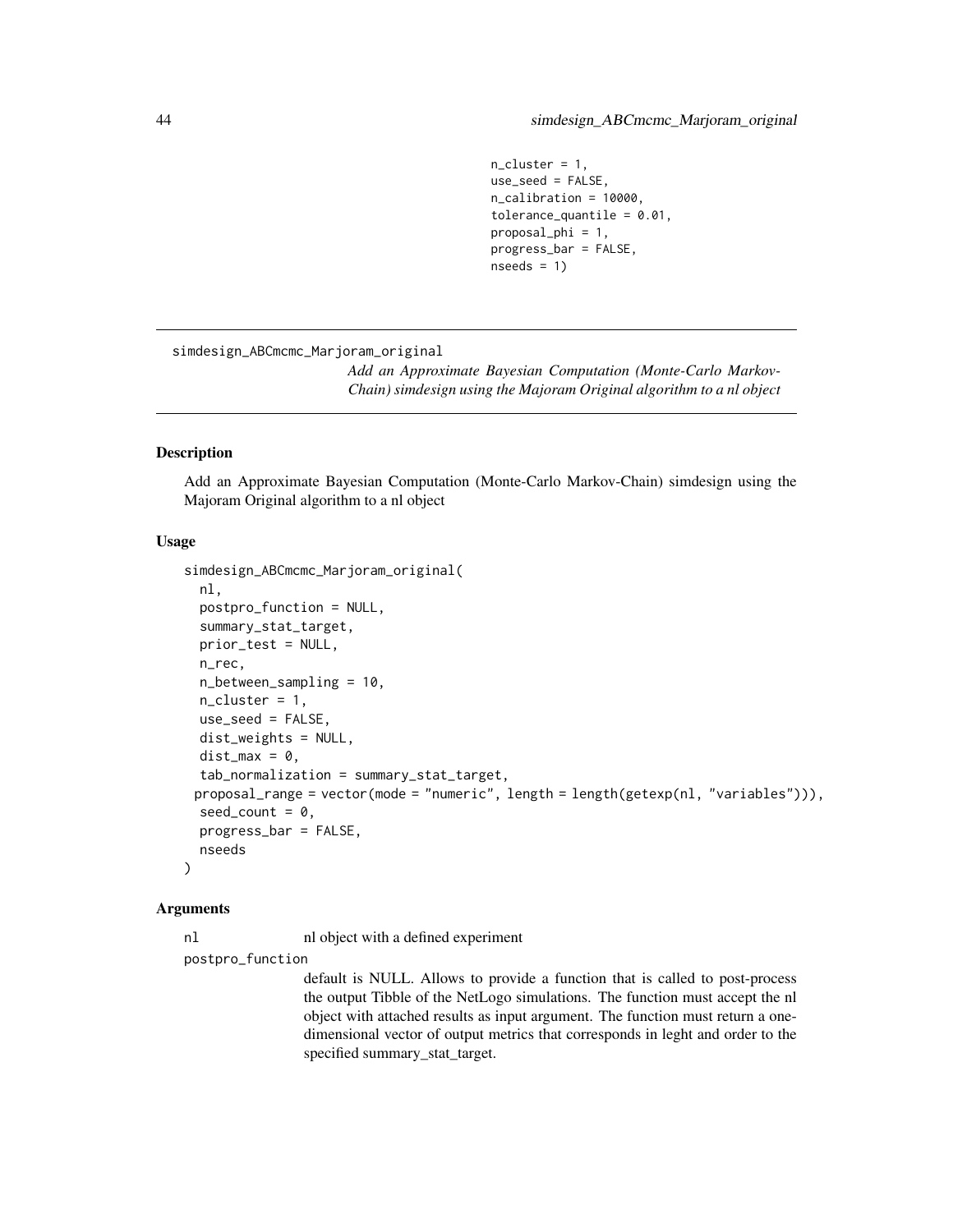| summary_stat_target |                                                                                                                                                                                                                                                                                                                                                                                                                                                                                                                        |
|---------------------|------------------------------------------------------------------------------------------------------------------------------------------------------------------------------------------------------------------------------------------------------------------------------------------------------------------------------------------------------------------------------------------------------------------------------------------------------------------------------------------------------------------------|
|                     | a vector of target values in the same order as the defined metrics of the experi-<br>ment                                                                                                                                                                                                                                                                                                                                                                                                                              |
| prior_test          | a string expressing the constraints between model parameters. This expression<br>will be evaluated as a logical expression, you can use all the logical operators<br>including "<", ">",  Each parameter should be designated with "X1", "X2",<br>in the same order as in the prior definition. Set to NULL to disable.                                                                                                                                                                                                |
| n_rec               | Number of samples along the MCMC                                                                                                                                                                                                                                                                                                                                                                                                                                                                                       |
| n_between_sampling  |                                                                                                                                                                                                                                                                                                                                                                                                                                                                                                                        |
|                     | a positive integer equal to the desired spacing between sampled points along the<br>MCMC.                                                                                                                                                                                                                                                                                                                                                                                                                              |
| n_cluster           | number of cores to parallelize simulations. Due to the design of the EasyABC<br>parallelization it is currently not possible to use this feature with cores $> 1$ .                                                                                                                                                                                                                                                                                                                                                    |
| use_seed            | if TRUE, seeds will be automatically created for each new model run                                                                                                                                                                                                                                                                                                                                                                                                                                                    |
| dist_weights        | a vector containing the weights to apply to the distance between the computed<br>and the targeted statistics. These weights can be used to give more importance<br>to a summary statistisc for example. The weights will be normalized before<br>applying them. Set to NULL to disable.                                                                                                                                                                                                                                |
| dist_max            | a positive number. This is the tolerance threshold used during the MCMC. If not<br>provided by the user, it is automatically computed as half the distance between<br>the first simulation and the target summary statistics and a warning is printed.                                                                                                                                                                                                                                                                 |
| tab_normalization   |                                                                                                                                                                                                                                                                                                                                                                                                                                                                                                                        |
|                     | a vector of the same length as summary_stat_target. Each element contains a<br>positive number by which each summary statistics must be divided before the<br>computation of the Euclidean distance between simulations and data. If not<br>provided by the user, the simulated summary statistics are divided by the target<br>summary statistics and a warning is printed.                                                                                                                                           |
| proposal_range      | a vector of the same length as the number of model parameters, used when<br>method is "Marjoram_original". Each element contains a positive number defin-<br>ing the range of MCMC jumps for each model parameter. If not provided by the<br>user, a default value is used for each parameter and a warning is printed. The<br>default value is 1/50 of the prior range for uniform distributions, 1/20 of the<br>standard deviation of the prior distribution for normal distributions, 1/20 * exp (<br>sigma * sigma |
| seed_count          | a positive integer, the initial seed value provided to the function model (if use_seed=TRUE).<br>This value is incremented by 1 at each call of the function model.                                                                                                                                                                                                                                                                                                                                                    |
| progress_bar        | logical, FALSE by default. If TRUE, ABC_mcmc will output a bar of progres-<br>sion with the estimated remaining computing time. Option not available with<br>multiple cores.                                                                                                                                                                                                                                                                                                                                           |
| nseeds              | number of seeds for this simulation design                                                                                                                                                                                                                                                                                                                                                                                                                                                                             |
|                     |                                                                                                                                                                                                                                                                                                                                                                                                                                                                                                                        |

This function creates a simdesign S4 class which can be added to a nl object.

Variables in the experiment variable list need to provide a numeric distribution with min, max and a shape of the distribution (qunif, qnorm, qlnorm, qexp)(e.g. list(min=1, max=4, qfun="qunif")).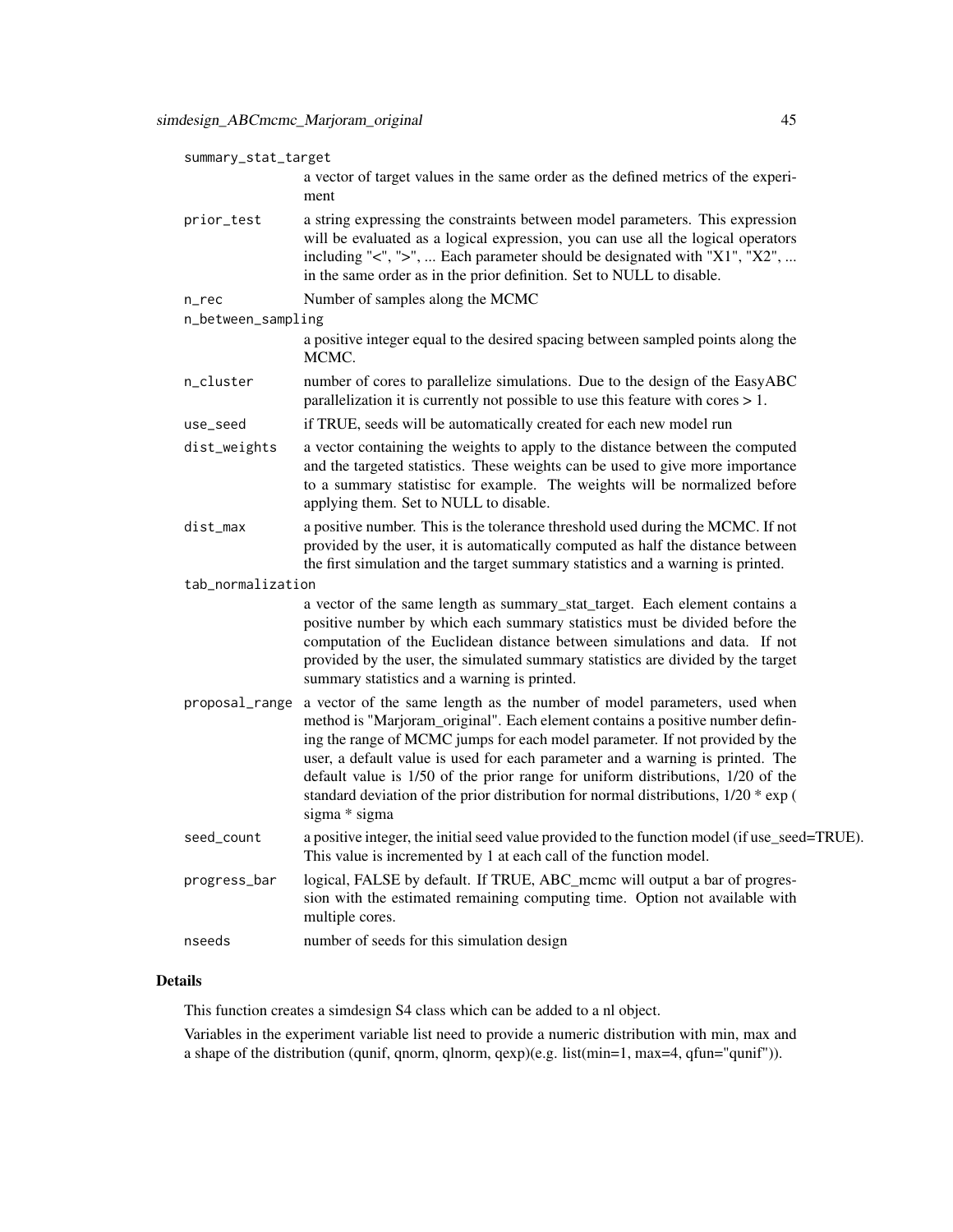<span id="page-45-0"></span>The function uses the EasyABC package to set up the ABC\_mcmc function. For details on the ABC\_mcmc function parameters see ?EasyABC::ABC\_mcmc Finally, the function reports a simdesign object.

Approximate Bayesian Computation simdesigns can only be executed using the [run\\_nl\\_dyn](#page-33-1) function instead of [run\\_nl\\_all](#page-31-1) or [run\\_nl\\_one.](#page-34-1)

#### Value

simdesign S4 class object

# Examples

```
# To attach a simdesign, a nl object needs to be created first (see ?nl).
# For this example, we load a nl object from test data.
nl <- nl_lhs
# Attach the simdesign to the nl object
nl@simdesign <- simdesign_ABCmcmc_Marjoram_original(nl = nl,
                                                     summary_stat_target = c(100, 80),
                                                     n_{rec} = 100,
                                                     n_between_sampling = 10,
                                                     nseeds = 1
```
simdesign\_ABCmcmc\_Wegmann

*Add an Approximate Bayesian Computation (Monte-Carlo Markov-Chain) simdesign using the Wegmann algorithm to a nl object*

## Description

Add an Approximate Bayesian Computation (Monte-Carlo Markov-Chain) simdesign using the Wegmann algorithm to a nl object

# Usage

```
simdesign_ABCmcmc_Wegmann(
  nl,
  postpro_function = NULL,
  summary_stat_target,
  prior_test = NULL,
 n_rec,
  n_between_sampling = 10,
  n-cluster = 1,
  use_seed = FALSE,
  dist_weights = NULL,
```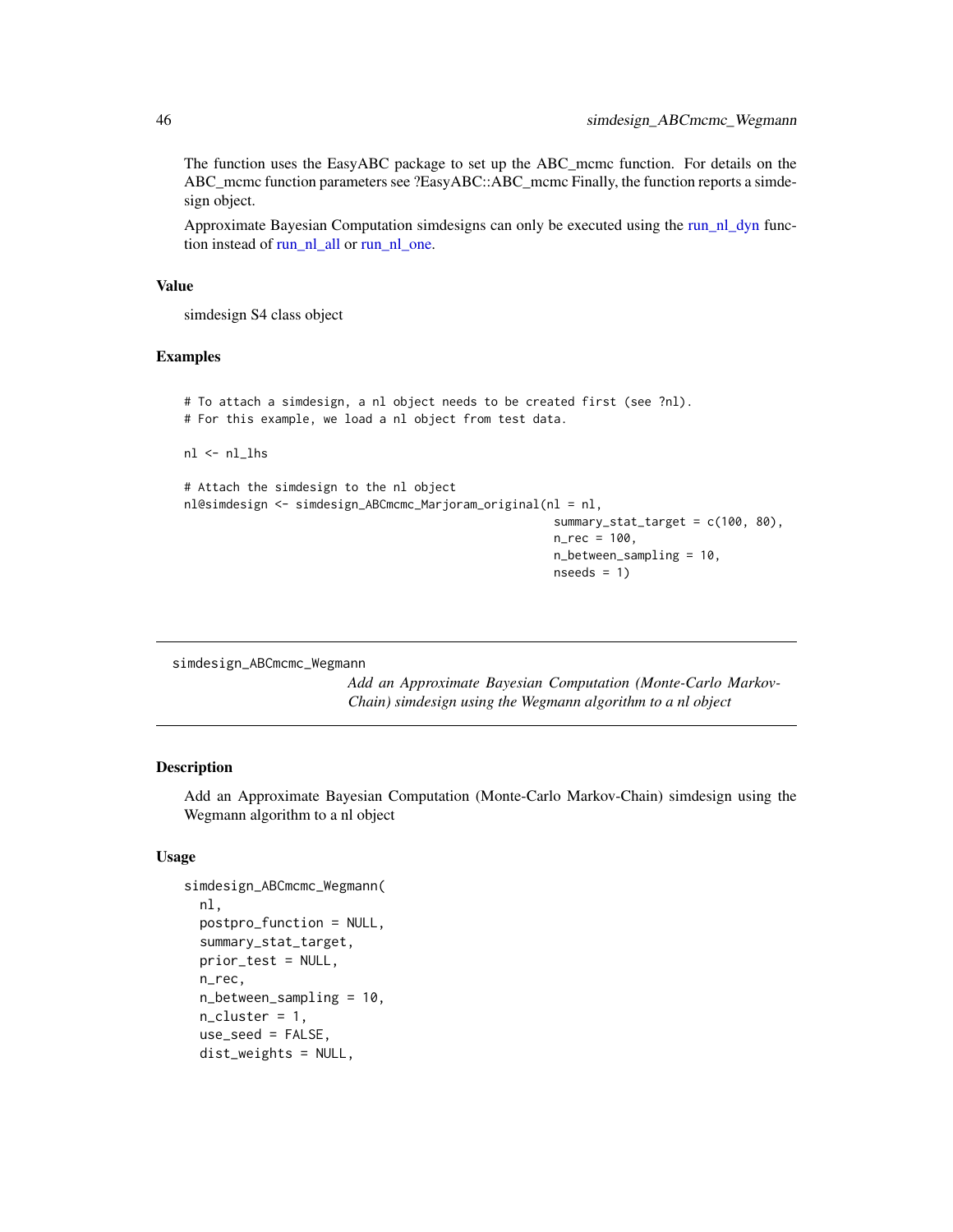# simdesign\_ABCmcmc\_Wegmann 47

```
n_calibration = 10000,
 tolerance_quantile = 0.01,proposal_phi = 1,
 numcomp = 0,seed_count = 0,progress_bar = FALSE,
 nseeds
\mathcal{L}
```

|                    | nl<br>postpro_function | nl object with a defined experiment                                                                                                                                                                                                                                                                                                                                   |
|--------------------|------------------------|-----------------------------------------------------------------------------------------------------------------------------------------------------------------------------------------------------------------------------------------------------------------------------------------------------------------------------------------------------------------------|
|                    |                        | default is NULL. Allows to provide a function that is called to post-process<br>the output Tibble of the NetLogo simulations. The function must accept the nl<br>object with attached results as input argument. The function must return a one-<br>dimensional vector of output metrics that corresponds in leght and order to the<br>specified summary_stat_target. |
|                    | summary_stat_target    |                                                                                                                                                                                                                                                                                                                                                                       |
|                    |                        | a vector of target values in the same order as the defined metrics of the experi-<br>ment                                                                                                                                                                                                                                                                             |
|                    | prior_test             | a string expressing the constraints between model parameters. This expression<br>will be evaluated as a logical expression, you can use all the logical operators<br>including "<", ">",  Each parameter should be designated with "X1", "X2",<br>in the same order as in the prior definition. Set to NULL to disable.                                               |
|                    | $n$ _ $rec$            | Number of samples along the MCMC                                                                                                                                                                                                                                                                                                                                      |
|                    | n_between_sampling     |                                                                                                                                                                                                                                                                                                                                                                       |
|                    |                        | a positive integer equal to the desired spacing between sampled points along the<br>MCMC.                                                                                                                                                                                                                                                                             |
|                    | n_cluster              | number of cores to parallelize simulations. Due to the design of the EasyABC<br>parallelization it is currently not possible to use this feature with cores $> 1$ .                                                                                                                                                                                                   |
|                    | use_seed               | if TRUE, seeds will be automatically created for each new model run                                                                                                                                                                                                                                                                                                   |
|                    | dist_weights           | a vector containing the weights to apply to the distance between the computed<br>and the targeted statistics. These weights can be used to give more importance<br>to a summary statistisc for example. The weights will be normalized before<br>applying them. Set to NULL to disable.                                                                               |
|                    | n_calibration          | a positive integer. This is the number of simulations performed during the cali-<br>bration step. Default value is 10000.                                                                                                                                                                                                                                             |
| tolerance_quantile |                        |                                                                                                                                                                                                                                                                                                                                                                       |
|                    |                        | a positive number between 0 and 1 (strictly). This is the percentage of simula-<br>tions retained during the calibration step to determine the tolerance threshold to<br>be used during the MCMC. Default value is 0.01.                                                                                                                                              |
|                    | proposal_phi           | a positive number. This is a scaling factor defining the range of MCMC jumps.<br>Default value is 1.                                                                                                                                                                                                                                                                  |
|                    | numcomp                | a positive integer. This is the number of components to be used for PLS trans-<br>formations. Default value is 0 which encodes that this number is equal to the<br>number of summary statistics.                                                                                                                                                                      |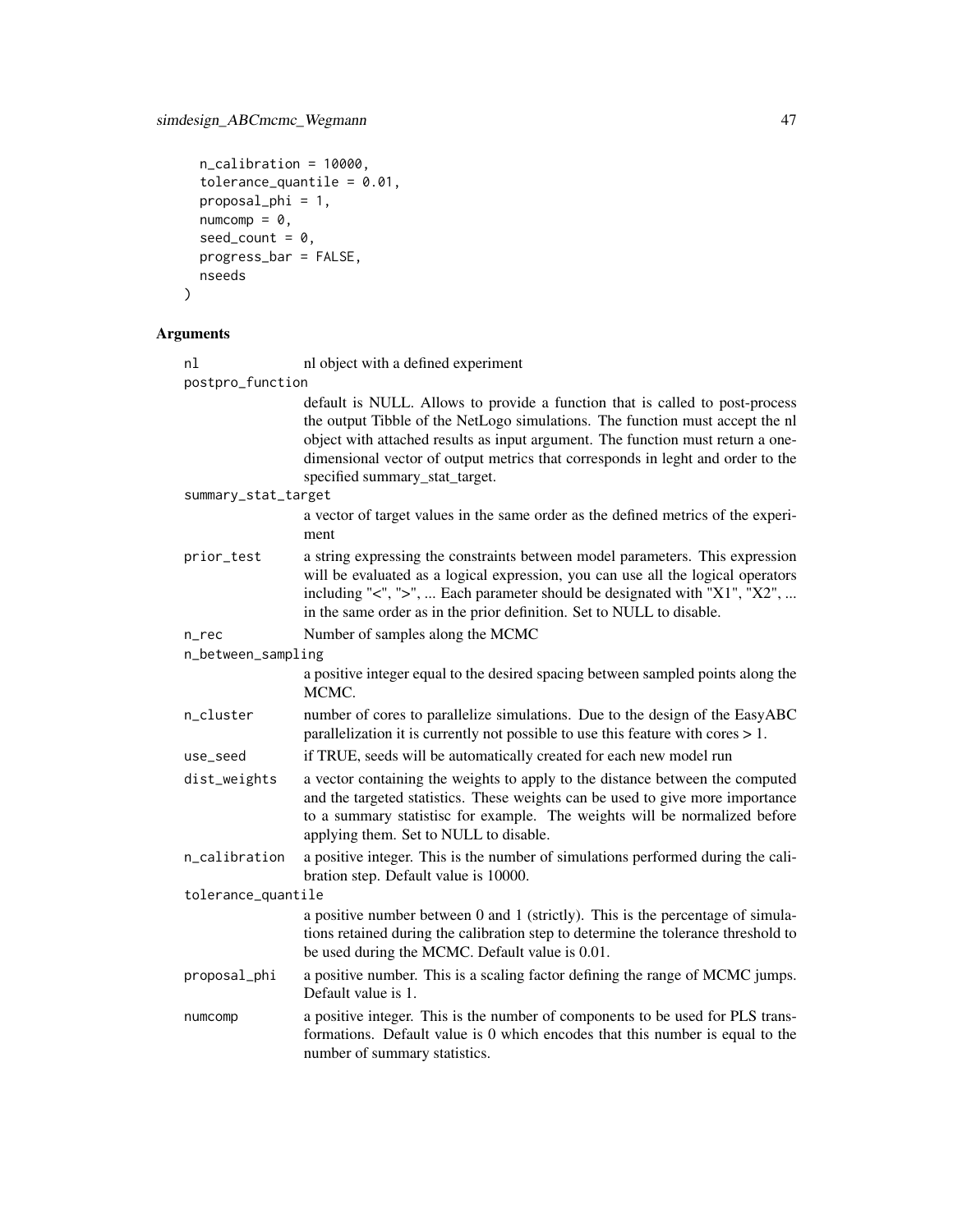<span id="page-47-0"></span>

| seed_count   | a positive integer, the initial seed value provided to the function model (if use_seed=TRUE).<br>This value is incremented by 1 at each call of the function model.          |
|--------------|------------------------------------------------------------------------------------------------------------------------------------------------------------------------------|
| progress_bar | logical, FALSE by default. If TRUE, ABC_mcmc will output a bar of progres-<br>sion with the estimated remaining computing time. Option not available with<br>multiple cores. |
| nseeds       | number of seeds for this simulation design                                                                                                                                   |

This function creates a simdesign S4 class which can be added to a nl object.

Variables in the experiment variable list need to provide a numeric distribution with min, max and a shape of the distribution (qunif, qnorm, qlnorm, qexp)(e.g. list(min=1, max=4, qfun="qunif")).

The function uses the EasyABC package to set up the ABC\_mcmc function. For details on the ABC\_mcmc function parameters see ?EasyABC::ABC\_mcmc Finally, the function reports a simdesign object.

Approximate Bayesian Computation simdesigns can only be executed using the [run\\_nl\\_dyn](#page-33-1) function instead of [run\\_nl\\_all](#page-31-1) or [run\\_nl\\_one.](#page-34-1)

#### Value

simdesign S4 class object

#### Examples

```
# To attach a simdesign, a nl object needs to be created first (see ?nl).
# For this example, we load a nl object from test data.
```
nl <- nl\_lhs

```
# Attach the simdesign to the nl object
nl@simdesign <- simdesign_ABCmcmc_Wegmann(nl = nl,
                                            summary_stat_target = c(100, 80),
                                            n_{rec} = 100,
                                            n_between_sampling = 10,
                                            n_cluster = 1,
                                            use_seed = FALSE,
                                            n_calibration = 10000,
                                            tolerance_quantile = 0.01,
                                            proposal_phi = 1,
                                            progress_bar = FALSE,
                                            nseeds = 1
```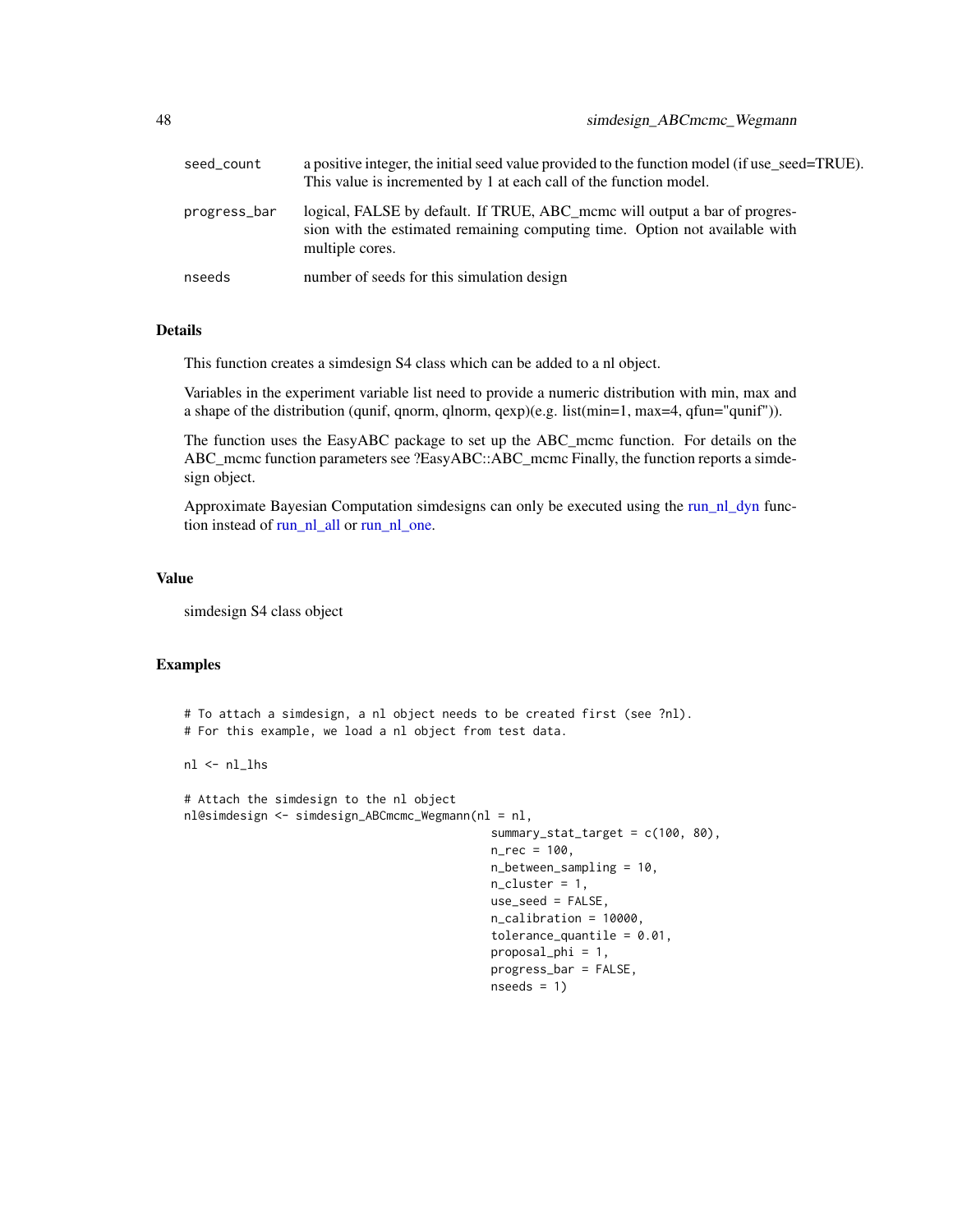<span id="page-48-1"></span><span id="page-48-0"></span>Add a distinct simdesign to a nl object

#### Usage

```
simdesign_distinct(nl, nseeds)
```
# Arguments

| nl     | nl object with a defined experiment        |
|--------|--------------------------------------------|
| nseeds | number of seeds for this simulation design |

# Details

This function creates a simdesign S4 class which can be added to a nl object. The distinct simdesign allows to create a parameter matrix with distinct parameterisations.

Variables in the experiment variable list need to provide a vector of distinct values (e.g. list(values=c(1,2,3,4)). All vectors of values must have the same length across variables.

The distinct simdesign then creates one simulation run for all first elements of these values vectors, one run for all second items, and so on. With this function, multiple distinct simulations can be run at once. Finally, the function reports a simdesign object.

#### Value

simdesign S4 class object

# Examples

```
# To attach a simdesign, a nl object needs to be created first (see ?nl).
# For this example, we load a nl object from test data.
nl <- nl_distinct
```

```
nl@simdesign <- simdesign_distinct(nl = nl, nseeds = 3)
```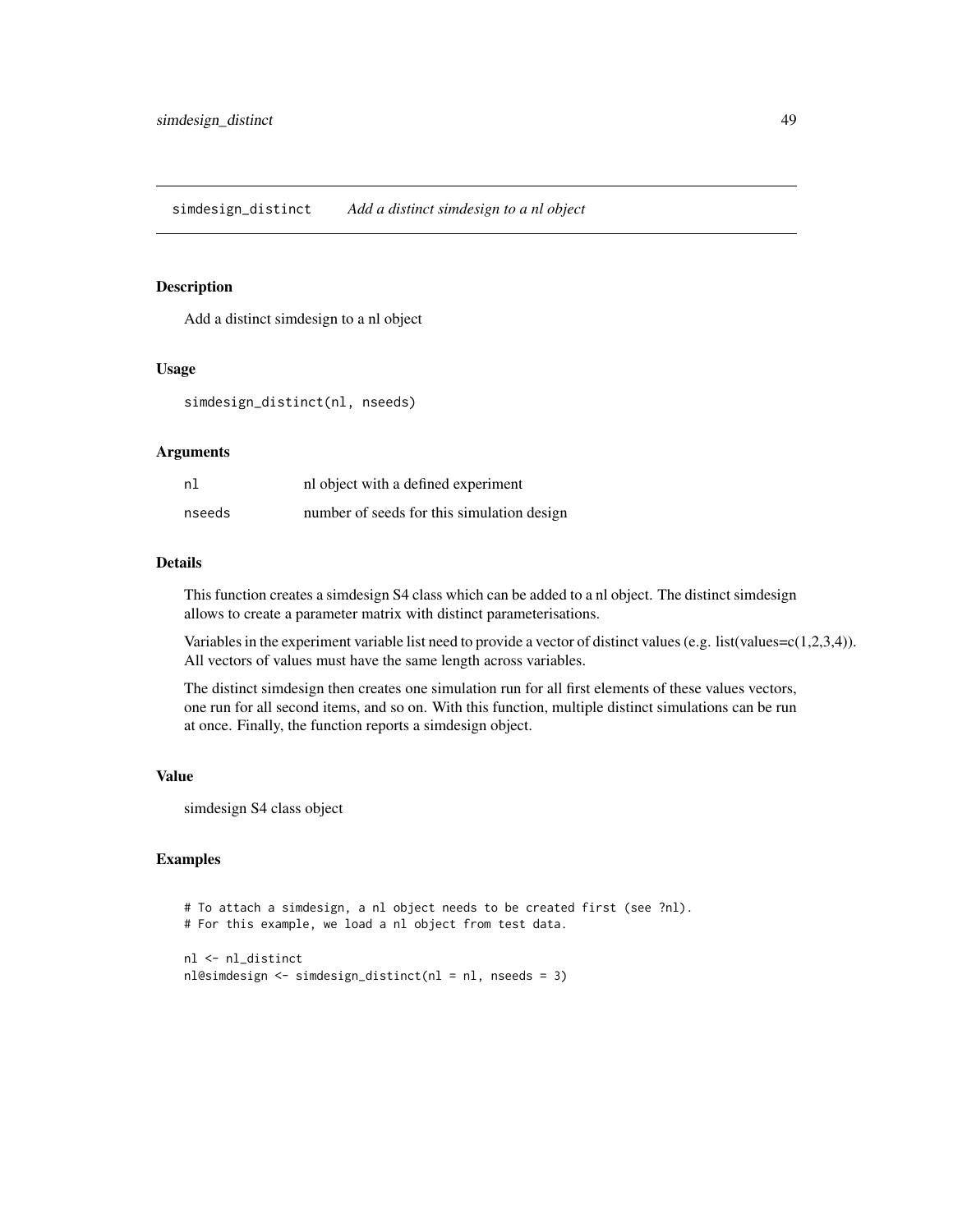<span id="page-49-1"></span><span id="page-49-0"></span>

Add an eFast simdesign to a nl object

#### Usage

simdesign\_eFast(nl, samples, nseeds)

#### Arguments

| nl      | nl object with a defined experiment                  |
|---------|------------------------------------------------------|
| samples | number of samples for the eFast sensitivity analysis |
| nseeds  | number of seeds for this simulation design           |

#### Details

This function creates a simdesign S4 class which can be added to a nl object.

Variables in the experiment variable list need to provide a numeric distribution with min, max and qfun (e.g. list(min=1, max=4, qfun="qunif")).

The eFast simdesign uses the sensitivity package to set up a fast99 elementary effects sensitivity analysis, including a simobject of class fast99 and a input tibble for simulations. For details on method specific sensitivity analysis function parameters see ?fast99 Finally, the function reports a simdesign object.

# Value

simdesign S4 class object

# Examples

```
# To attach a simdesign, a nl object needs to be created first (see ?nl).
# For this example, we load a nl object from test data.
nl <- nl_eFast
nl@simdesign <- simdesign_eFast(nl=nl,
                                 samples=100,
```
nseeds=1)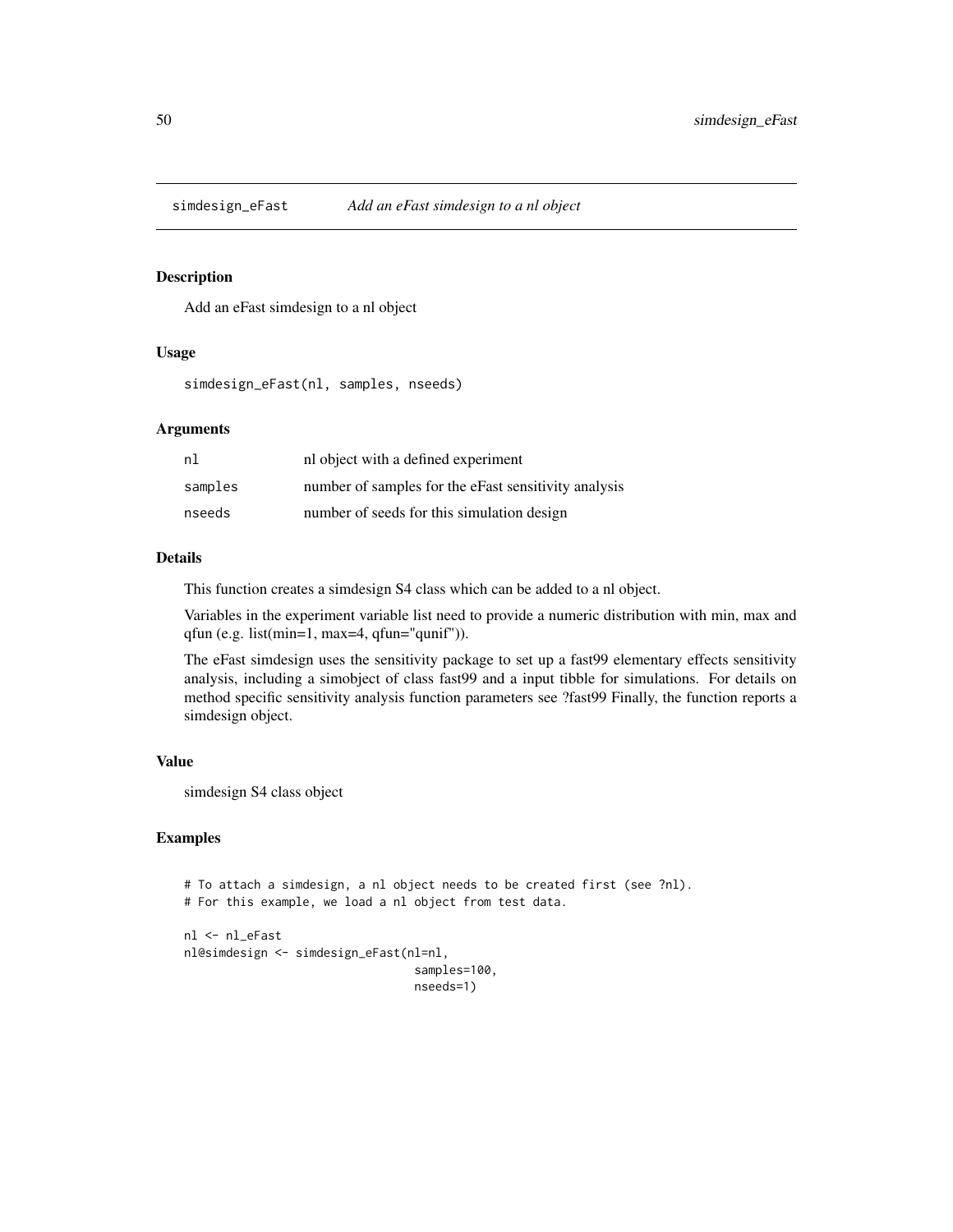<span id="page-50-1"></span><span id="page-50-0"></span>

Add a full-factorial simdesign to a nl object

#### Usage

```
simdesign_ff(nl, nseeds)
```
# Arguments

| nl     | nl object with a defined experiment        |
|--------|--------------------------------------------|
| nseeds | number of seeds for this simulation design |

# Details

This function creates a simdesign S4 class which can be added to a nl object.

Variables in the experiment variable list need to provide a vector of distinct values (e.g. list(values=c(1,2,3,4)). Or a sequence definition with min, max and step (e.g. list=(min=1, max=4, step=1)). If both (values and sequence) are defined, the full-factorial design gives priority to the values.

The full-factorial simdesign uses these defined parameter ranges within the nl object. A fullfactorial matrix of all parameter combinations is created as input tibble for the simdesign. Finally, the function reports a simdesign object.

#### Value

simdesign S4 class object

#### Examples

```
# To attach a simdesign, a nl object needs to be created first (see ?nl).
# For this example, we load a nl object from test data.
nl < nl_fff
nl@simdesign <- simdesign_ff(nl = nl, nseeds = 3)
```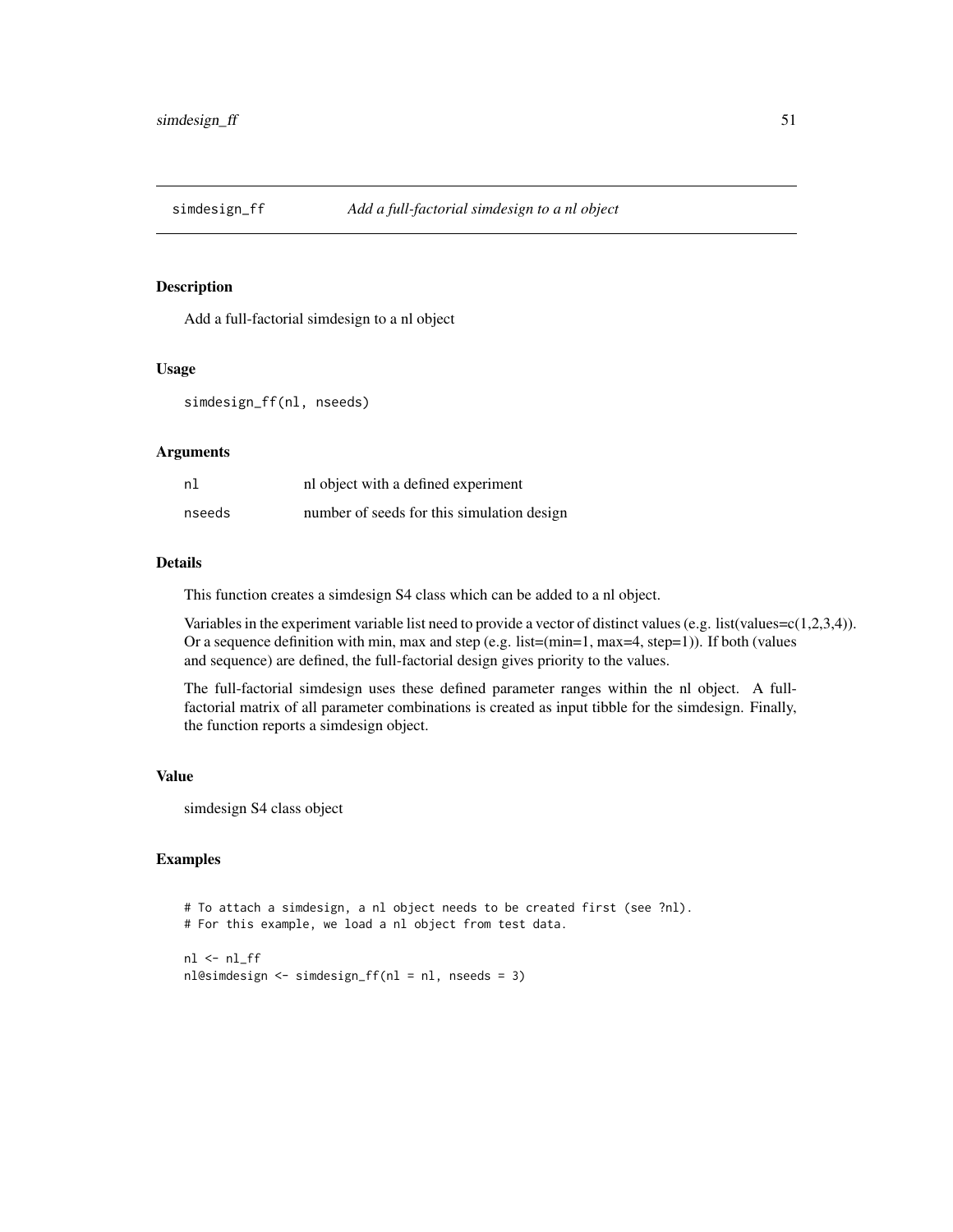<span id="page-51-1"></span><span id="page-51-0"></span>simdesign\_GenAlg *Add a Genetic Algorithm simdesign to a nl object*

#### **Description**

Add a Genetic Algorithm simdesign to a nl object

# Usage

```
simdesign_GenAlg(
  nl,
 popSize = 200,
  iters = 100.
  evalcrit = 1,
  elitism = NA,
 mutationChance = NA,
  nseeds = 1
)
```
# Arguments

| nl       | nl object with a defined experiment                                                                                                   |
|----------|---------------------------------------------------------------------------------------------------------------------------------------|
| popSize  | population Size parameter for genetic algorithm                                                                                       |
| iters    | number of iterations for genetic algorithm function                                                                                   |
| evalcrit | position of evaluation criterion within defined NetLogo metrics of nl experiment<br>or a function that reports a single numeric value |
| elitism  | elitism rate of genetic algorithm function                                                                                            |
|          | mutationChance mutation rate of genetic algorithm function                                                                            |
| nseeds   | number of seeds for this simulation design                                                                                            |

#### Details

This function creates a simdesign S4 class which can be added to a nl object.

Variables in the experiment variable list need to provide a numeric distribution with min and max (e.g. list(min=1, max=4)).

The GenAlg simdesign generates a Genetic Algorithm experiment within the defined min and max parameter boundaries that are defined in the variables field of the experiment object within the nl object.

The evalcrit reporter defines the evaluation criterion for the Genetic algorithm procedure. There are two options to evaluate the fitness value of each iteration of the algorithm:

1. Use a reporter that is defined within the experiment metrics vector. You can just enter the position of that metric within the experiment metrics vector (e.g. 1 would use the first defined metric of the experiment to evaluate each iteration). The algorithm automatically calculates the mean value of this reporter if evalticks is defined to measure multiple ticks during each simulation.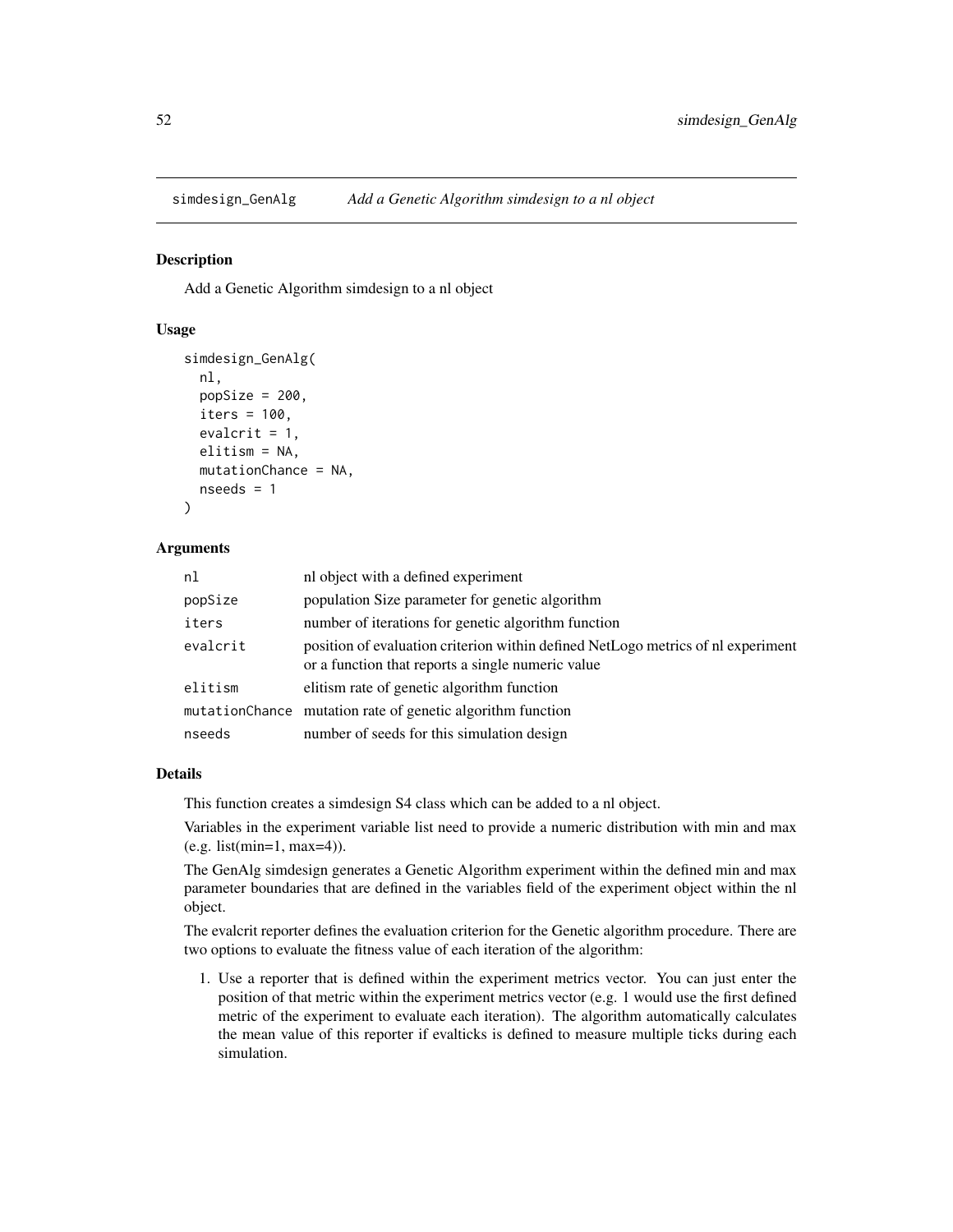<span id="page-52-0"></span>2. Use a self-defined evaluation function You can define a function that post-processes NetLogo output to calculate an evaluation value. This function must accept the nl object as input and return one single numeric value. The nl object that is then provided to the evaluation function will have results of the current iteration attached. The results can be accessed via the simoutput slot of the simdesign. You can pass this function to evalcrit. It is then applied to the output of each iteration.

The function uses the genalg package to set up a Genetic Algorithm function. For details on the genalg function parameters see ?genalg::rbga Finally, the function reports a simdesign object.

Genetic Algorithm simdesigns can only be executed using the [run\\_nl\\_dyn](#page-33-1) function instead of [run\\_nl\\_all](#page-31-1) or [run\\_nl\\_one.](#page-34-1)

#### Value

simdesign S4 class object

#### Examples

```
# To attach a simdesign, a nl object needs to be created first (see ?nl).
# For this example, we load a nl object from test data.
nl <- nl_lhs
# Example 1: Using a metric from the experiment metrics vector for evaluation:
nl@simdesign <- simdesign_GenAlg(nl=nl,
                                  evalcrit=1,
                                  nseeds=1)
# Example 2: Using a self-defined evaluation function
# For demonstration we define a simple function that calculates
# the maximum value of count sheep output.
critfun <- function(nl) {
results <- nl@simdesign@simoutput
crit <- as.integer(max(results$`count sheep`))
return(crit)
}
nl@simdesign <- simdesign_GenAlg(nl=nl,
                                  evalcrit=critfun,
                                  nseeds=1)
```
<span id="page-52-1"></span>simdesign\_GenSA *Add a Simulated Annealing simdesign to a nl object*

#### **Description**

Add a Simulated Annealing simdesign to a nl object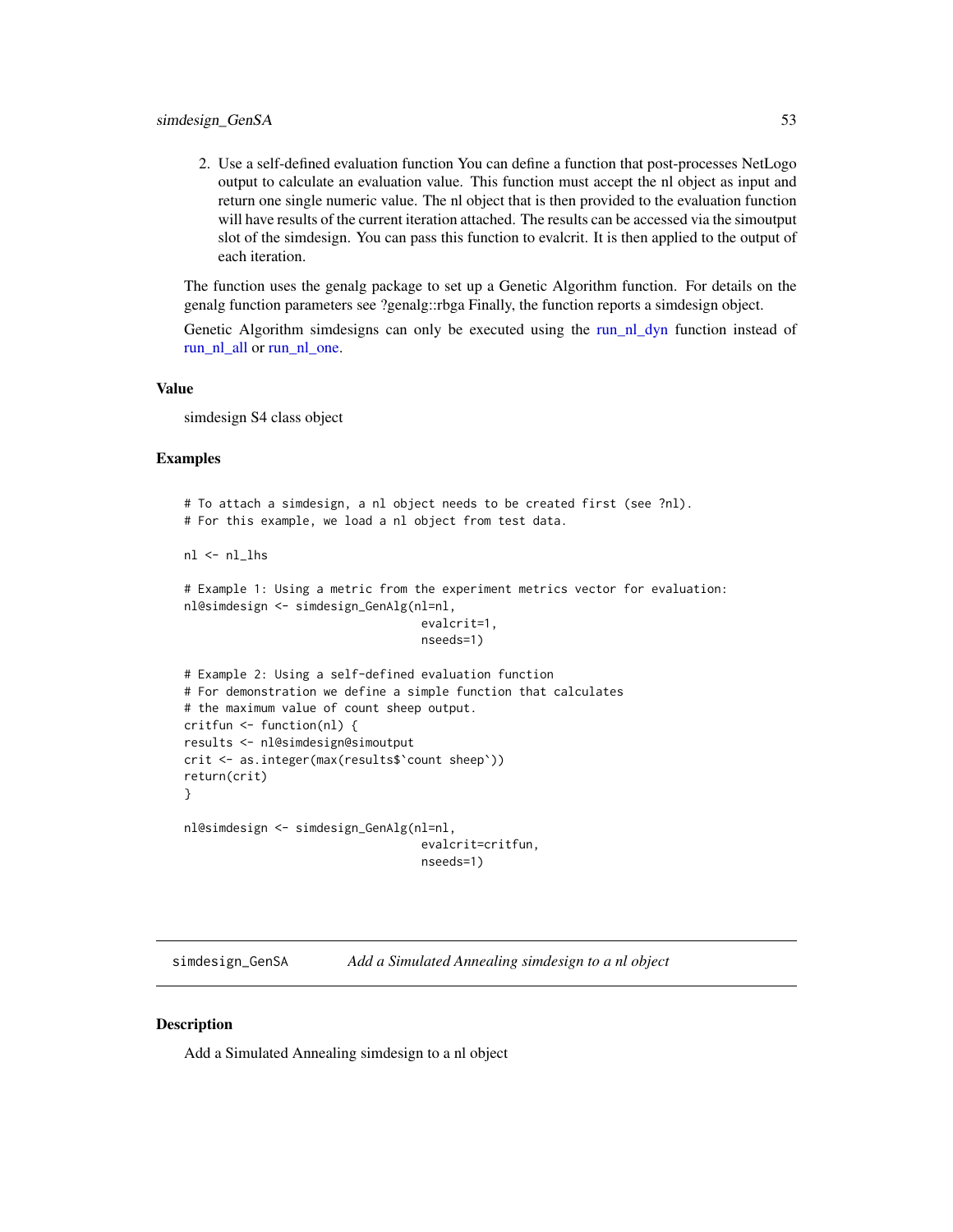#### <span id="page-53-0"></span>Usage

simdesign\_GenSA(nl, par = NULL, evalcrit = 1, control = list(), nseeds = 1)

# **Arguments**

| nl       | nl object with a defined experiment                                                                                                   |
|----------|---------------------------------------------------------------------------------------------------------------------------------------|
| par      | optional vector of start values for each parameter defined in variables of experi-<br>ment                                            |
| evalcrit | position of evaluation criterion within defined NetLogo metrics of nl experiment<br>or a function that reports a single numeric value |
| control  | list with further arguments passed to the GenSA function (see ?GenSA for de-<br>tails)                                                |
| nseeds   | number of seeds for this simulation design                                                                                            |

#### Details

This function creates a simdesign S4 class which can be added to a nl object.

Variables in the experiment variable list need to provide a numeric distribution with min and max (e.g. list(min=1, max=4)).

The GenSA simdesign generates a simulated Annealing experiment within the defined min and max parameter boundaries that are defined in the variables field of the experiment object within the nl object.

The evalcrit reporter defines the evaluation criterion for the simulated annealing procedure. There are two options to evaluate the fitness value of each iteration of the algorithm:

1. Use a reporter that is defined within the experiment metrics vector. You can just enter the position of that metric within the experiment metrics vector (e.g. 1 would use the first defined metric of the experiment to evaluate each iteration). The algorithm automatically calculates the mean value of this reporter if evalticks is defined to measure multiple ticks during each simulation. You can define a function that post-processes NetLogo output to calculate an evaluation value. This function must accept the nl object as input and return one single numeric value. The nl object that is then provided to the evaluation function will have results of the current iteration attached. The results can be accessed via the simoutput slot of the simdesign. You can pass this function to evalcrit. It is then applied to the output of each iteration.

The function uses the GenSA package to set up a Simulated Annealing function. For details on the GenSA function parameters see ?GenSA Finally, the function reports a simdesign object.

Simulated Annealing simdesigns can only be executed using the run nl dyn function instead of [run\\_nl\\_all](#page-31-1) or [run\\_nl\\_one.](#page-34-1)

#### Value

simdesign S4 class object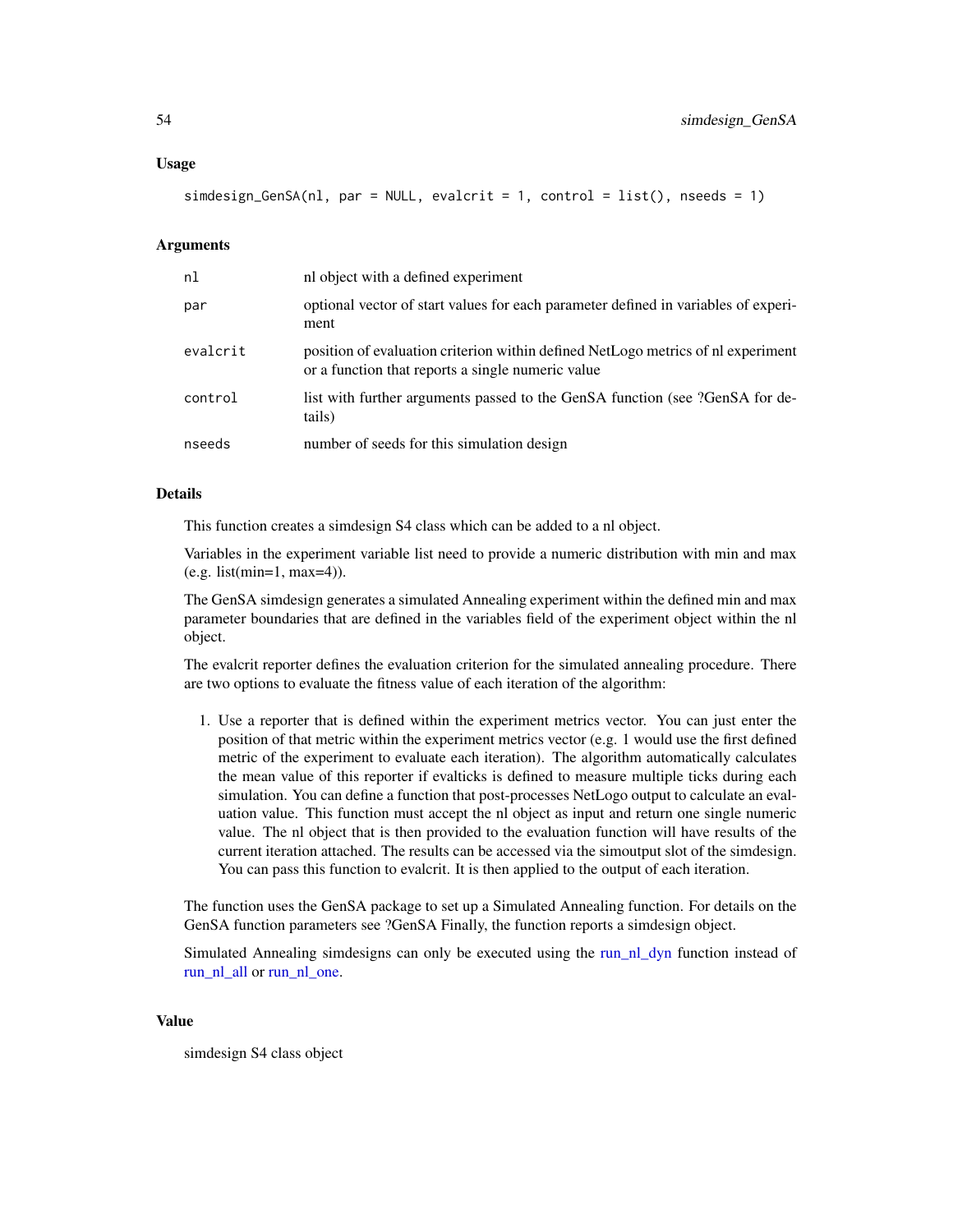# <span id="page-54-0"></span>simdesign\_lhs 55

#### Examples

```
# To attach a simdesign, a nl object needs to be created first (see ?nl).
# For this example, we load a nl object from test data.
nl <- nl_lhs
# Example 1: Using a metric from the experiment metrics vector for evaluation:
nl@simdesign <- simdesign_GenSA(nl=nl,
                                 par=NULL,
                                 evalcrit=1,
                                 control=list(max.time = 600),
                                 nseeds=1)
# Example 2: Using a self-defined evaluation function
# For demonstration we define a simple function that calculates
# the maximum value of count sheep output.
critfun <- function(nl) {
results <- nl@simdesign@simoutput
crit <- as.integer(max(results$`count sheep`))
return(crit)
}
nl@simdesign <- simdesign_GenSA(nl=nl,
                                 par=NULL,
                                 evalcrit=critfun,
                                 control=list(max.time = 600),
                                 nseeds=1)
```
<span id="page-54-1"></span>simdesign\_lhs *Add a latin-hypercube simdesign to a nl object*

# Description

Add a latin-hypercube simdesign to a nl object

#### Usage

```
simdesign_lhs(nl, samples, nseeds, precision)
```

| nl        | nl object with a defined experiment                           |
|-----------|---------------------------------------------------------------|
| samples   | number of samples for the latin hypercube                     |
| nseeds    | number of seeds for this simulation design                    |
| precision | number of digits for the decimal fraction of parameter values |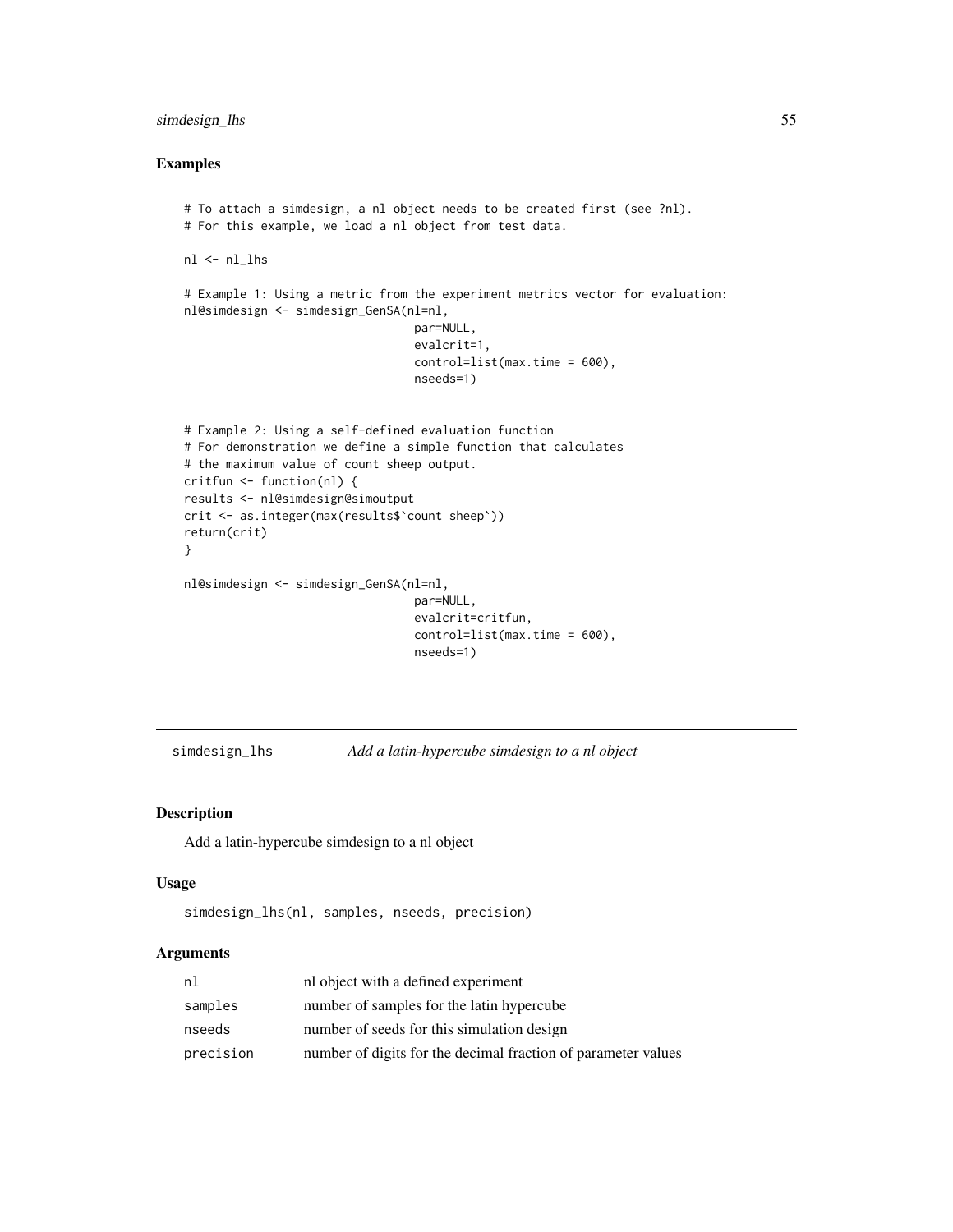<span id="page-55-0"></span>This function creates a simdesign S4 class which can be added to a nl object.

Variables in the experiment variable list need to provide a numeric distribution with min, max and qfun (e.g. list(min=1, max=4, qfun="qunif")).

The latin hypercube simdesign creates a parameter matrix based on these defined distributions. Finally, the function reports a simdesign object.

#### Value

simdesign S4 class object

# Examples

```
# To attach a simdesign, a nl object needs to be created first (see ?nl).
# For this example, we load a nl object from test data.
nl <- nl_lhs
nl@simdesign <- simdesign_lhs(nl=nl,
                               samples=100,
                               nseeds=3,
                               precision=3)
```
<span id="page-55-1"></span>simdesign\_morris *Add a morris elementary effects simdesign to a nl object*

#### Description

Add a morris elementary effects simdesign to a nl object

#### Usage

```
simdesign_morris(nl, morristype, morrislevels, morrisr, morrisgridjump, nseeds)
```

| n1           | nl object with a defined experiment        |
|--------------|--------------------------------------------|
| morristype   | morris design type                         |
| morrislevels | number of parameter levels                 |
| morrisr      | morris r value                             |
|              | morrisgridjump morris grid jump value      |
| nseeds       | number of seeds for this simulation design |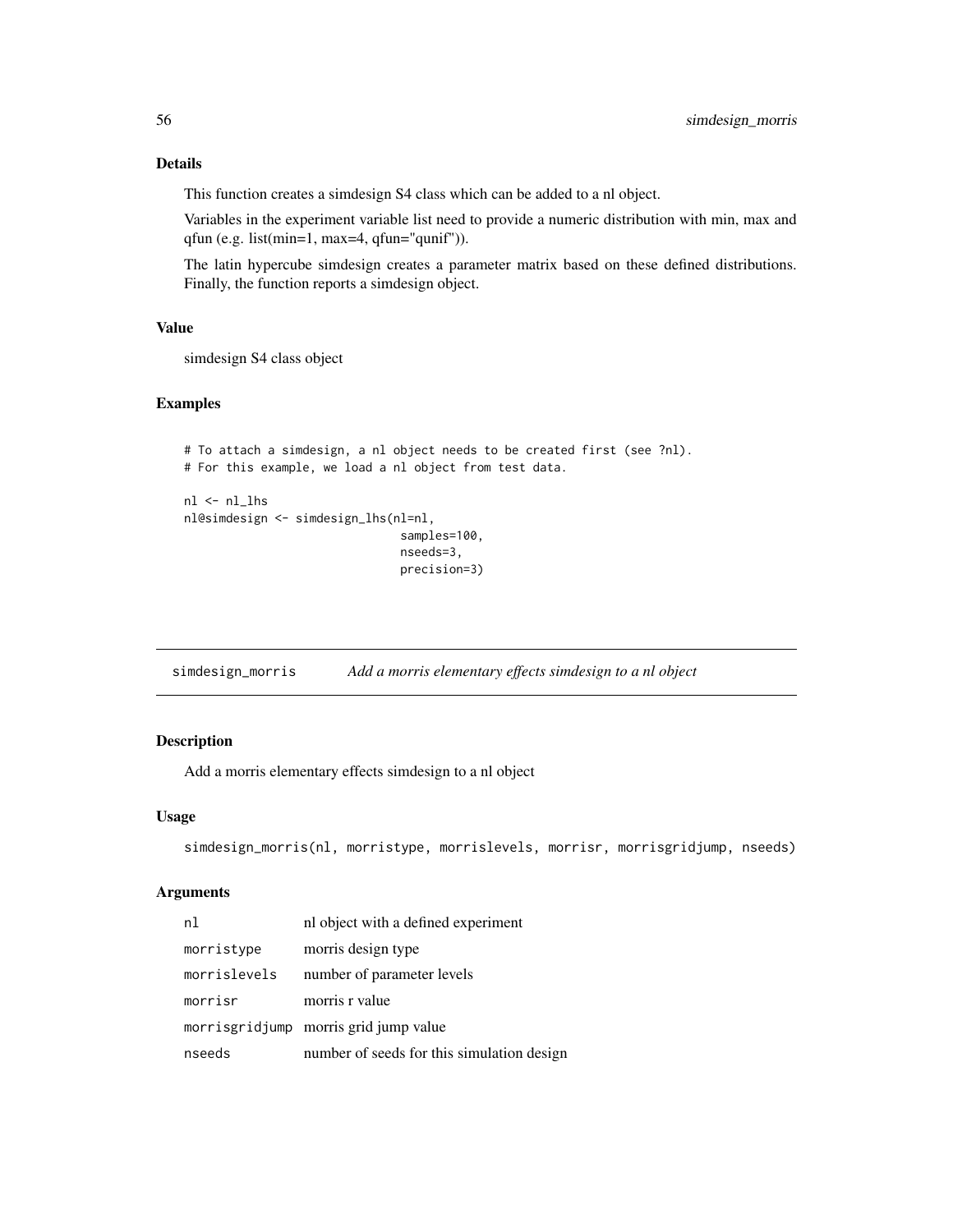<span id="page-56-0"></span>This function creates a simdesign S4 class which can be added to a nl object.

Variables in the experiment variable list need to provide a numeric distribution with min, max and qfun (e.g. list(min=1, max=4, qfun="qunif")).

The morris simdesign uses the sensitivity package to set up a morris elementary effects sensitivity analysis, including a simobject of class morris and a input tibble for simulations. For details on method specific sensitivity analysis function parameters see ?morris Finally, the function reports a simdesign object.

# Value

simdesign S4 class object

# Examples

```
# To attach a simdesign, a nl object needs to be created first (see ?nl).
# For this example, we load a nl object from test data.
```

```
nl <- nl_morris
nl@simdesign <- simdesign_morris(nl=nl,
```

```
morristype="oat",
morrislevels=4,
morrisr=20,
morrisgridjump=2,
nseeds=3)
```
<span id="page-56-1"></span>simdesign\_simple *Add a simple simdesign to a nl object*

#### Description

Add a simple simdesign to a nl object

#### Usage

```
simdesign_simple(nl, nseeds)
```

| nl     | nl object with a defined experiment        |
|--------|--------------------------------------------|
| nseeds | number of seeds for this simulation design |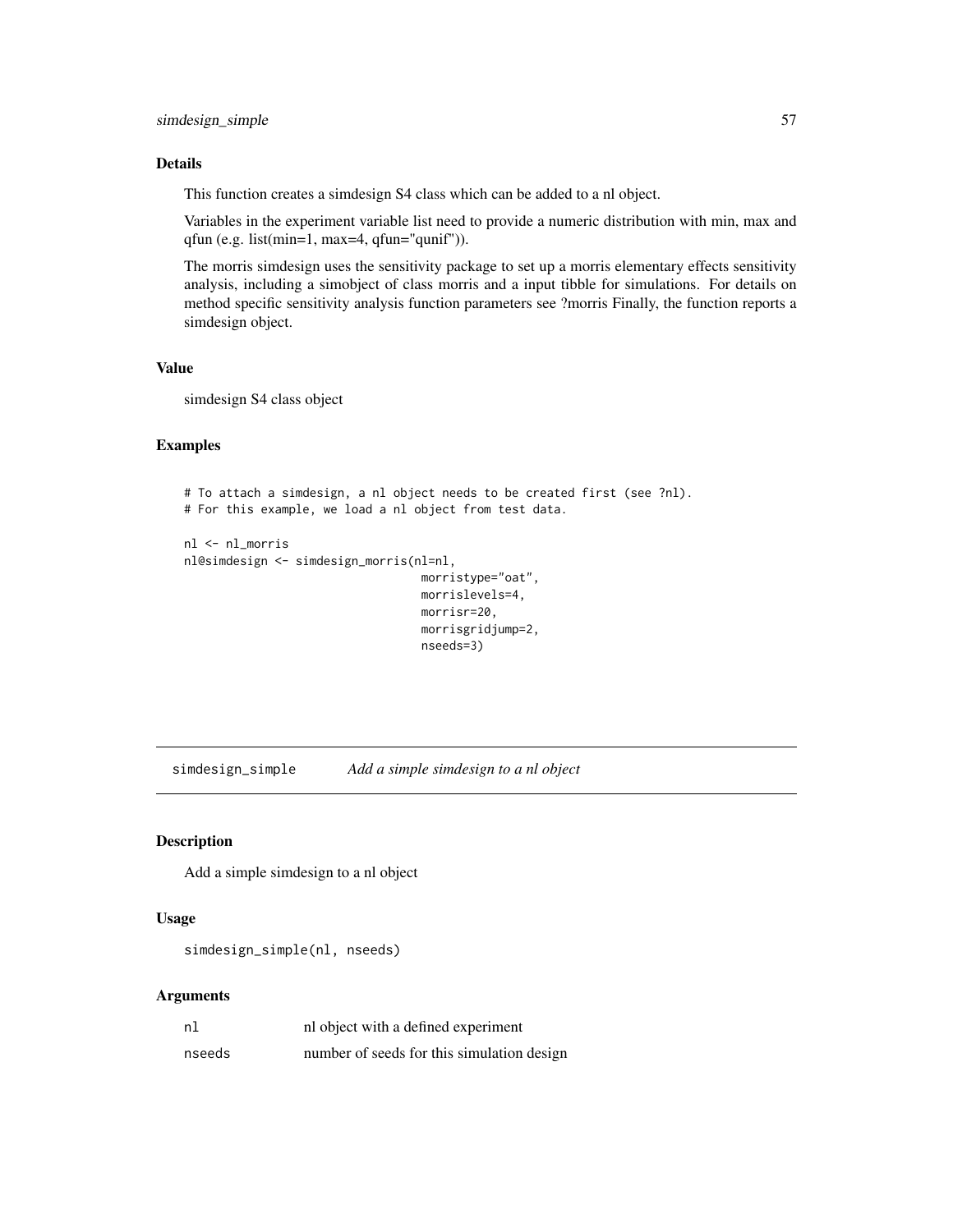This function creates a simdesign S4 class which can be added to a nl object. The simple simdesign only uses model parameters that are defined in the constants field of the experiment object within the nl object. Thus, the resulting input tibble of the simdesign has only one run with constant parameterisations. This can be useful to run one simulation with a specific parameterset. Finally, the function reports a simdesign object.

# Value

simdesign S4 class object

# Examples

```
# To attach a simdesign, a nl object needs to be created first (see ?nl).
# For this example, we load a nl object from test data.
```

```
nl <- nl_simple
nl@simdesign <- simdesign_simple(nl = nl, nseeds = 3)
```
<span id="page-57-1"></span>simdesign\_sobol *Add a sobol simdesign to a nl object*

#### Description

Add a sobol simdesign to a nl object

#### Usage

```
simdesign_sobol(
 nl,
  samples,
  sobolorder,
  sobolnboot,
  sobolconf,
  nseeds,
 precision
)
```

| nl         | nl object with a defined experiment                              |
|------------|------------------------------------------------------------------|
| samples    | number of samples for the sobol sensitivity analysis             |
| sobolorder | order of interactions of the sobol sensitivity analysis          |
| sobolnboot | number of bootstrap replicates of the sobol sensitivity analysis |

<span id="page-57-0"></span>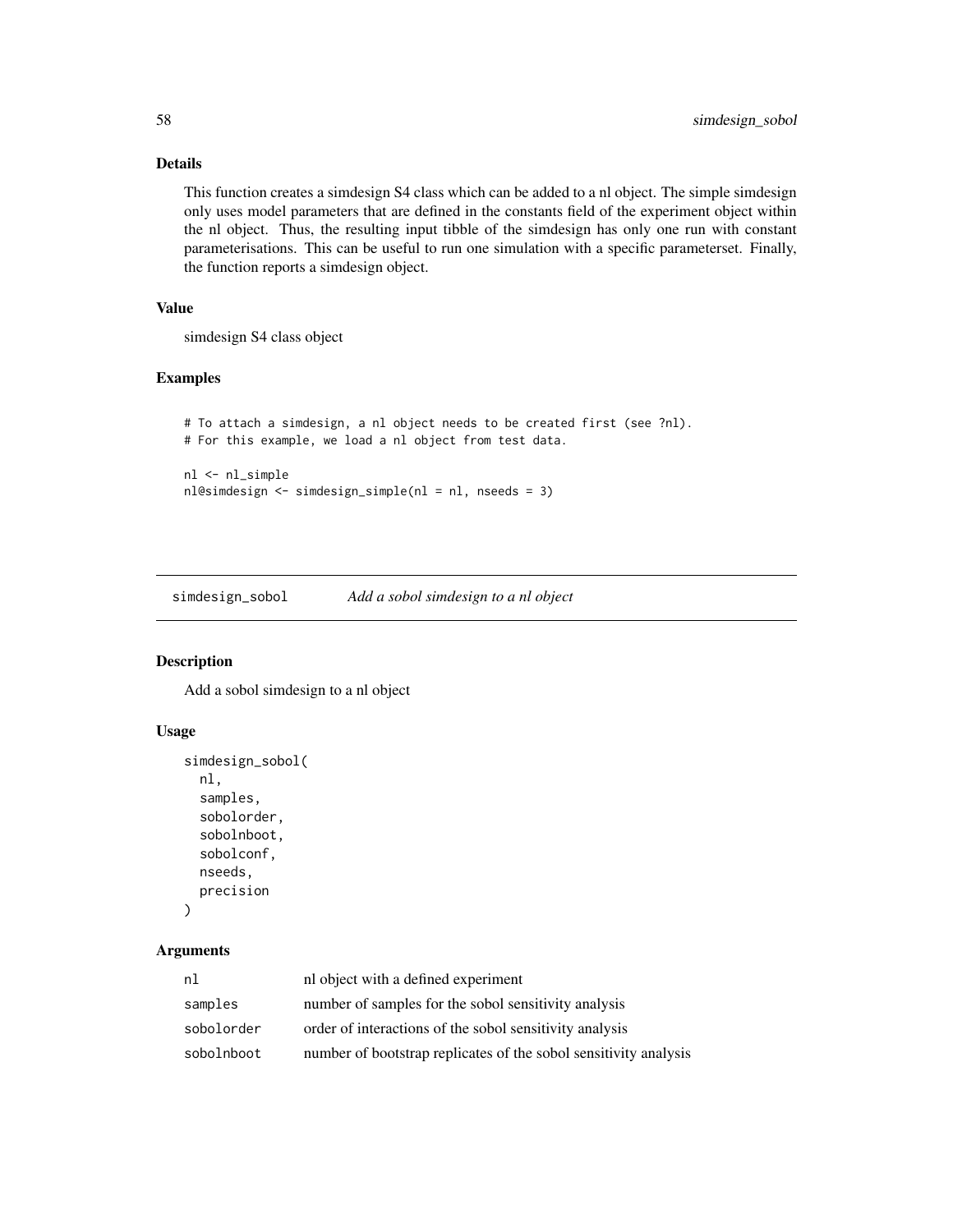<span id="page-58-0"></span>

| sobolconf | the confidence level for bootstrap confidence intervals       |
|-----------|---------------------------------------------------------------|
| nseeds    | number of seeds for this simulation design                    |
| precision | number of digits for the decimal fraction of parameter values |

This function creates a simdesign S4 class which can be added to a nl object.

Variables in the experiment variable list need to provide a numeric distribution with min, max and qfun (e.g. list(min=1, max=4, qfun="qunif")).

The sobol simdesign uses the sensitivity package to set up a sobol sensitivity analysis, including a simobject of class sobol and a input tibble for simulations. For details on method specific sensitivity analysis function parameters see ?sobol Finally, the function reports a simdesign object.

#### Value

simdesign S4 class object

# Examples

```
# To attach a simdesign, a nl object needs to be created first (see ?nl).
# For this example, we load a nl object from test data.
nl <- nl_sobol
nl@simdesign <- simdesign_sobol(nl=nl,
samples=1000,
sobolorder=2,
sobolnboot=100,
sobolconf=0.95,
nseeds=3,
precision=3)
```
<span id="page-58-1"></span>simdesign\_sobol2007 *Add a sobol2007 simdesign to a nl object*

#### Description

Add a sobol2007 simdesign to a nl object

#### Usage

simdesign\_sobol2007(nl, samples, sobolnboot, sobolconf, nseeds, precision)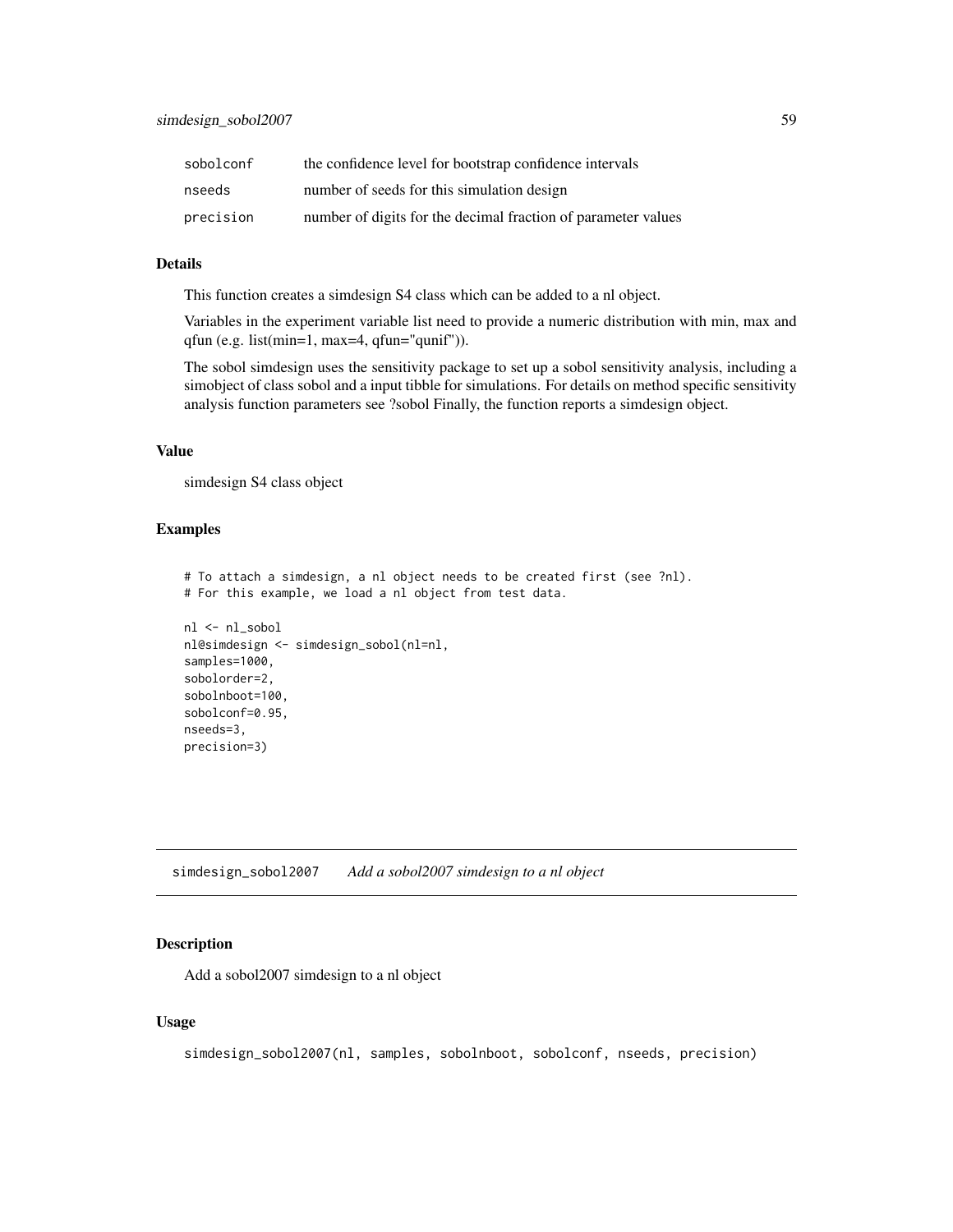#### **Arguments**

| n <sub>1</sub> | nl object with a defined experiment                              |
|----------------|------------------------------------------------------------------|
| samples        | number of samples for the sobol sensitivity analysis             |
| sobolnboot     | number of bootstrap replicates of the sobol sensitivity analysis |
| sobolconf      | the confidence level for bootstrap confidence intervals          |
| nseeds         | number of seeds for this simulation design                       |
| precision      | number of digits for the decimal fraction of parameter values    |

# Details

This function creates a simdesign S4 class which can be added to a nl object.

Variables in the experiment variable list need to provide a numeric distribution with min, max and qfun (e.g. list(min=1, max=4, qfun="qunif")).

The sobol2007 simdesign uses the sensitivity package to set up a sobol2007 sensitivity analysis, including a simobject of class sobol and a input tibble for simulations. For details on method specific sensitivity analysis function parameters see ?sobol2007 Finally, the function reports a simdesign object.

# Value

simdesign S4 class object

# Examples

```
# To attach a simdesign, a nl object needs to be created first (see ?nl).
# For this example, we load a nl object from test data.
```

```
nl <- nl_sobol2007
nl@simdesign <- simdesign_sobol2007(nl=nl,
samples=1000,
sobolnboot=100,
sobolconf=0.95,
nseeds=3,
precision=3)
```
<span id="page-59-1"></span>simdesign\_soboljansen *Add a soboljansen simdesign to a nl object*

#### Description

Add a soboljansen simdesign to a nl object

<span id="page-59-0"></span>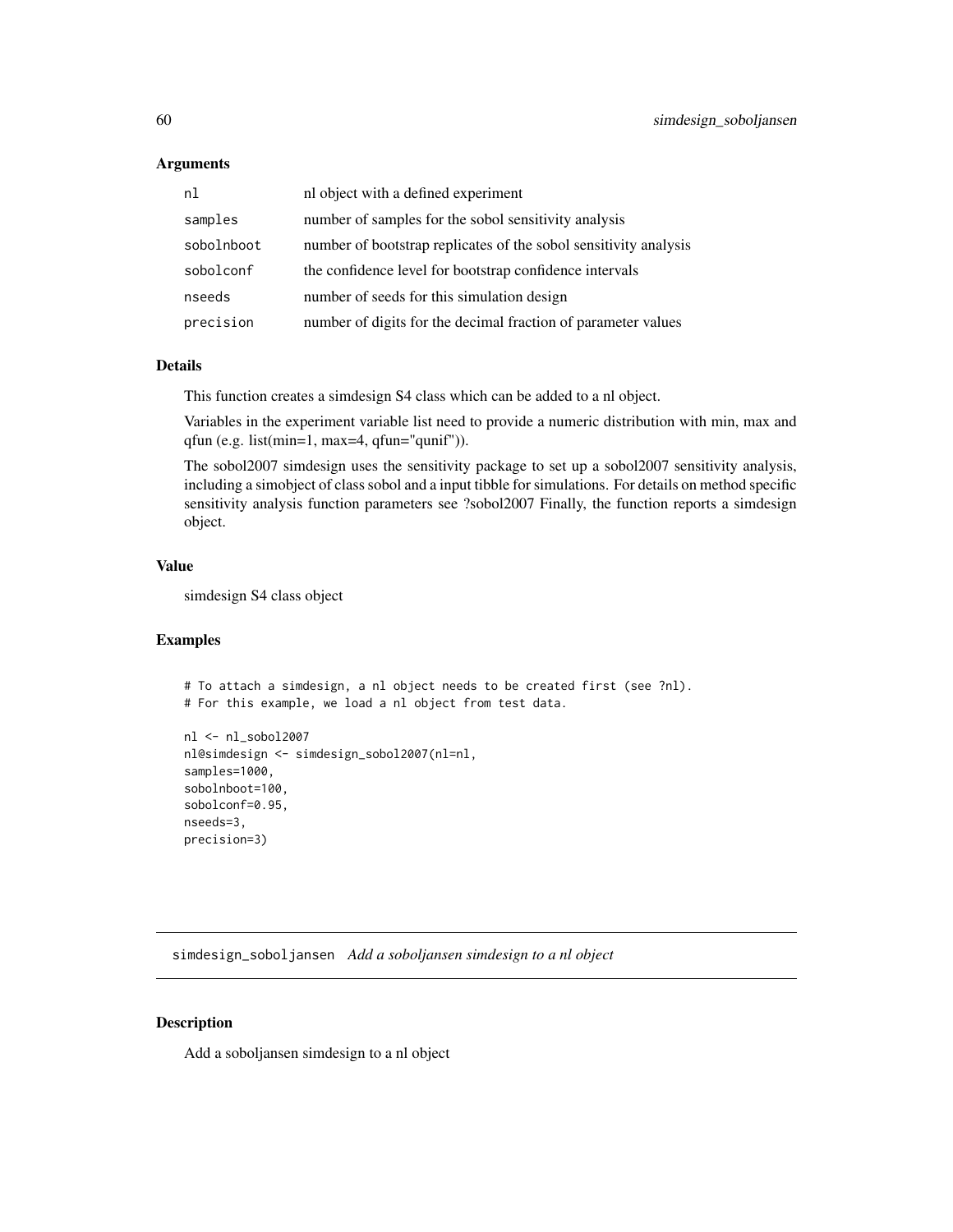#### Usage

simdesign\_soboljansen(nl, samples, sobolnboot, sobolconf, nseeds, precision)

# Arguments

| nl         | nl object with a defined experiment                              |
|------------|------------------------------------------------------------------|
| samples    | number of samples for the sobol sensitivity analysis             |
| sobolnboot | number of bootstrap replicates of the sobol sensitivity analysis |
| sobolconf  | the confidence level for bootstrap confidence intervals          |
| nseeds     | number of seeds for this simulation design                       |
| precision  | number of digits for the decimal fraction of parameter values    |

# Details

This function creates a simdesign S4 class which can be added to a nl object.

Variables in the experiment variable list need to provide a numeric distribution with min, max and qfun (e.g. list(min=1, max=4, qfun="qunif")).

The soboljansen simdesign uses the sensitivity package to set up a soboljansen sensitivity analysis, including a simobject of class sobol and a input tibble for simulations. For details on method specific sensitivity analysis function parameters see ?soboljansen Finally, the function reports a simdesign object.

#### Value

simdesign S4 class object

#### Examples

precision=3)

```
# To attach a simdesign, a nl object needs to be created first (see ?nl).
# For this example, we load a nl object from test data.
nl <- nl_soboljansen
nl@simdesign <- simdesign_soboljansen(nl=nl,
samples=1000,
sobolnboot=100,
sobolconf=0.95,
nseeds=3,
```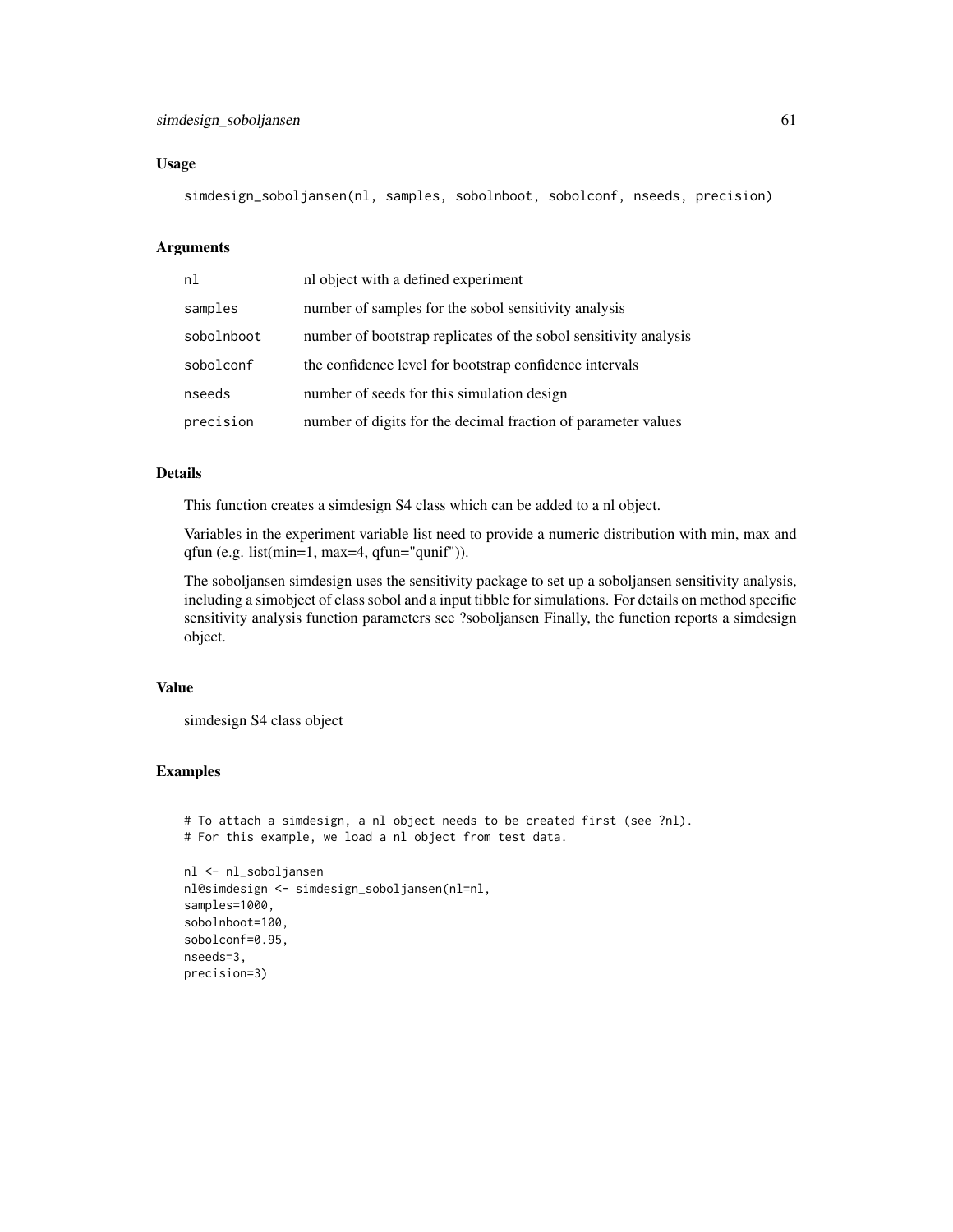<span id="page-61-0"></span>

Runs a short test if nlrx runs on the local system

#### Usage

```
test_nlrx(nlpath, nlversion)
```
# Arguments

| nlpath    | Provide a path to a netlogo folder                                    |
|-----------|-----------------------------------------------------------------------|
| nlversion | Matching version string of the provided NetLogo folder (e.g. "6.1.1") |

# Details

Runs a short test if nlrx runs on the local system. Reports TRUE if successful!

# Examples

```
## Not run:
test_nlrx(nlpath="/Users/xyz/netlogo/NetLogo 6.1.1", nlversion="6.1.1")
```
## End(Not run)

unnest\_simoutput *Get spatial data from metrics.turtles and metrics.patches output*

# Description

Turn results from NetLogo in spatial data objects

#### Usage

unnest\_simoutput(nl)

# Arguments

nl nl object

# Details

Unnests output from run\_nl into long format.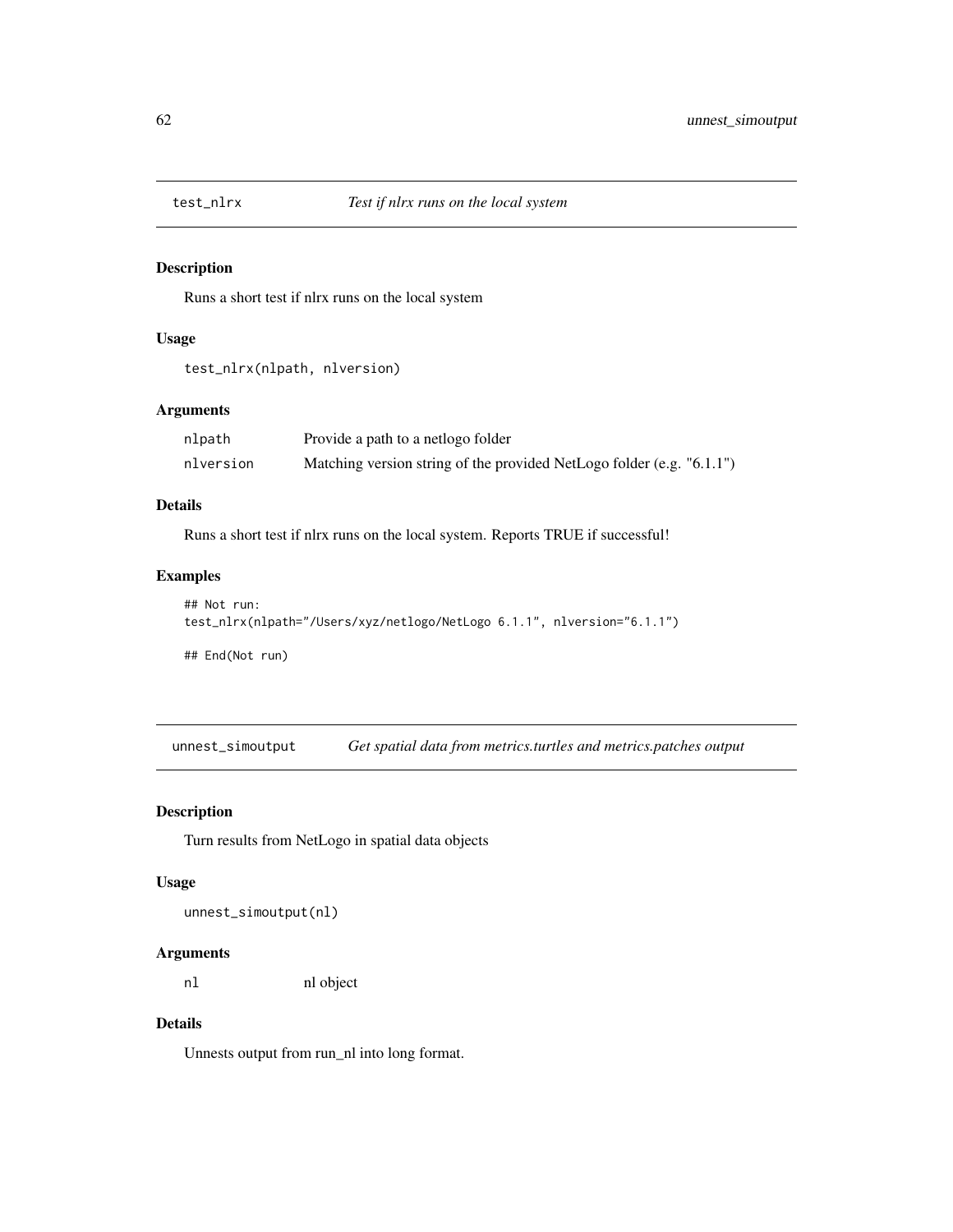# <span id="page-62-0"></span>write\_simoutput 63

# Value

tibble with spatial data objects

# Examples

```
# To unnest data a nl object containing spatial output data is needed.
# For this example, we load a nl object from test data.
```
nl <- nl\_spatial unnest\_simoutput(nl)

<span id="page-62-1"></span>write\_simoutput *Write attached NetLogo simulation output to file*

# Description

Write attached NetLogo simulation output to file

# Usage

```
write_simoutput(nl, outpath = NA)
```
# Arguments

| nl      | nl object                                                                            |
|---------|--------------------------------------------------------------------------------------|
| outpath | optional path to directory where output is written                                   |
|         | Write NetLogo simulation output to a csy file in the directory outpath of the        |
|         | nl object Output has to be attached to the simdesign first with simoutput(nl) $\leq$ |
|         | results The outpath argument can be optionally used to write output to a different   |
|         | directory than the defined outpath of the nl object.                                 |

# Examples

```
# Load nl object including output data from testdata
nl <- nl_lhs
```
# Write output to outpath directory write\_simoutput(nl, outpath=tempdir())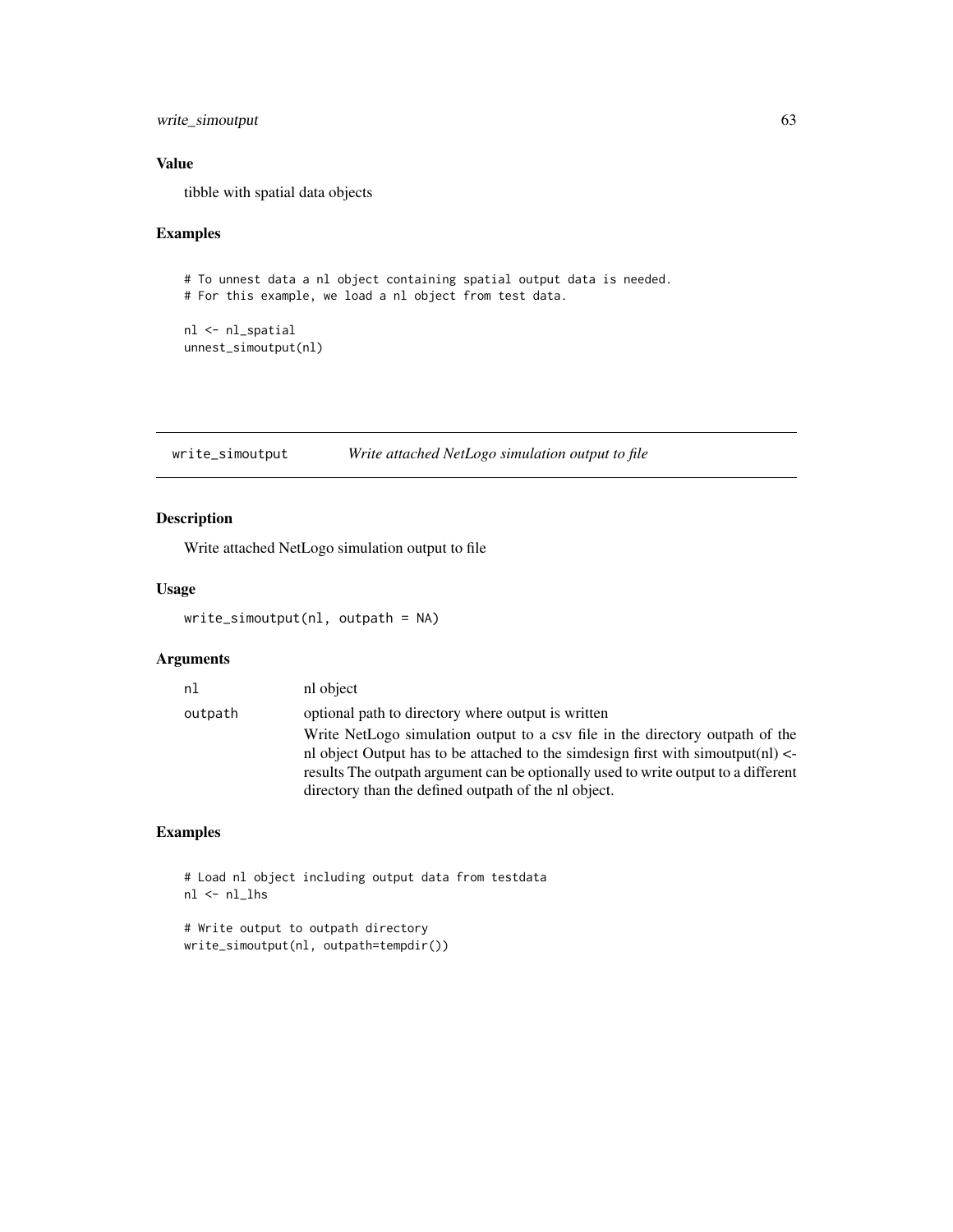# <span id="page-63-0"></span>Index

```
∗ datasets
    nl_distinct, 22
    nl_eFast, 22
    nl_ff, 23
    nl_gensa, 23
    nl_lhs, 24
    nl_morris, 24
    nl_simple, 25
    nl_sobol, 25
    nl_sobol2007, 26
    nl_soboljansen, 26
    nl_spatial, 27
∗ package
    nlrx-package, 3
analyze_eFast, 7
analyze_ff, 6
analyze_lhs, 6
analyze_morris, 7
analyze_nl, 6, 40
analyze_sobol, 6
analyze_sobol2007, 6
analyze_soboljansen, 7
download_netlogo, 7
eval_simoutput, 8
eval_variables_constants, 9
experiment, 10, 39
export_nl, 14
future_map_dfr, 32
getexp, 15
getnl, 16
getsim, 17
import_nl, 17
nl, 11, 18, 39
nl_distinct, 22
```
nl\_eFast, [22](#page-21-0) nl\_ff, [23](#page-22-0) nl\_gensa, [23](#page-22-0) nl\_lhs, [24](#page-23-0) nl\_morris, [24](#page-23-0) nl\_simple, [25](#page-24-0) nl\_sobol, [25](#page-24-0) nl\_sobol2007, [26](#page-25-0) nl\_soboljansen, [26](#page-25-0) nl\_spatial, [27](#page-26-0) nl\_to\_graph, [27](#page-26-0) nl\_to\_points, [29](#page-28-0) nl\_to\_raster, [30](#page-29-0) nldoc, [19](#page-18-0) nldoc\_network, [21](#page-20-0) nlrx *(*nlrx-package*)*, [3](#page-2-0) nlrx-package, [3](#page-2-0) print.nl, [30](#page-29-0) report\_model\_parameters, [31](#page-30-0) run\_nl\_all, [32,](#page-31-0) *[40](#page-39-0)*, *[43](#page-42-0)*, *[46](#page-45-0)*, *[48](#page-47-0)*, *[53,](#page-52-0) [54](#page-53-0)* run\_nl\_dyn, [34,](#page-33-0) *[40](#page-39-0)*, *[43](#page-42-0)*, *[46](#page-45-0)*, *[48](#page-47-0)*, *[53,](#page-52-0) [54](#page-53-0)* run\_nl\_one, [35,](#page-34-0) *[40](#page-39-0)*, *[43](#page-42-0)*, *[46](#page-45-0)*, *[48](#page-47-0)*, *[53,](#page-52-0) [54](#page-53-0)* sensitivity, *[6,](#page-5-0) [7](#page-6-0)* setexp *(*setexp<-*)*, [36](#page-35-0) setexp <- , [36](#page-35-0) setnl *(*setnl<-*)*, [37](#page-36-0) setnl  $\leq$ -,  $37$ setsim *(*setsim<-*)*, [38](#page-37-0) setsim<sup><-</sup>, [38](#page-37-0) simdesign, *[11](#page-10-0)*, [38](#page-37-0) simdesign\_ABCmcmc\_Marjoram, [41](#page-40-0) simdesign\_ABCmcmc\_Marjoram\_original, [44](#page-43-0) simdesign\_ABCmcmc\_Wegmann, [46](#page-45-0) simdesign\_distinct, *[7](#page-6-0)*, *[39](#page-38-0)*, [49](#page-48-0) simdesign\_eFast, *[7](#page-6-0)*, *[39](#page-38-0)*, [50](#page-49-0) simdesign\_ff, *[6](#page-5-0)*, *[39](#page-38-0)*, [51](#page-50-0)